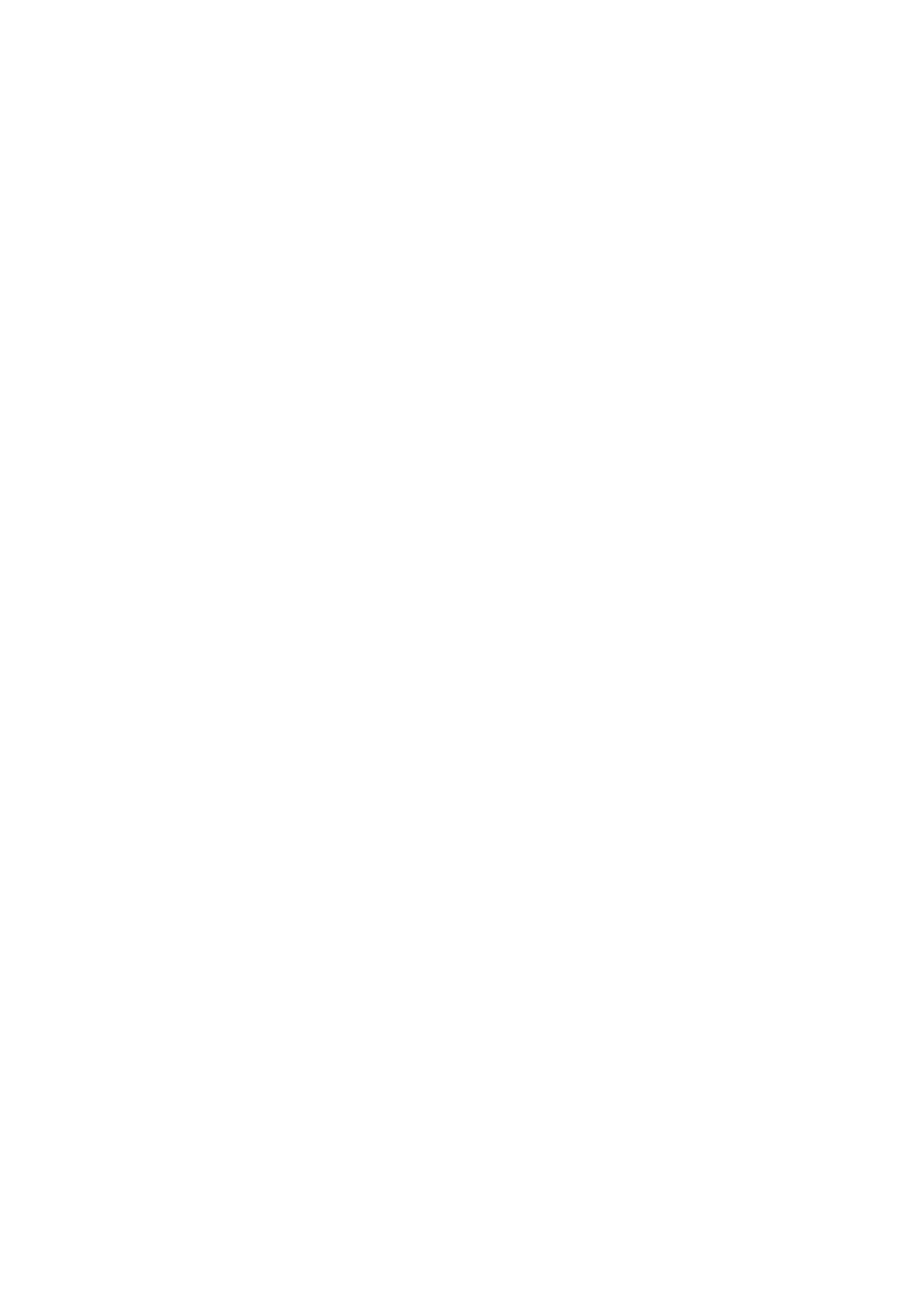The International Plant Genetic Resources Institute (IPGRI) is an autonomous international scientific organization operating under the aegis of the Consultative Group on International Agricultural Research (CGIAR). The international status of IPGRI is conferred under an Establishment Agreement which, by January 1997, had been signed by the Governments of Australia, Belgium, Benin, Bolivia, Brazil, Burkina Faso, Cameroon, Chile, China, Congo, Costa Rica, Côte d'Ivoire, Cyprus, Czech Republic, Denmark, Ecuador, Egypt, Greece, Guinea, Hungary, India, Indonesia, Iran, Israel, Italy, Jordan, Kenya, Malaysia, Mauritania, Morocco, Pakistan, Panama, Peru, Poland, Portugal, Romania, Russia, Senegal, Slovak Republic, Sudan, Switzerland, Syria, Tunisia, Turkey, Uganda and Ukraine. IPGRI's mandate is to advance the conservation and use of plant genetic resources for the benefit of present and future generations. IPGRI works in partnership with other organizations, undertaking research, training and the provision of scientific and technical advice and information, and has a particularly strong programme link with the Food and Agriculture Organization of the United Nations. Financial support for the research agenda of IPGRI is provided by the Governments of Australia, Austria, Belgium, Canada, China, Denmark, Finland, France, Germany, India, Italy, Japan, the Republic of Korea, Luxembourg, Mexico, the Netherlands, Norway, the Philippines, Spain, Sweden, Switzerland, the UK and the USA, and by the Asian Development Bank, CTA, European Union, IDRC, IFAD, Interamerican Development Bank, UNDP and the World Bank.

The European Cooperative Programme for Crop Genetic Resources Networks (ECP/GR) is a collaborative programme among most European countries aimed at ensuring the long-term conservation and facilitating the increased utilization of plant genetic resources in Europe. The Programme, which is entirely financed by the participating countries and is coordinated by IPGRI, is overseen by a Steering Committee (previously Technical Consultative Committee, TCC) composed of National Coordinators nominated by the participating countries and a number of relevant international bodies. The Programme operates through ten broadly focused networks in which activities are carried out through a number of permanent working groups or through ad hoc actions. The ECP/GR networks deal with either groups of crops (cereals, forages, vegetables, grain legumes, fruit, minor crops, industrial crops and potato) or general themes related to plant genetic resources (documentation and information, *in situ* and on-farm conservation, technical cooperation). Members of the working groups and other scientists from participating countries carry out an agreed workplan with their own resources as inputs in kind to the Programme.

The geographical designations employed and the presentation of material in this publication do not imply the expression of any opinion whatsoever on the part of IPGRI, the CGIAR or Bureau des Ressources Génétiques concerning the legal status of any country, territory, city or area or its authorities, or concerning the delimitation of its frontiers or boundaries. Similarly, the views expressed are those of the authors and do not necessarily reflect the views of these participating organizations.

Cover photograph courtesy of Swiss Federal Research Station for Plant Production, Nyon, Switzerland.

Citation:

Gass, T., M. Ambrose, I. Faberová, A. Le Blanc and J. Weibull (compilers). 1997. Report of a Workshop on Wheat Genetic Resources, 21-23 March 1996, Paris, France. International Plant Genetic Resources Institute, Rome, Italy.

ISBN 92-9043-313-2

IPGRI Bureau des Ressources Génétiques Via delle Sette Chiese 142 57 rue Cuvier 00145 Rome 75231 Paris cedex 05 Italy France

© International Plant Genetic Resources Institute, 1997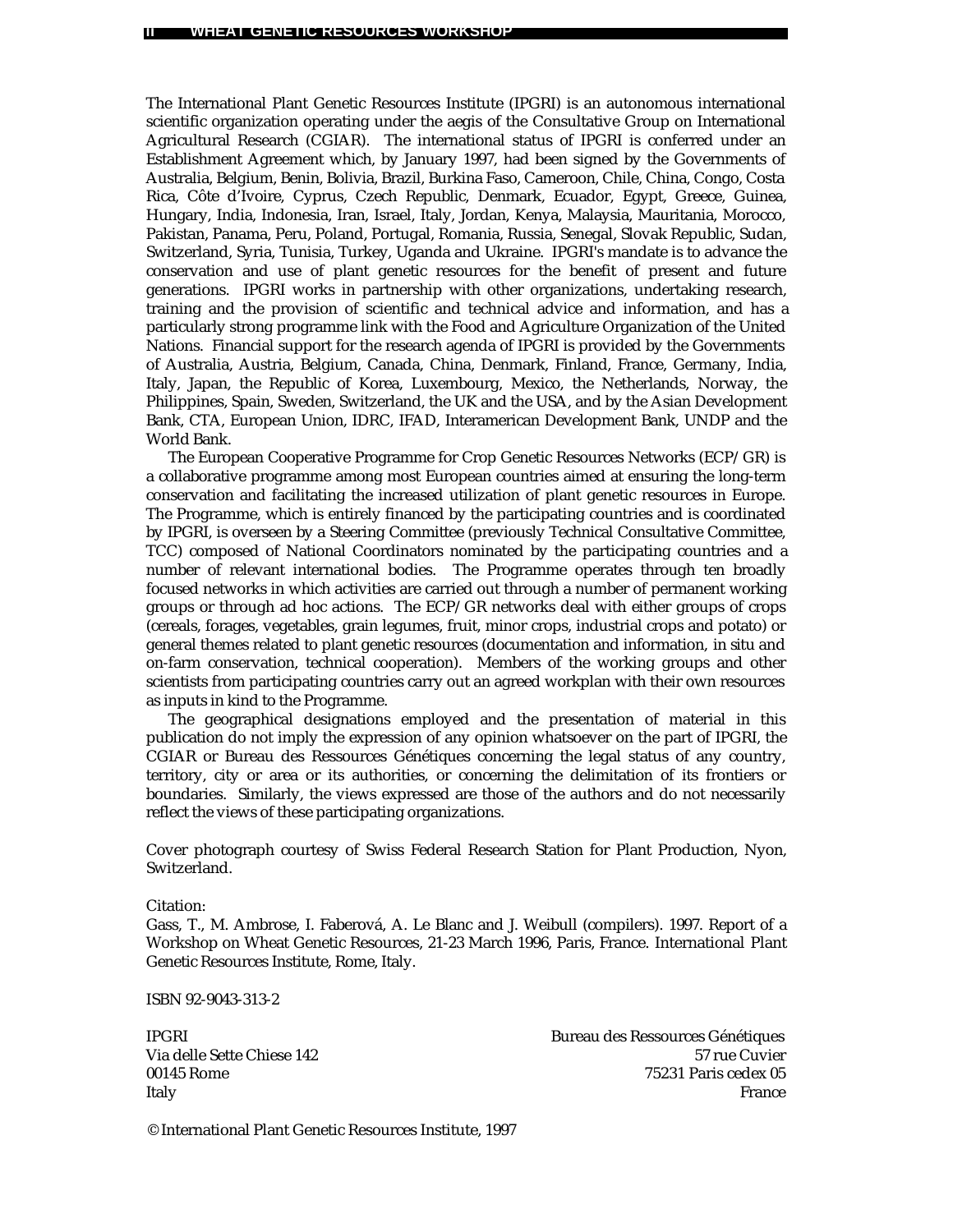# **Contents**

| <b>Part A: Discussion and Recommendations</b>                                                    | 1  |
|--------------------------------------------------------------------------------------------------|----|
| Introduction                                                                                     | 1  |
| Wheat collections in Europe                                                                      | 3  |
| The European Wheat Database (EWDB)                                                               | 4  |
| Standardization of data for the EWDB                                                             | 8  |
| Objectives of an ECP/GR Wheat Working Group                                                      | 13 |
| <b>Enhancing utilization</b>                                                                     | 14 |
| Research related to wheat genetic resources in Europe                                            | 17 |
| Project on wheat submitted to the EU programme on<br>genetic resources (EC 1467/94)              | 20 |
| Conclusion                                                                                       | 21 |
| <b>Part B: Papers Presented</b>                                                                  | 22 |
| Status of wheat genetic resources in Europe                                                      | 22 |
| The European Wheat Database (EWDB): structure and presentation                                   | 29 |
| Examples of national coordination structures which promote<br>the use of wheat genetic resources | 37 |
| <b>Appendix I. List of Participants</b>                                                          | 51 |

**Appendix II. Survey of existing genetic resources collections and databases**54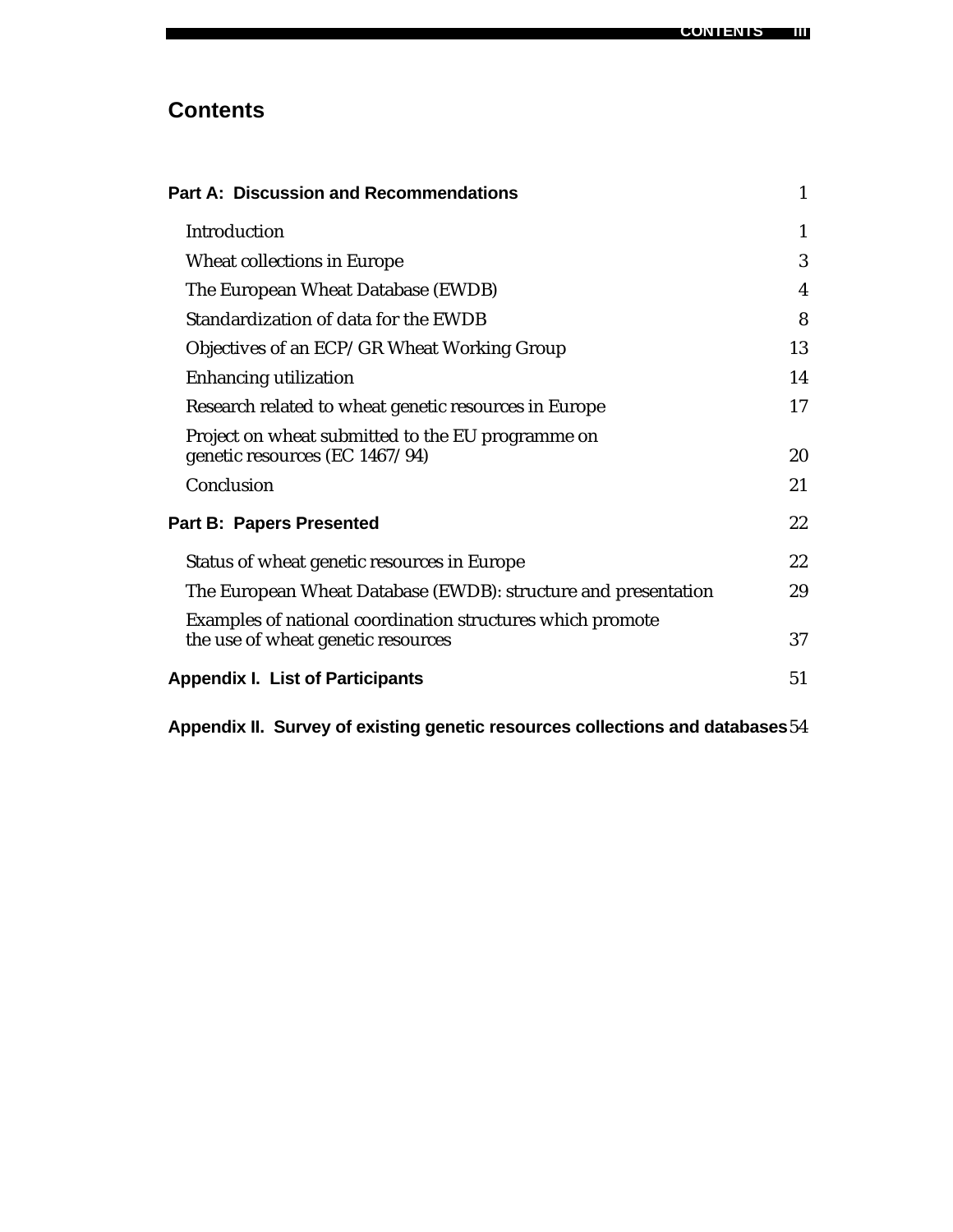## **Part A: Discussion and Recommendations**

### **Introduction**

#### **Summary of the introductory session**

The ECP/GR Wheat Genetic Resources Workshop was held in Paris, France, from 21 to 23 March 1996. It was attended by 23 delegates representing 27 of the 30 countries participating in ECP/GR. ASSINSEL, the Bureau des Ressources Génétiques (BRG), INRA, IPGRI and the Nordic Gene Bank were also represented. Representatives from Belgium, Bulgaria, Romania and the FAO were unable to attend (see list of participants in Appendix I).

The meeting was opened by Dr Michel Chauvet of the Bureau des Ressources Génétiques. He welcomed the participants and expressed his pleasure that this first ECP/GR workshop on wheat genetic resources was being held in Paris. France first initiated networking activities on wheat genetic resources at the national level 5 years ago. The experiences gained through this collaboration, which includes public and private research and breeding institutions, have led to the establishment of a large number of such crop-specific networks in France. Dr Chauvet reiterated France's firm commitment to Europe-wide cooperation on genetic resources, a commitment which it is prepared to support *inter alia* by comanaging the European Wheat Database as an input in kind to ECP/GR. Dr Chauvet wished the participants a successful meeting.

Dr Thomas Gass, ECP/GR Coordinator and Director of IPGRI's Regional Office for Europe, gave a brief overview of recent developments within ECP/GR. He explained how the implementation of Phase V of the Programme, with increased financial resources and changes in *modus operandi* which were decided by the Steering Committee at its last meeting in Nitra, Slovakia (September 1995) have enabled several new activities to be initiated.

Dr Gass mentioned a number of ongoing international initiatives on wheat genetic resources. He emphasized the importance of taking these into account when setting priorities for activities within the framework of ECP/GR. The Group will need to be proactive in its interaction with CIMMYT and ICARDA, which both have comprehensive databases and germplasm evaluation networks; with the Cereals Working Group of the West Asia North Africa Genetic Resources Network (WANANET); and with the International Wheat Genetic Resources Network (IWGRN) established in Beijing in 1993.

The following are important international events, at which ECP/GR activities on wheat should be presented: the 3rd International Triticeae Symposium (Aleppo, Syria, 4-8 May 1997); the 9th International Wheat Genetics Symposium (Saskatoon, Canada, Summer 1998). The 5th International Wheat Conference in Ankara, Turkey (June 1996) is also of relevance to the Group.

Dr Gass went on to outline the objectives of the workshop, namely the setting of priorities for activities on wheat genetic resources within the framework of ECP/GR. This requires discussion and agreement on the scope of activities, complementarity and interaction with other initiatives and could include the recommendation to formally establish a Wheat Working Group within the Cereals Network of ECP/GR. Dr Gass reminded the participants that discussions should bear in mind the overall objectives of ECP/GR, in particular: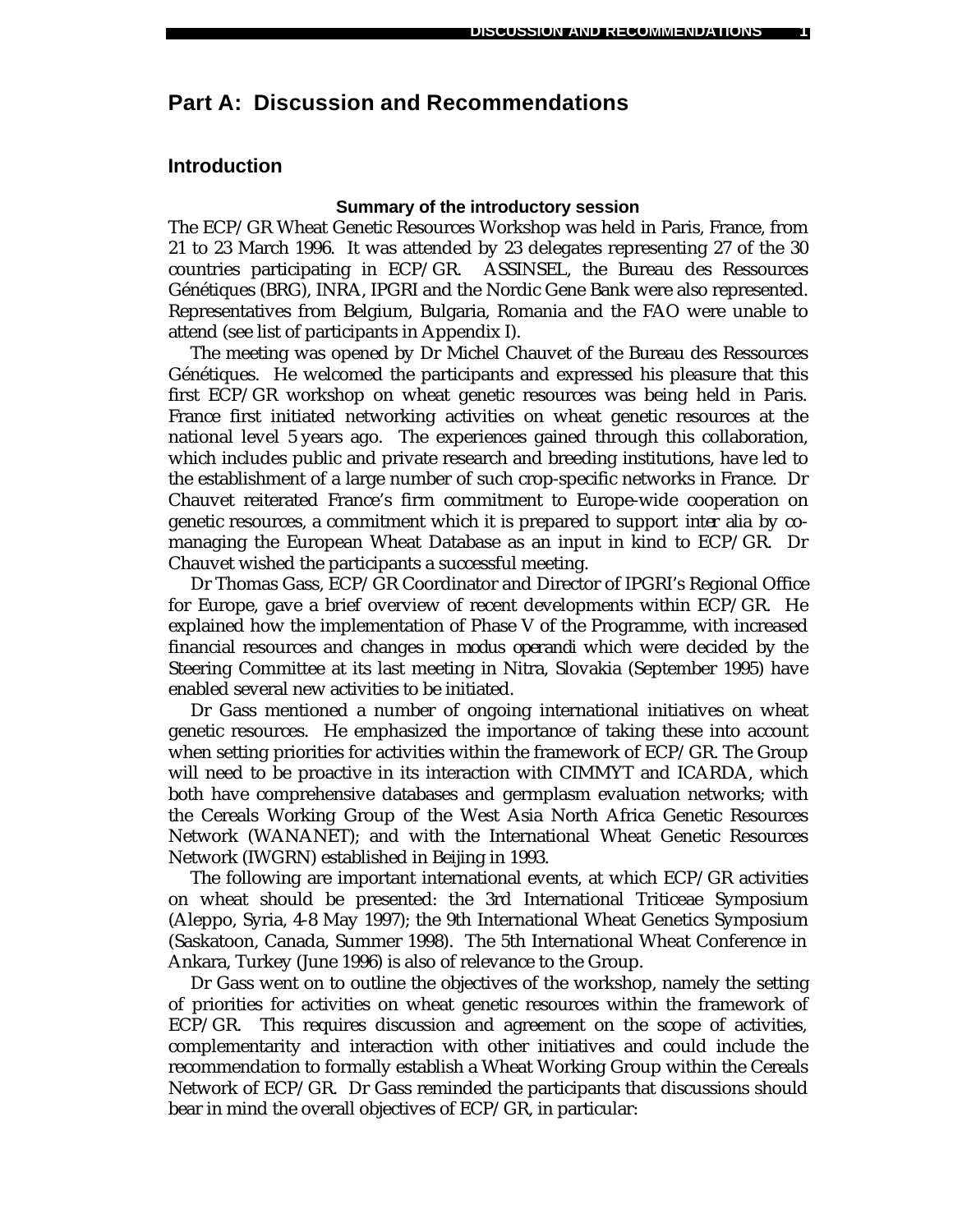- to ensure the long-term conservation and to facilitate and encourage the increased utilization of plant genetic resources in Europe,
- to strengthen links between east and west European plant genetic resources programmes,
- to contribute to monitoring the safety of plant genetic resources collections and take appropriate action when required.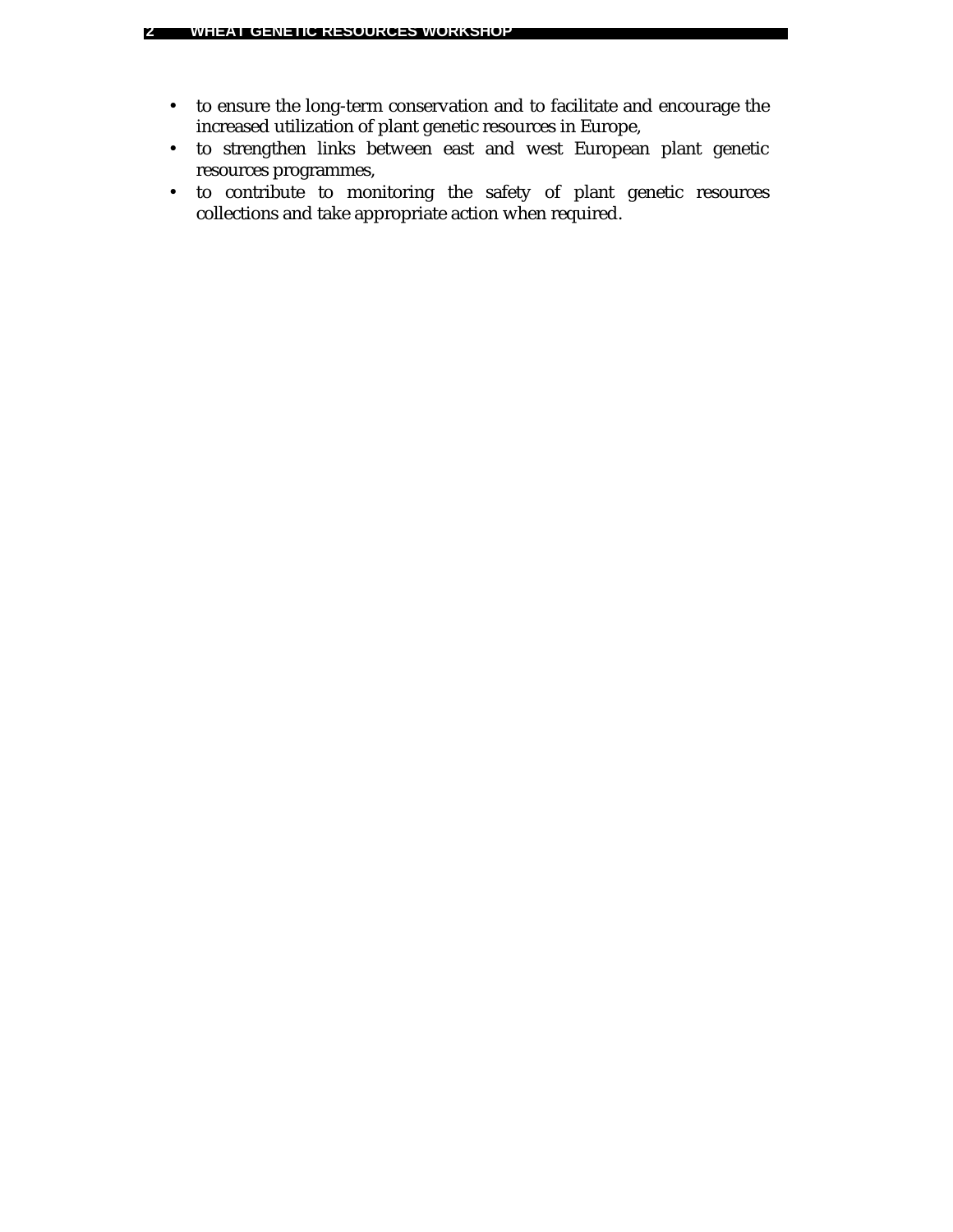### **Wheat collections in Europe**

Europe is an important region for wheat genetic resources with production in every country. It is also a primary centre of diversity for certain wild species.

### **Synthesis of the information obtained from national collections**

The importance of the resources across the whole region was highlighted in the development of a wheat proposal for the EU regulation 1467/94 which included non-EU partners as well as those within the EU. The primary aim of this programme to construct a European Wheat database required a sharing of the task of data compilation between A. Le Blanc for the EU and I. Faberová for the non-EU countries.

#### *EU countries*

A. Le Blanc presented a compilation of the information received from 11 countries representing 23 collections for a total number of 95 000 accessions in excess. The data presented information on the basis of crop type and accession holdings were broken down into categories including populations or local cultivars, varieties, research material and wild relatives. The computerized status data show that 13 of the collections are computerized for passport data, the majority of which have been developed under dBase IV software.

#### *Non-EU countries*

I. Faberová informed the Group that a total of 62 questionnaires had been sent to a total of 21 countries. Prior to the meeting 36 had been returned and 6 more were received at the meeting. She thanked all those who had replied.

Results were broken down on the basis of total holdings and holdings of indigenous origin according to type of institution and by country. A total of 141 692 accessions were recorded, of which 32 117 were classified as of indigenous origin (22.7%).

#### **Discussion**

The estimated European wheat holdings total around 220 000 accessions. The development of computerized databases shows differences between collections within EU and non-EU countries. The figure conceals an unknown degree of duplication.

The recommendation of this working Group is for institutions holding wheat genetic resource to work together in greater collaboration. The objectives are clearly to:

- ensure the computerization of passport data for all European collections;
- standardize passport field structures as a prerequisite to the initiation of a European Wheat database.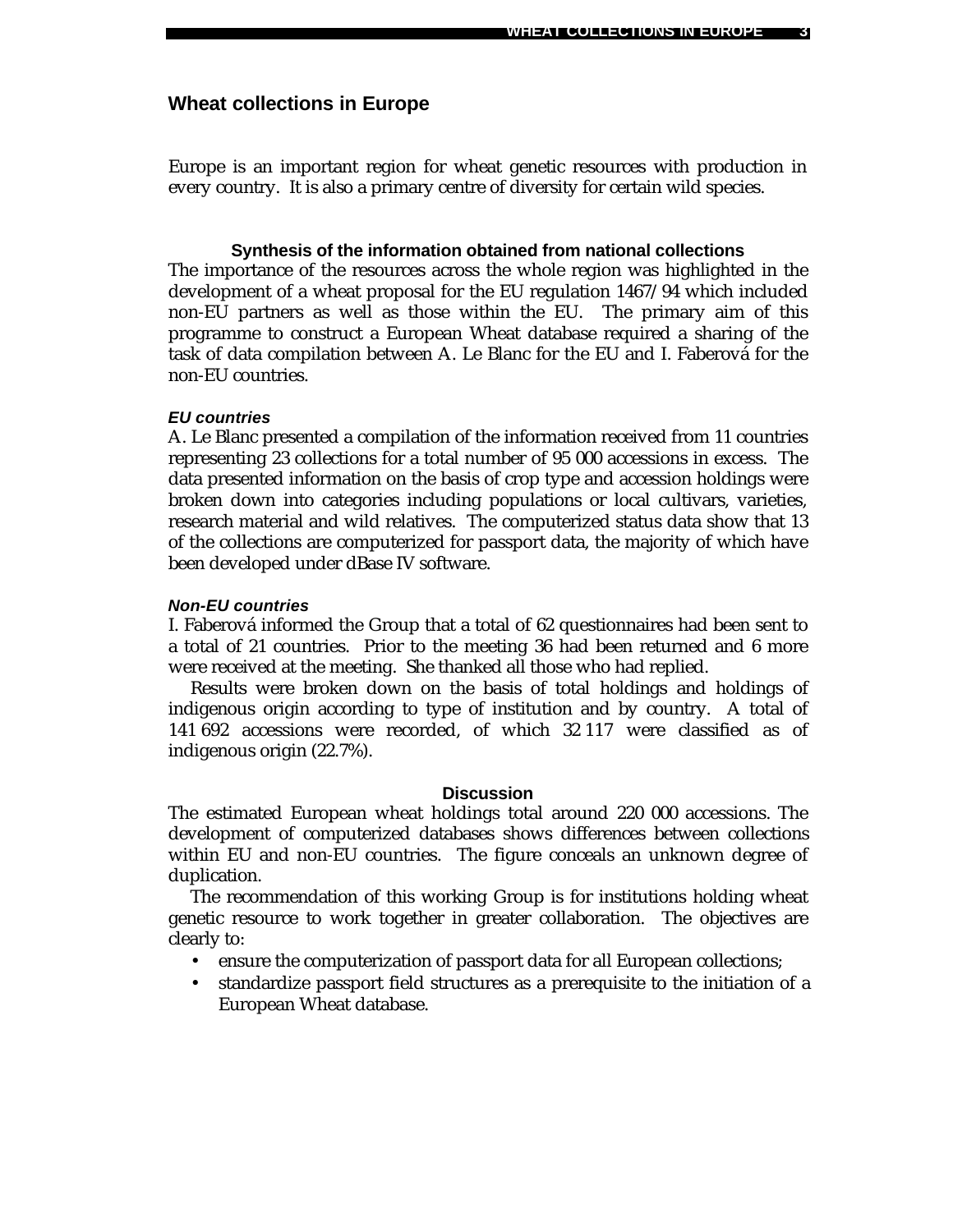### **The European Wheat Database (EWDB)**

#### **Objectives and implementation**

I. Faberová reminded the Group of the basic principles and definitions regarding crop genetic resources databases. She presented the context within which RICP, Prague and GEVES, Le Magneraud had been motivated to collaborate on initiating the European Wheat Database (EWDB).

France had been asked by EU-member countries to prepare a cooperative project on wheat genetic resources. This responsibility was given to A. Le Blanc. She wrote a proposal which was submitted in 1995 to the European Commission in the framework of the first call for proposals on 'The Conservation, Characterization, Collection and Utilization of Genetic Resources in Agriculture'. Coordination of EU-member countries appeared to be necessary. It included the setting up of a centralized database.

At the same time, the Czech Republic (RICP, Prague) was asked to manage genetic resources data from Eastern European countries and started to develop a database. Faced with a number of genetic resources and data to manage, and because Europe represents a very large group to coordinate, IPGRI suggested that both countries collaborate in order to share the work. It was recommended to harmonize the resulting databases and to join efforts for the coordination of the whole group.

To link the two groups of countries, to be effective in data and seed management and to offer breeders (and any other users) an interesting tool for improving the wheat crop, it was decided to initiate a common European Wheat Database (EWDB) in both coordinating countries.

In December 1994, I. Faberová and A. Le Blanc met in Clermont-Ferrand to agree on the basic elements and workplan for the development of the structure of the EWDB. Much progress has been made since then. However, I. Faberová explained that prior to further work on this database a number of decisions need to be taken regarding scope and structure of the database and the descriptors it should include.

The following objectives were defined and have conditioned the EWDB structure presented below by A. Le Blanc.

- to provide passport data concerning the wheat genetic resources conserved in the European countries to which access is not restricted;
- to provide a minimum description and some evaluation data of these resources;
- to direct users toward countries and genebanks responsible for conservation, distribution and more detailed description of the resources.

#### **Demonstration of a prototype version**

A. Le Blanc presented a possible structure for the EWDB and outlined the reasons that had led to choosing this structure (see **Part B, The European Wheat Database**). She went on to give a demonstration of the prototype version and user interface developed by GEVES. This prototype version is built around a central table containing the basic part of passport data and linked to a large number of complementary tables through a key code. The complementary tables include information on morphological characters, evaluation data, pedigree, synonyms, etc.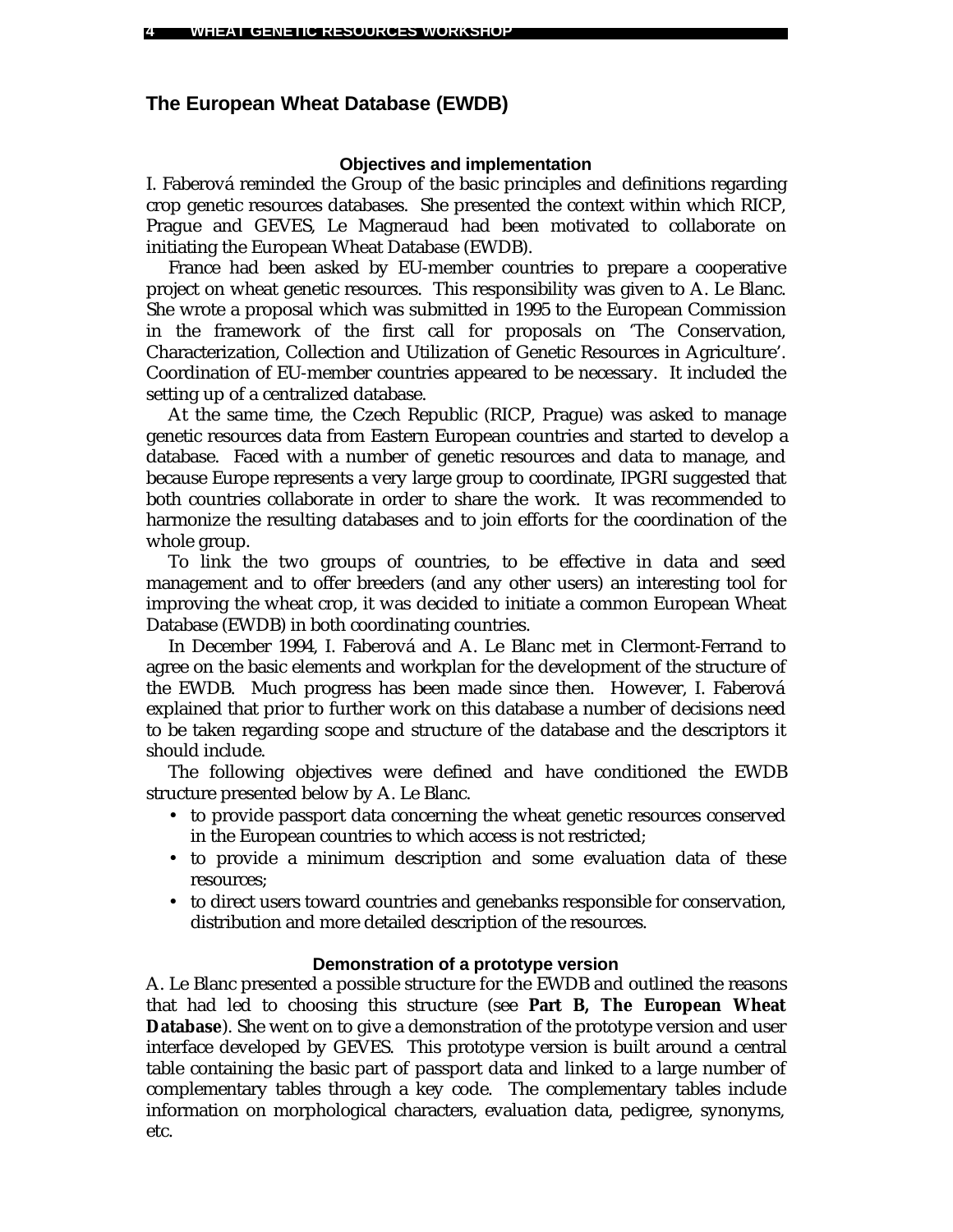### **Scope of the European Wheat Database**

Considering the size of wheat genetic resources holdings in Europe, it was felt that a central database could be an extremely useful tool to the Group, in order to facilitate access to the collections and, in the longer term, enable the rationalization of conservation activities. The potential users of this database could include curators, breeders and researchers.

The reduced resources available do, however, impose a setting of priorities. With regard to the EWDB, this implies focusing on well-characterized and documented material. The sharing of tasks with other groups, such as those having expertise in the area of conservation of specialized genetic stocks or of wild species related to wheat, is equally important.

It was agreed that, initially, the EWDB should include material of all *Triticum* species (*sensu stricto*) including wild species. *Aegilops, Agropyron* and other wild related genera of the tribe Triticeae could be taken care of within a separate initiative. P. Perrino agreed to contact ICARDA, and forward a report to the Chair of the Group on the status of the database maintained there. On the basis of this report, the Group would then decide on further activities with regard to these genera, which may require the definition of different descriptors. It was agreed that specialized genetic stocks presenting reproduction problems should not be included in the EWDB at this stage.

The question was raised of possible expansion of the database to widen the scope and include additional types of data. A. Le Blanc assured the Group that the current structure allowed such an expansion. Consequently, and with regard to types of information contained in the database, it was felt that the Group should determine which information needs to be included as a priority.

It was agreed that to reduce the duplication of information in the database, each country would, as a priority, contribute data regarding:

- material for which distribution is not restricted;
- material of indigenous origin (bred or collected);
- material collected and obtained from other countries (providing reference to that country in the field 'original country of origin');
- material missing from other collections or of which safe conservation is doubtful.

Each country will screen the accessions on the basis of these criteria before forwarding the data to the database manager. In doing this, agronomic selection criteria should not be taken into account, as the usefulness of an accession may vary between countries.

Accessions of foreign origin will be listed in a summarized form and circulated among the Group to facilitate the eventual repatriation of material. Breeding lines should be included in the EWDB only if they are well documented.

It would also be useful to include information on currently registered varieties as they provide valuable quantitative traits and represent the most frequent source of material for further breeding. It was recognized that in many countries access to this material requires prior informed consent from breeders.

It was agreed that the members of the Group would be responsible for ensuring that all valuable material conserved in their country is documented in the EWDB.

The Group thanked I. Faberová and A. Le Blanc for the work already undertaken and recommended that the EWDB be implemented as one database managed jointly by GEVES and RICP in order to share the work of loading the database.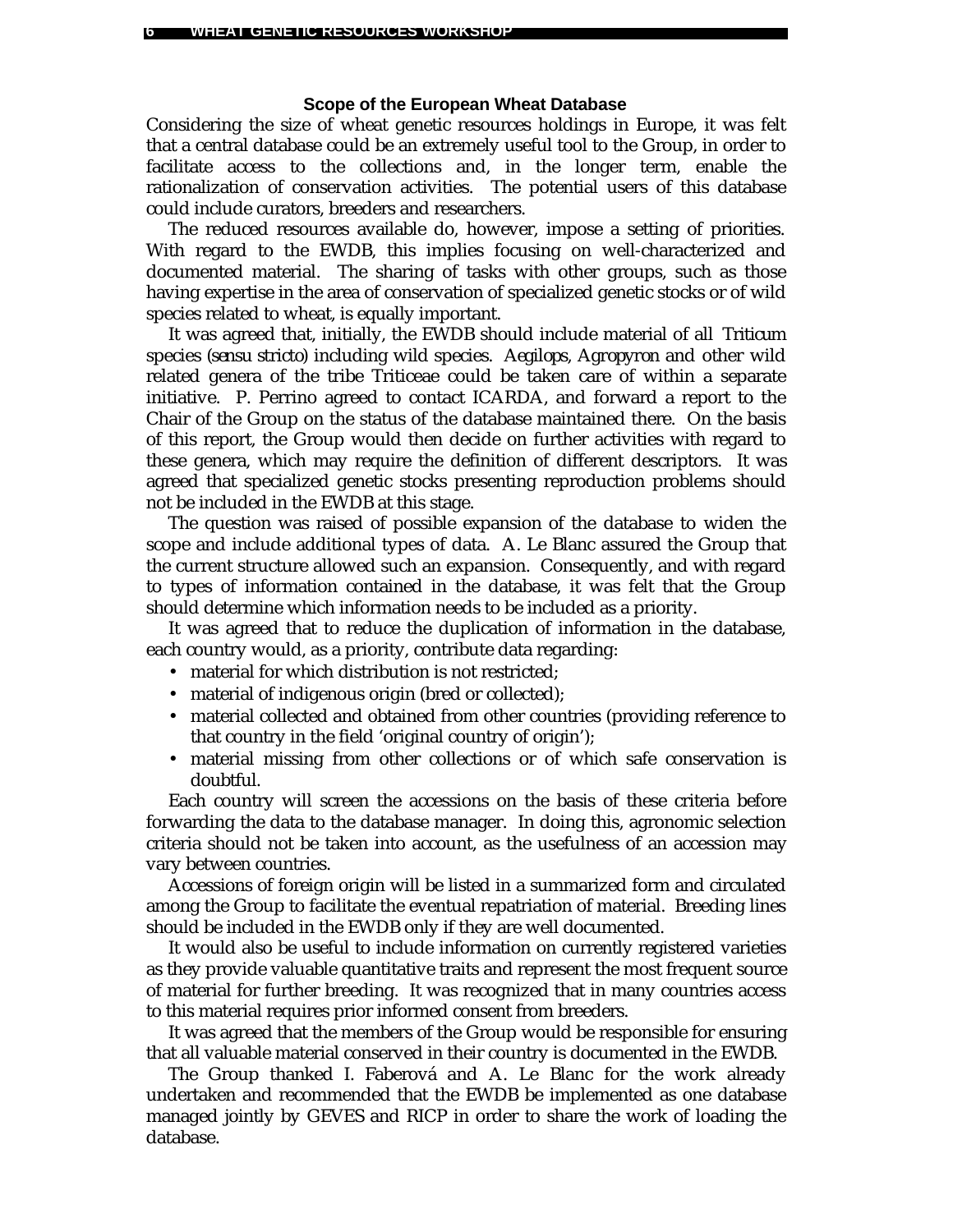A discussion on descriptors is included in **Standardization of data for the EWDB**.

### **Workplan for the establishment of the EWDB**

The following steps were agreed upon to establish the EWDB:

- Agreement on the descriptors for which data is required as a minimum (by 1 June 1996);
- RICP and GEVES to send out requests for data (with a copy to the National Coordinator and respective member of the Group, by 15 June 1996);
- answers to be sent back to the database managers via the respective members of the Group who are responsible for checking the data for completeness and conformity to the EWDB format:
	- by end of October 1996: Czech Republic, Denmark, France, Germany, Italy, Nordic countries, Poland, Slovak Republic.
	- by end of December 1996: Austria, Cyprus, Greece, Hungary, Ireland, Spain, Switzerland, Turkey, UK, Yugoslavia.
	- by end of December 1997: Croatia, Lithuania, Portugal.
- loading of the data by the database managers (by beginning October 1996).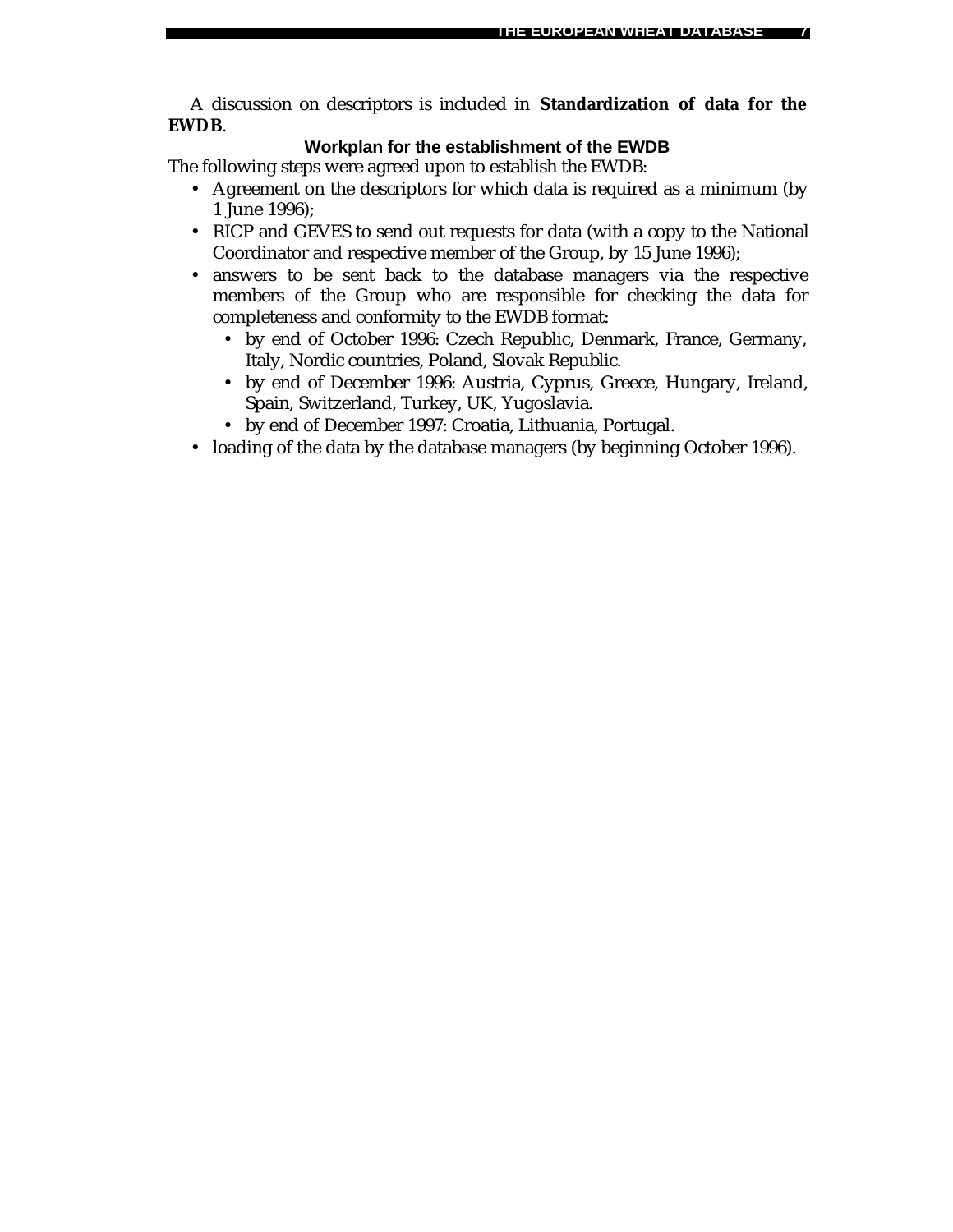### **Standardization of data for the EWDB**

### **Standardization of passport data**

I. Faberová presented a draft list of passport descriptors to the Group and provided an overview on the frequency of their use in a number of existing databases. The Group discussed this list at length and agreed that passport data need to be well documented for each accession recorded in the EWDB.

English for all field names and descriptors should be used for data input.

**Table 1.** List of passport data and their use in major databases. (The number of asterisks (**\*)** following a descriptor indicates its frequency of utilization.)

Sources of information: IPGRI Descriptors for barley. Rome 1994. NGB descriptors for wheat (presently used). IBPGR Descriptors for wheat. Rome 1985. COMECON International descriptor list, genus *Triticum*. Leningrad 1984

| <b>IPGRI</b> (barley)      | <b>NGB</b>          | <b>IBPGR</b>              | <b>COMECON</b>      |
|----------------------------|---------------------|---------------------------|---------------------|
|                            |                     | <b>Accession data</b>     |                     |
| Accession no.****          | Accession no.****   | Accession no.****         | Accession no.****   |
| Donor name***              |                     | Donor name***             | Donor country***    |
| Donor ID number***         |                     | Donor ID number***        | National ID number  |
| Other number (2 fields)**  |                     | Other number (2 fields**) |                     |
| Ploidy                     |                     |                           | Ploidy              |
|                            | Family              |                           |                     |
| Genus****                  | Genus****           | Genus****                 | Genus, subgenus**** |
|                            |                     |                           | Subgenus            |
| Species****                | Species****         | Species****               | Species****         |
|                            |                     |                           | Section             |
| Subspecies***              | Subspecies***       | Subspecies***             |                     |
|                            | Subgroup            |                           |                     |
| Botan. variety***          |                     | Botan. variety***         | Varieties, form***  |
| Pedigree+lit.citation      |                     | Pedigree number           |                     |
| Cultivar name****          | Name****            | Cultivar name****         | Name of variety**** |
|                            |                     |                           | Year of entering    |
|                            | Country of origin** |                           | Country of origin** |
|                            | Genetic origin      |                           | Status**            |
|                            | (state)**           |                           |                     |
|                            | Breeding company    |                           |                     |
| Year of release/registr.** | Year of release**   |                           |                     |
|                            |                     |                           | Method of breeding  |
| Principal attribute        |                     |                           |                     |
|                            |                     |                           | Growth class        |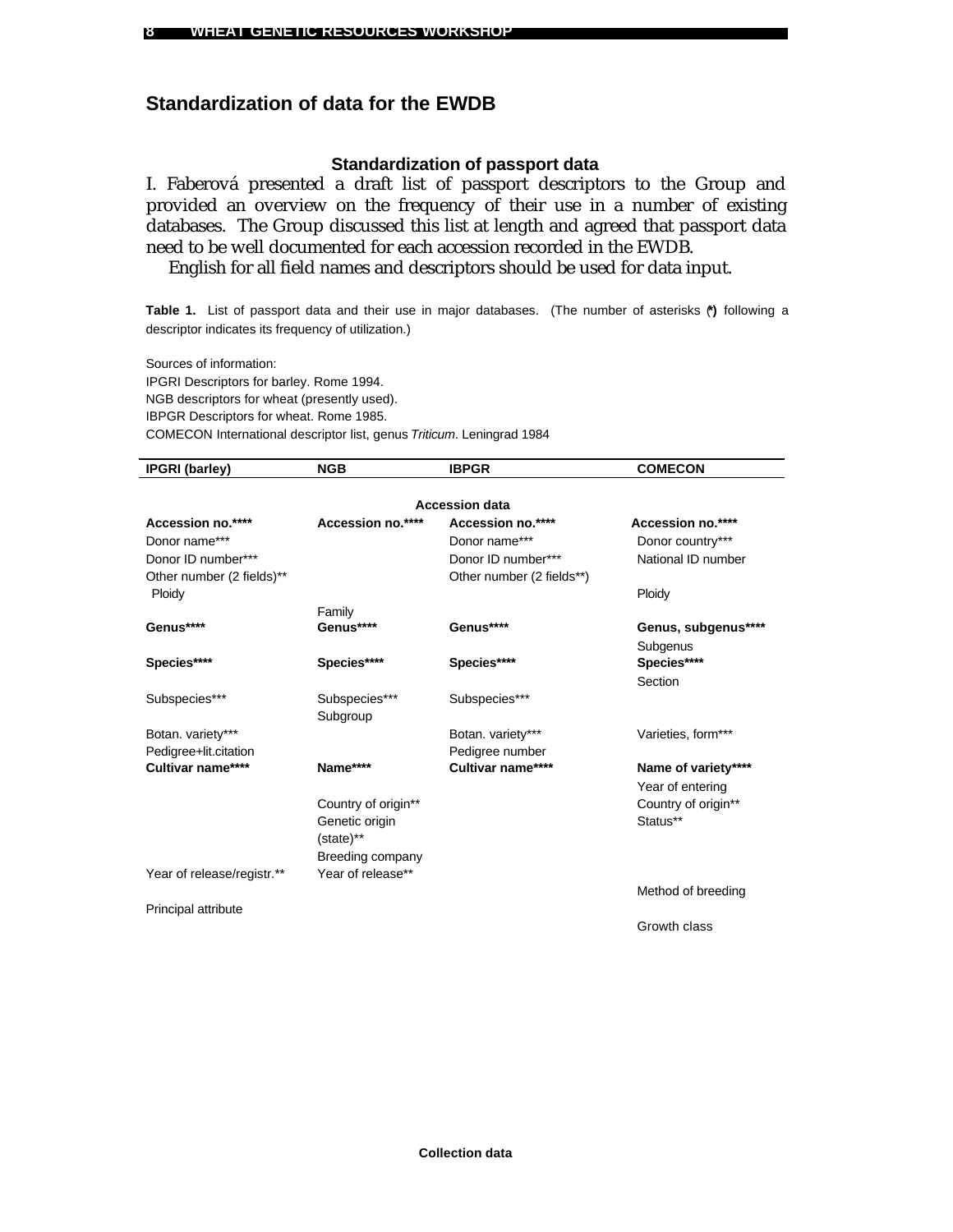| <b>IPGRI</b> (barley)    | <b>NGB</b>                     | <b>IBPGR</b>            | <b>COMECON</b> |
|--------------------------|--------------------------------|-------------------------|----------------|
|                          | Collector's initials           |                         |                |
|                          | Sample number                  |                         |                |
| Site number**            | Site number**                  |                         |                |
|                          | Collector's name               |                         |                |
|                          | Collection number**            | Collector's no.**       |                |
| Collect. institute**     |                                | Collect. institute**    |                |
| Date of collection***    | Collection date***             | Date of collection***   |                |
| Country of collection*** | Country of                     | Country of origin***    |                |
|                          | collection***                  |                         |                |
| Province/state**         |                                | Province/state**        |                |
| Department/county**      | County**                       |                         |                |
|                          | Commune                        |                         |                |
|                          | Village                        |                         |                |
| Location of site***      | Name of area***                | Location***             |                |
|                          | Name of farm                   |                         |                |
|                          | Land owner +                   |                         |                |
|                          | address                        |                         |                |
|                          | National name of               |                         |                |
|                          | species                        |                         |                |
| Latitude***              | Latitude***                    | Latitude***             |                |
| Longitude***             | Longitude***                   | Longitude***            |                |
| Elevation***             | Altitude***                    | Altitude***             |                |
| Collecting source**      |                                | Collecting source**     |                |
| Status**                 |                                | Status**                |                |
| Local/vernacular name*** | Local cultivar                 | Local/vernacul. name*** |                |
|                          | name***                        |                         |                |
| Type of sample**         | Type of sample**               |                         |                |
|                          | Genetic base<br>Composition of |                         |                |
|                          | collection                     |                         |                |
|                          | Landscape (2 fields)           |                         |                |
|                          | Geogr. landscape               |                         |                |
|                          | Landform                       |                         |                |
|                          | Slope aspect                   |                         |                |
|                          | Soil type (2 fields)           |                         |                |
|                          | Soil pH                        |                         |                |
| Number of plants**       |                                | Number of plants**      |                |
| Weight of seeds          |                                |                         |                |
| Companion species        |                                |                         |                |
| Cropping system          |                                |                         |                |
| Plant population density |                                |                         |                |
| Genetic erosion          |                                |                         |                |
| Ethnic group             |                                |                         |                |
| Primary grain use        |                                |                         |                |
| Primary fodder usage     |                                |                         |                |
| Sowing date              |                                |                         |                |
| Harvest date             |                                |                         |                |
| Irrigation               |                                |                         |                |
| Prevailing stress        |                                |                         |                |
| Frequency of accession   |                                |                         |                |
| Photograph**             |                                | Photograph**            |                |
| Herbarium**              |                                | Herbarium**             |                |
| Other notes**            |                                | Other notes**           |                |

## **Set of passport descriptors agreed upon by the Group**

EWDB identification number Genebank/informant

Genebank accession number Scientific name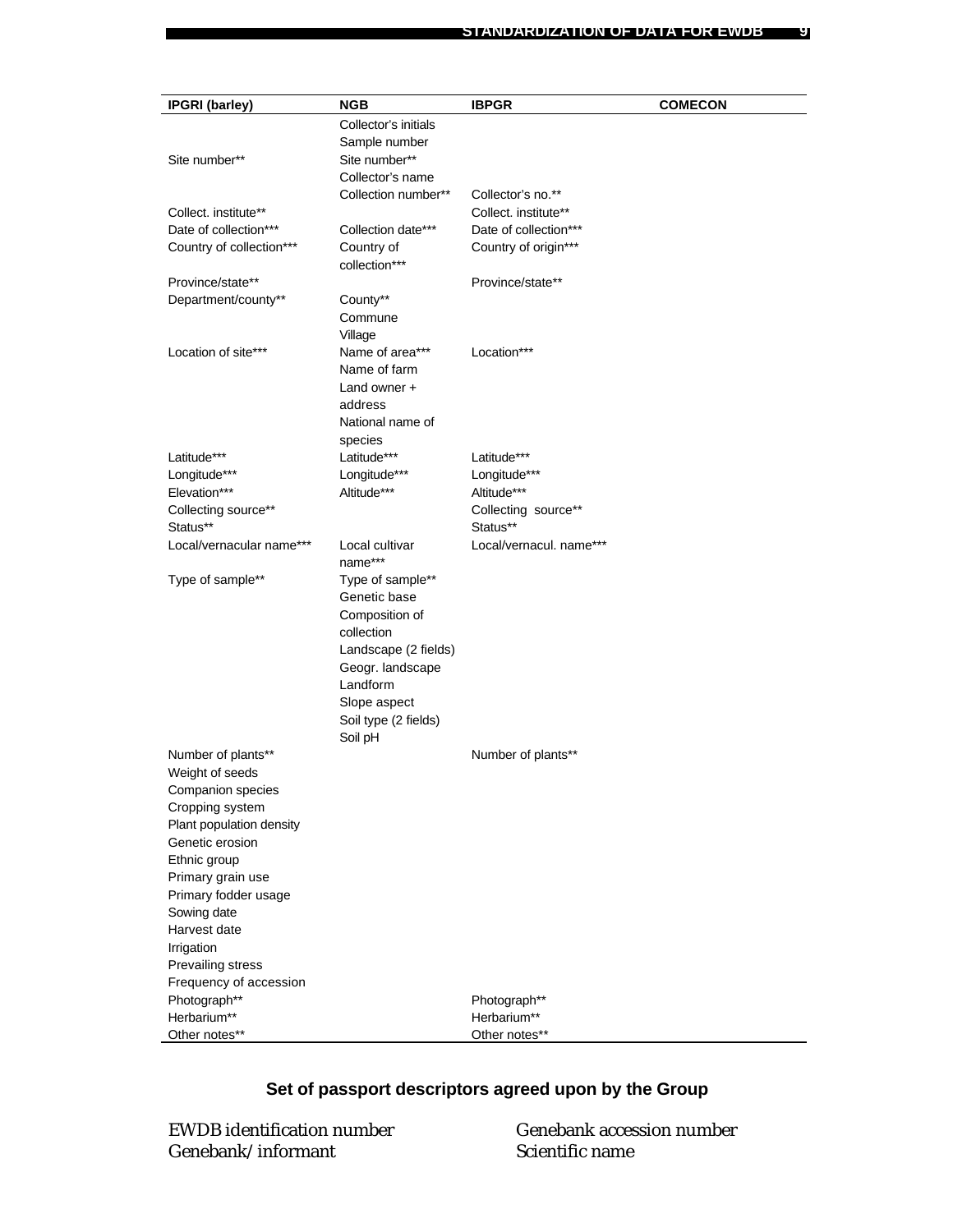| Cultivar name              | Year of first registration  |
|----------------------------|-----------------------------|
| Other name(s)              | Pedigree                    |
| Original country of origin | Collecting                  |
| Year of introduction into  | Collecting institution name |
| genebank/informant         | Collecting number           |
| Donor of accession         | Collecting date             |
| Donor accession number     | Location                    |
| Other number(s)            | Site description            |
| <b>Status</b>              | Longitude                   |
| Ploidy                     | Latitude                    |
| Availability               | Altitude                    |
| Breeder's institution name | Comment                     |
|                            |                             |

### **Minimum set of characterization/evaluation descriptors**

It was re-emphasized that the most comprehensive information for each accession is desirable. The Group agreed that a limited number of descriptors should be considered as priority in order to guarantee the usefulness of the database. The desirable list of minimum descriptors was discussed at length. Descriptors used in Germany and The Netherlands were presented and the list was finalized after the meeting by the database managers.

**Table 2.** List of characterization and evaluation descriptors and their use in major databases. (The number of asterisks (\*) following a descriptor indicates its frequency of utilization.)

Sources of information:

Descriptor set for wheat used currently by GRIN Descriptor set for wheat used currently by NGB Descriptors for wheat. IBPGR, Rome 1985. International (COMECON) descriptor list, genus *Triticum*. Leningrad 1984

| <b>PC GRIN</b>       | <b>NGB</b>             | <b>IBPGR/IPGRI</b>          | <b>COMECON</b>          |
|----------------------|------------------------|-----------------------------|-------------------------|
|                      |                        |                             |                         |
|                      |                        | <b>Morphology</b>           |                         |
| Growth habit***      |                        | Growth habit (young)***     | Type of bush***         |
| Awnedness****        | Awnedness****          | Awnedness****               | Spike awnedness****     |
| Awn colour**         |                        |                             | Awn - colour**          |
| Glume colour****     | Colour of paleae****   | Glume colour****            | Glume colour****        |
| Glume pubescence**** | Pubesc. of paleae****  | Glume hairiness****         | Glume<br>pubescence**** |
| Spike density****    | Density of ear****     | Spike density****           | Spike density****       |
| Spike type**         |                        |                             | Spike shape**           |
|                      |                        | Seeds per spikelet+         |                         |
| Kernels per spike*** |                        | Spikelets per spike+        | Seeds per spike***      |
| Kernel colour****    | Colour of pericarp**** | Seed colour****             | Kernel colour*          |
| Straw colour         |                        |                             |                         |
| Leaf pubescence      |                        |                             | Leaf length, width,     |
|                      | Attachment of paleae   |                             | Glume shape,            |
|                      |                        |                             | G. texture              |
|                      |                        |                             | Kernel shape,           |
|                      |                        |                             | K.surface               |
|                      |                        |                             |                         |
|                      | Length of ear**        |                             | Spike length**          |
|                      |                        | Seed size                   | $(+)$ other             |
|                      |                        |                             | descriptors)            |
|                      |                        | <b>Biology and cytology</b> |                         |

Plant height\*\*\* Plant height\*\*\* Plant height\*\*\* Plant height\*\*\* Plant height\*\*\* Plant height\*\*\*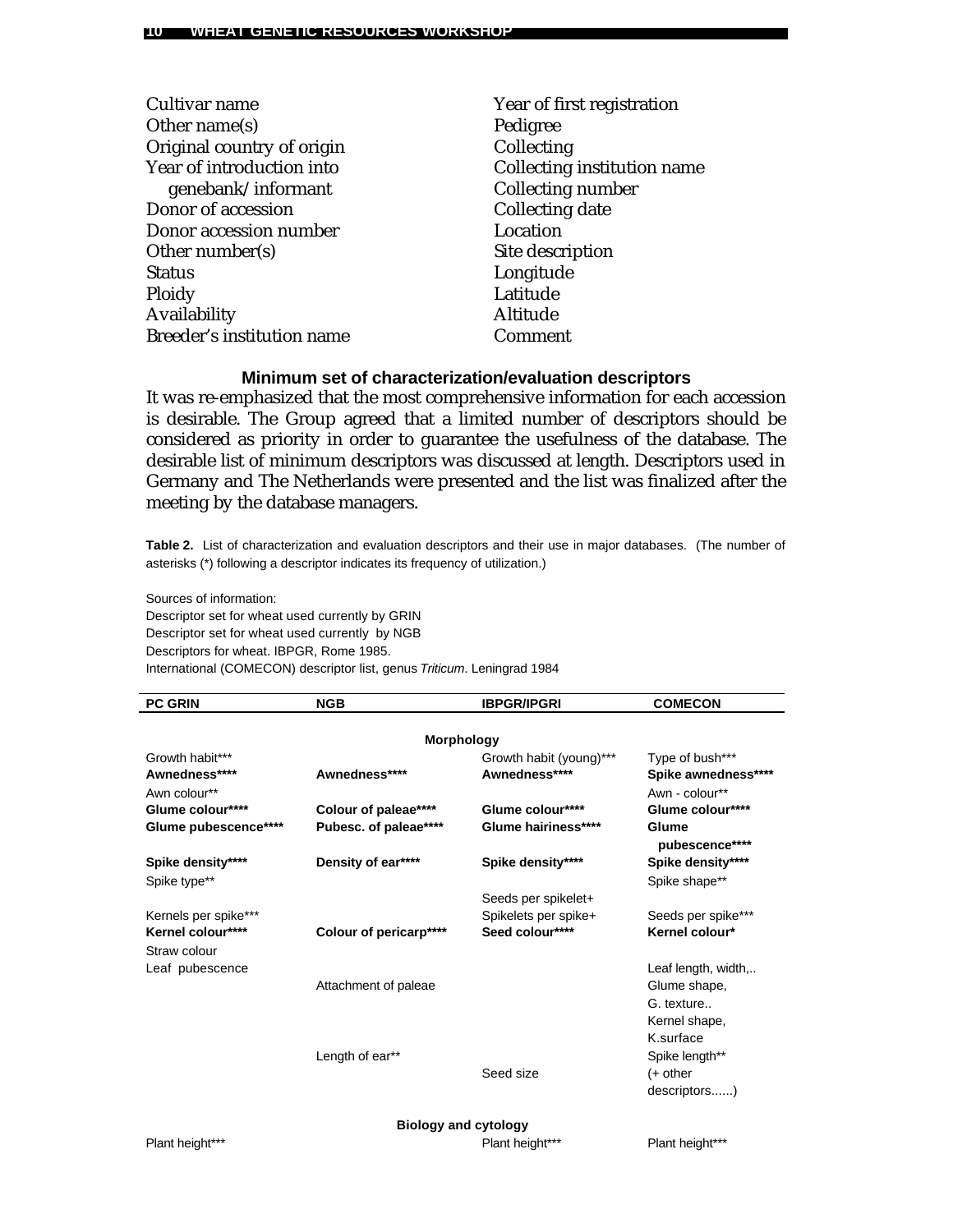| <b>PC GRIN</b>             | <b>NGB</b>                               | <b>IBPGR/IPGRI</b>         | <b>COMECON</b>          |
|----------------------------|------------------------------------------|----------------------------|-------------------------|
| Shattering**               |                                          |                            | Grain shattering res.** |
| Days to anthesis***        | Lateness of ear emerg.***                | Days to flower**           |                         |
| Straw lodging***           | Lodging***                               |                            | Lodging resistance***   |
|                            | Sprouting susceptibil.***                | Pre-harvest sprouting***   | Sprouting resistance*** |
|                            |                                          | Tillering capacity**       | Tillering productive**  |
|                            | Spring habit**                           |                            | Seasonality**           |
|                            |                                          |                            |                         |
|                            |                                          | Degree of seed shrivelling |                         |
|                            | Seed dormancy                            |                            |                         |
|                            |                                          | Daylength sensitivity      |                         |
| Straw breakage**           |                                          |                            | Straw solidness**       |
| Chromosome number**        |                                          |                            | Ploidy**(passport)      |
| Stem rust resistance genes |                                          | Identified genes           |                         |
|                            | Growing time to harvest                  |                            |                         |
|                            | <b>Disease susceptibility</b>            |                            |                         |
| Dwarf bunt                 |                                          |                            |                         |
| Common bunt**              |                                          |                            | Tilletia caries**       |
| Barley yellow dwarf vir.** |                                          | Barley yellow dwarf v.**   |                         |
|                            | Eye spot***                              | Eye spot***                | Cercosporella herp.***  |
| Leaf rust****              | Brown rust****                           | Leaf rust****              | Brown rust****          |
| Hessian fly**              |                                          | Hessian fly**              |                         |
| Stem rust - seedling +     |                                          | Stem rust***               | Stem rust***            |
| Stem rust - adult +        |                                          |                            |                         |
| Stripe rust severity****   | Yellow rust****                          | Stripe rust****            | Stripe rust****         |
| Stripe rust - seedling +   |                                          |                            |                         |
| Stripe rust - adult +      |                                          |                            |                         |
| Russian aphid              |                                          |                            |                         |
| Russian aphid-leaf roll    |                                          |                            |                         |
| Septoria nodorum****       | Glume blotch****                         | Glume blotch****           | Septoria diseases****   |
|                            |                                          | Fusarium sp.**             | Fusarium culmorum**     |
|                            |                                          | Ophiobolus graminis**      | Ophiobolus foot rot**   |
|                            |                                          |                            |                         |
|                            | Fungus sensitivity                       |                            |                         |
|                            |                                          |                            | Powdery mildew          |
|                            |                                          |                            | (Erysiphe gram.)        |
|                            |                                          |                            | Loose smut              |
|                            |                                          |                            | (Ustillago tritici)     |
| Soil-borne mosaic          |                                          |                            |                         |
|                            |                                          | Nematode sp.               |                         |
|                            | <b>Abiotic stress susceptibility</b>     |                            |                         |
|                            | Winter hardiness***                      | Winter susceptibility***   | Overwintering***        |
|                            | Cold susceptibility**                    | Cold susceptibility**      | Frost resistance+       |
|                            |                                          | High temperature           |                         |
|                            | Moisture absorbance**                    | Excess soil moisture**     |                         |
|                            |                                          | Drought                    |                         |
|                            |                                          | Salinity                   |                         |
|                            |                                          | Soil acidity               |                         |
|                            |                                          | Low nitrogen               |                         |
|                            | <b>Yield and content characteristics</b> |                            |                         |
| 1000-kernel weight***      | 100-grain weight***                      |                            | 1000 grain mass***      |
|                            | Endosperm structure***                   | Seed vitreousness***       | Kernel texture***       |
|                            |                                          | Protein content**          | Protein content**       |
| Percent lysine ***         |                                          | Lysine content***          | Lysine content***       |
|                            |                                          | Quality in baking pro.**   | Baking quality**        |
|                            | Gluten content**                         |                            | Gluten content**        |
|                            |                                          |                            | Gluten swelling         |
|                            | Sedimentation value**                    |                            | Sedimentation test**    |
|                            |                                          |                            |                         |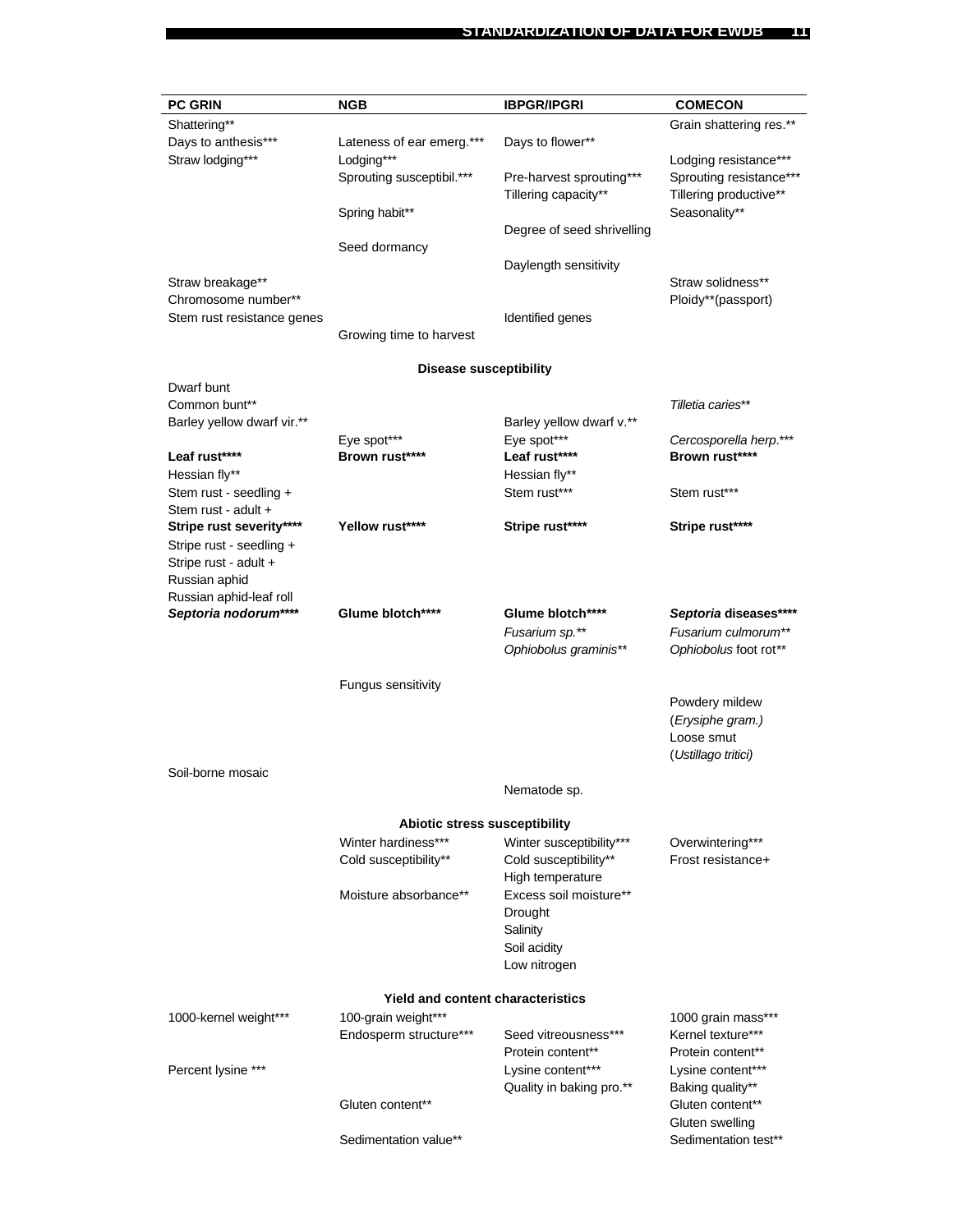| <b>PC GRIN</b> | <b>NGB</b>             | <b>IBPGR/IPGRI</b>  | <b>COMECON</b>               |
|----------------|------------------------|---------------------|------------------------------|
|                | Faling number          |                     |                              |
|                | Flour volume weigh**   |                     | Flour swelling**             |
|                | Milting quality        |                     |                              |
|                | Relative grain yield** |                     | Grain yield to<br>standard** |
|                | Relative straw yield   |                     |                              |
|                | Flour content          |                     |                              |
|                | Nitrogen content       |                     |                              |
| Market class   |                        |                     |                              |
|                |                        | Gel electrophoresis |                              |
|                |                        |                     | Valorimetric number          |

### **Minimum set of characterization/evaluation descriptors, agreed by the Group**

### *Priority*

- Awnedness
- Pericarp (grain) colour
- Glume colour
- Glume pubescence
- Spike density
- Seasonality
- Principal utilization
- Plant height
- Lodging
- 1000-kernel weight
- Susceptibility to:
	- *Puccinia striiformis*
	- *Puccinia recondita*
	- *Erysiphe graminis*
	- *Fusarium* spp.
	- *Septoria* spp.
	- *Ophiobolus graminis*
	- *Pseudocercosporella herpotrichoides*
- Protein content
- Yield level
- Cold susceptibility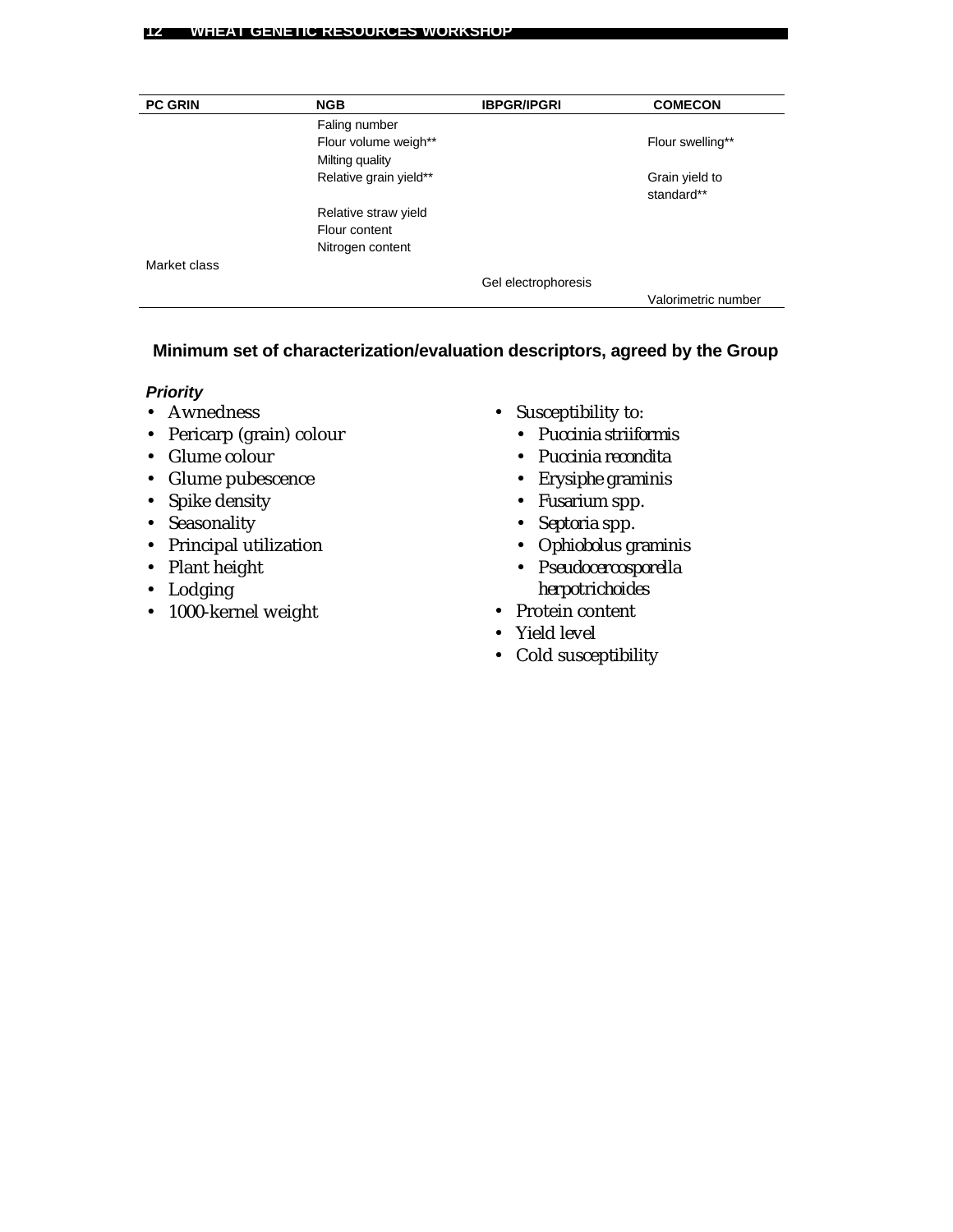### **Objectives of an ECP/GR Wheat Working Group**

The Group discussed the needs of wheat genetic resources in Europe, possible future trends and the comparative advantages that a Working Group could offer. The following objectives of an ECP/GR Wheat Working Group were agreed upon:

- promote the effective management of wheat collections in Europe by providing a forum (the Group itself) and a tool (the database) to take informed decisions;
- monitor the safety of wheat collections and formulate recommendations for actions to avoid/overcome emergency situations;
- facilitate the use of collections by promoting interactions with breeders of the public and private sector on topics such as utilization, pre-breeding, etc. and by maintaining an updated and well-documented database of wheat accessions maintained in Europe;
- take initiative in organizing 'targeted collaborative actions', i.e. projectspecific activities that require external funding;
- raise public awareness regarding the value of wheat genetic resources and the importance of their conservation;
- promote interaction with researchers developing molecular characterization techniques that could be of use in the management and study of collections;
- stimulate concerted conservation and utilization activities at the national level;
- set priorities for research and communicate these to policy and funding bodies;
- implement actions on behalf of ECP/GR as recommended or deriving from the FAO Global Plan of Action;
- promote the rationalization of the collections in Europe.

The Group strongly recommends that the Steering Committee of ECP/GR establish a standing working group on wheat genetic resources.

The Group welcomed the offer of the Federal Research Station of Changins, Nyon, Switzerland to establish a *Triticale* database and agreed that if a Wheat Working Group is established it would welcome close collaboration and be available for advice to this database as necessary.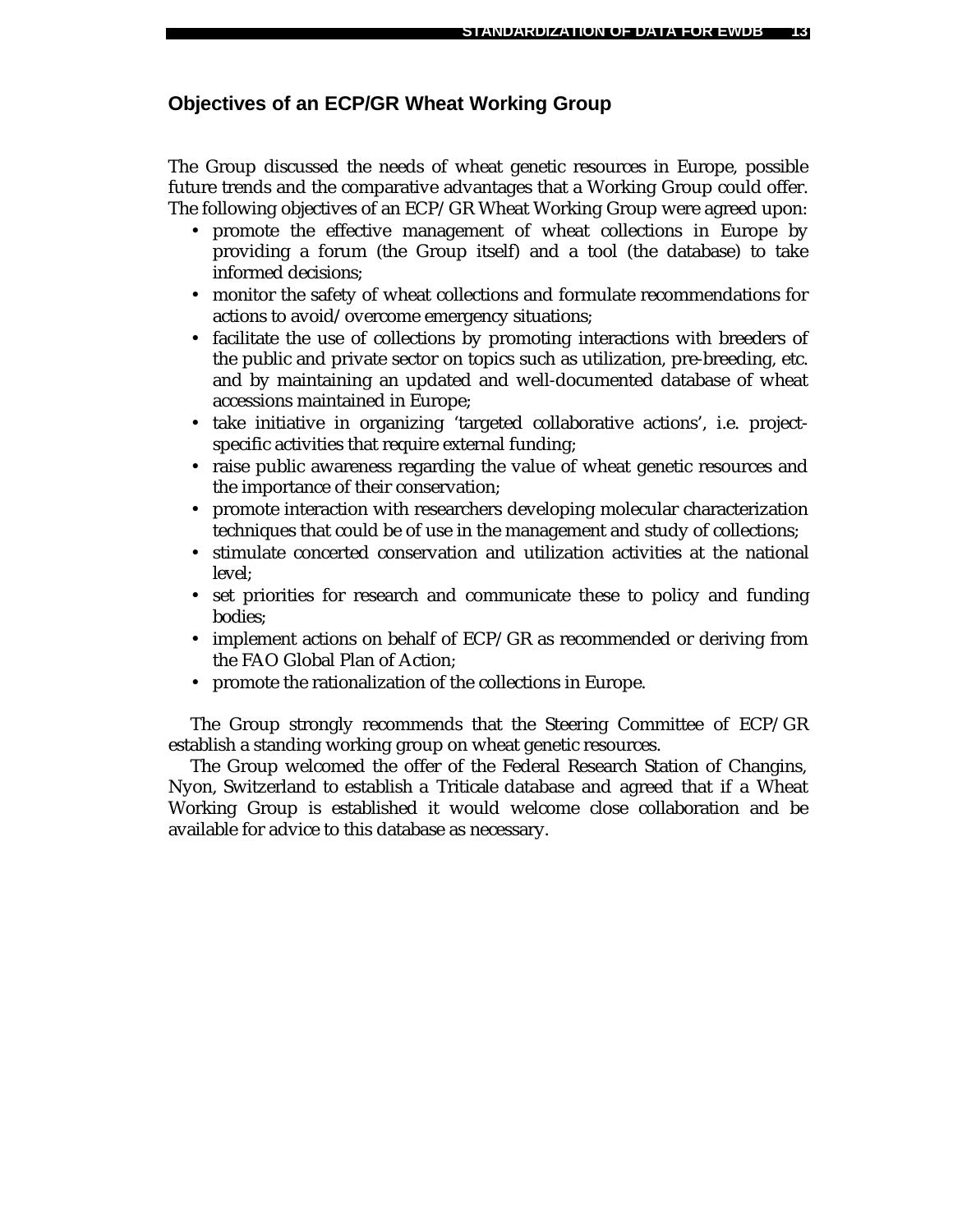### **Enhancing utilization**

#### **National coordination of wheat activities in France**

A. Le Blanc presented the French network for the cooperative management of small grain cereals. France does not have a central genebank for long-term *ex situ* storage. Collections are dispersed among public and private breeding institutes. To achieve better coordination of these collections, the establishment of this network was mutually agreed upon to ensure the long-term conservation and promote the utilization of wheat genetic resources by breeders. The network's activities include conservation (including safety-duplication), multiplication/regeneration, distribution, characterization and evaluation of wheat germplasm.

The French Institute for Agronomic Research (INRA) is an important element in this programme. Its role includes introducing new germplasm from various sources (other breeders, international nurseries, genebanks, research institutes and other holders of collections) and executing initial pre-screening of this material. Material which is found to be of interest is introduced into the network. The 'national collection' is defined as a subcollection containing material of French origin, some foreign material and genetic stocks. The inclusion of an accession into the network requires due justification.

Each year a little more than 50 accessions are distributed among those cooperating on the project, including French breeders and foreign companies active in the country. Each breeder receives the same set of germplasm. Diseases are evaluated following natural infections or artificial inoculation.

The private companies involved do not have to pay to enter the network as they support it by investing time, labour and facilities for analyses to be made (baking quality, electrophoresis for glutenin patterns, tests of flour quality, etc.). Funding from the Ministry of Agriculture, the Board of Genetic Resources (BRG) and the National Interprofessional Office for Cereals (ONIC) covers the coordination of the project by A. Le Blanc.

#### **Cooperation with the private sector in the Czech Republic**

I. Faberová gave an overview of how genetic resources are coordinated between public and private sector institutes in the Czech Republic. All breeding was done at government institutes after the Second World War. In 1989 this structure entered a phase of decline due to lack of funding and a number of privatization programmes. The adoption of the Convention on Biodiversity in 1991 offered new opportunities to reorganize the former network. In 1993 a National Plant Genetic Resources Conservation Programme was launched to improve germplasm conservation and utilization, and to bring the public and private sector closer to one another. Today ten institutions (three governmental and seven private) are involved in this programme. Financial support is being given by the Government to the maintenance of the network.

Presently, in the Czech Republic, 60% of all accessions are located at public institutes and the remaining 40% within private companies. Although duplicate collections have been deposited at the Czech Gene Bank (Ruzyne, Prague) the present situation for conservation is insecure as the legal status of plant genetic resources at the private companies has not yet been solved satisfactorily. There is also the opinion, from the public sector, that the private sector should fund more future activities, e.g. pre-breeding.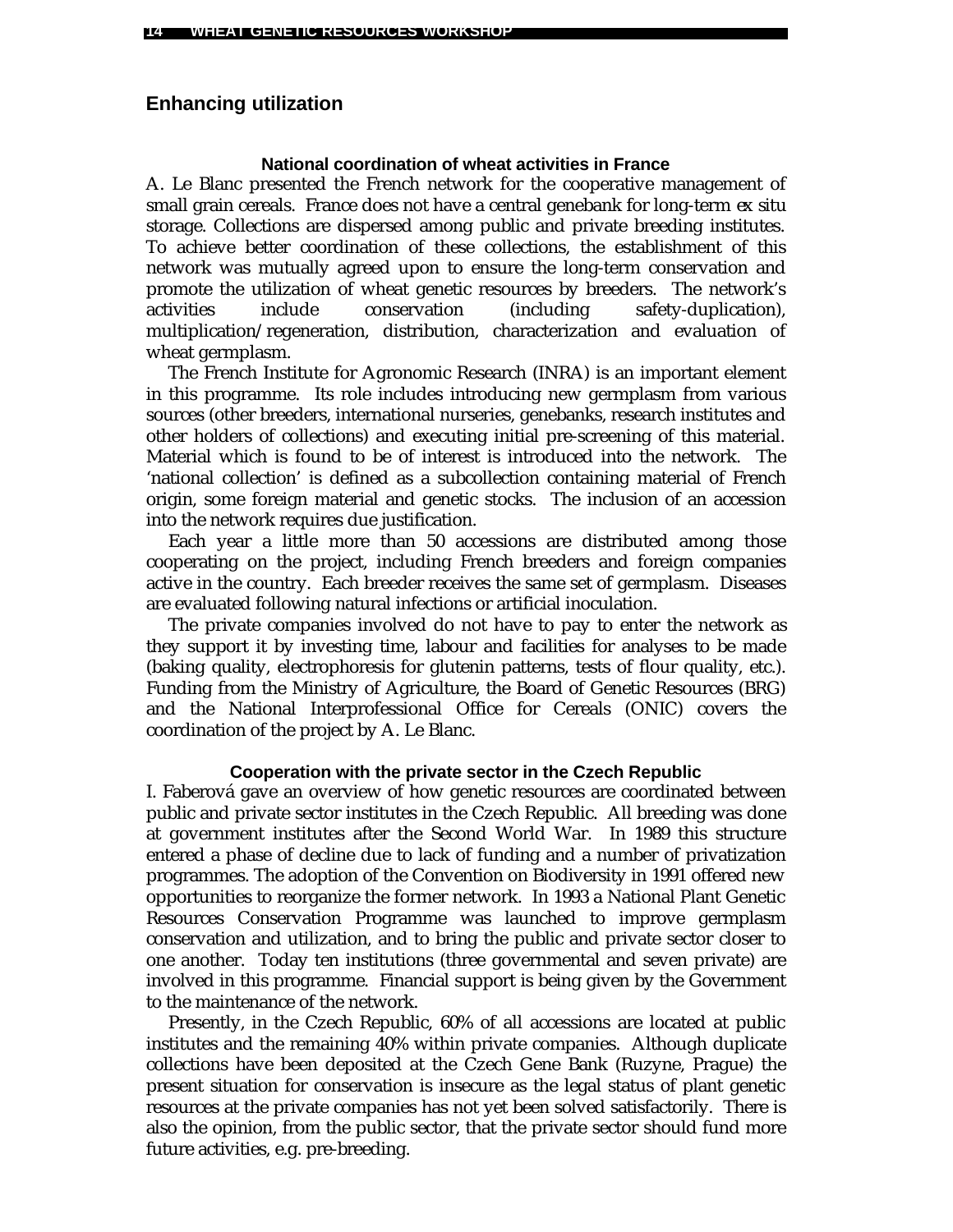#### **Sharing responsibilities with the private sector: discussion**

L. van Soest briefly described a similar type of network that has operated in the Netherlands for 6 years (1985-90) and has now been terminated.

Following the presentations of the Czech and French national programmes the Group discussed ways in which the interest of the private sector could be increased in the area of conservation of wheat genetic resources.

The importance of widening the genetic base of modern varieties was reemphasized. It was argued that although landraces could contribute usefully to this broadening of the genetic base, it was often easier to introduce a particular gene or desirable trait from already improved breeding material. L. Broers questioned whether one would really find more variation in the landraces than is already available in more advanced material. A more fruitful approach would perhaps be to work on the wild relatives or re-synthesized cultivars. A simple and concrete action to increase utilization would be to talk to the breeders and try to identify where problems of limited genetic variation lie. The importance of broadening the genetic base, through the utilization of landraces, was reemphasized.

S. Abbo suggested, as a concrete contribution to the breeders, that the databases be completed with the gene symbols, where known, as a means of providing more precise information than evaluation data.

H. Walther argued that the wheat network in France is unique in that INRA plays such an essential part in the programme. No other country has substantial support from a governmental organization of such a size. T. Gass responded that the proposed ECP/GR Wheat Working Group could very well play the role of a moderator and link between germplasm management people/institutes and the breeding community.

This tendency was also stated to be emerging in a number of other European countries. L. van Soest said that discussions are ongoing in the Netherlands regarding a way to recover the costs involved with packing and distribution. M. Lefort also mentioned that discussions are underway nationally to introduce a form of fee in compensation for the maintenance and distribution of large samples: 'free access, but not free distribution'.

L. Broers emphasized the private sector's willingness to cooperate with this network. He also stated that his company was prepared to increase the amount of pre-evaluated material introduced into the breeding process.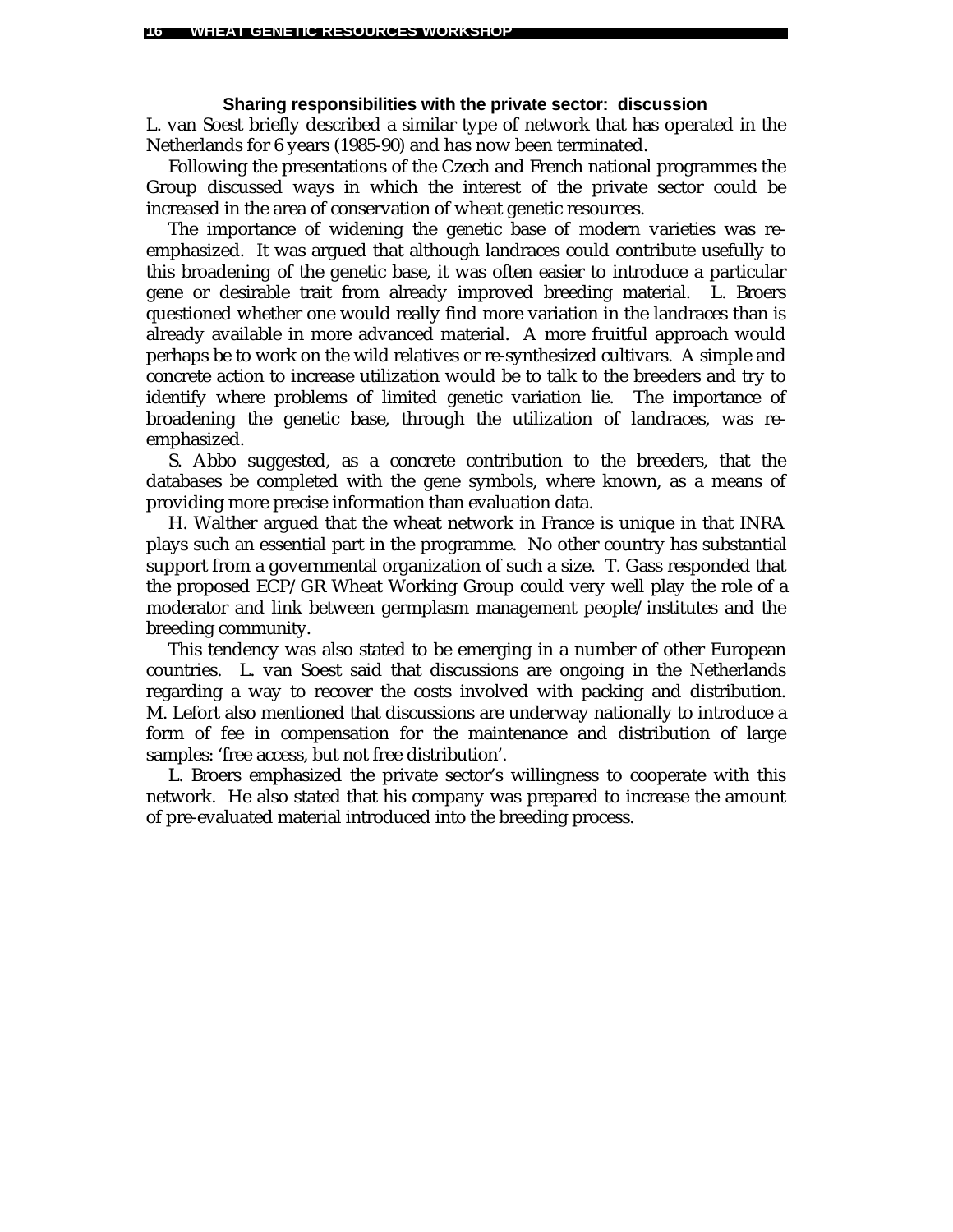#### **Research related to wheat genetic resources in Europe**

#### **Workshop on the use of molecular techniques in the assessment of diversity**

T. Gass opened this session by indicating the value of recent developments in molecular techniques for assessing patterns of diversity, identification of specific traits through linked markers and aspects of genebank management, such as the question of duplication within collections.

He outlined the workshop hosted by IPGRI from 9 to 11 October 1995 to review the state of the art in molecular genetics applied to genetic resources. He stressed the importance of clearly defining the question that was being addressed so that the most appropriate technique could be selected. An output of this workshop is a schematic flow diagram to guide decisions on which technique to use in order to answer specific questions related to biodiversity. A report of the workshop, including updates on the various techniques and their comparative advantage, will be sent to the members of the Group by T. Gass upon publication.

M. Ambrose stated that, as learned from collaborative work he was associated with, these techniques had made significant contributions to a range of important questions, including establishment of patterns of diversity, phylogenetic relationships and varietal duplications. AFLP technology, in particular, looks set to play an important role in PGR in the coming years and is proving reliable, quick, cheap, reproducible and yields large quantities of data.

L. Horvath mentioned two practical examples in which biotechnology has proved useful to genebanks. The simple gliadin-electrophoresis methodology has been successfully used in the identification of duplicates of the old Hungarian wheat variety Bánkuti 1201. The identification of regenerated *in vitro* stored potato varieties has been made possible with the aid of tuber-protein electrophoresis.

P. Perrino expressed the view that molecular techniques do not stand alone but still require significant reliance on morphological characterization and evaluation data when dealing with large collections. H. Walther added that, while useful, these techniques still have serious limitations with regard to application in important areas of quantitative traits where there is significant gene x gene and gene x environment interaction.

#### **Biotechnology for Biodiversity Platform**

M. Ambrose presented an overview of the EU generic programme 'Molecular tools for diversity' which has been operating for 4 years and is coordinated by Dr Angela Karp at Long Ashton Research Station, UK. The programme aims to assess a range of molecular techniques including RAPDs, RFLPs, microsatellites and AFLPs for their suitability for use in a number of contexts. To this end they have been using a range of case studies. Considerations are made on the level of detail, reproducibility both within a laboratory and between labs, and on costs. A further outcome of the programme is the establishment of a 'Biotechnology for Biodiversity Platform' (BBP) in October 1995. The objectives of the Platform are to provide a forum for dialogue between molecular biologists developing the techniques and end-users, to ensure that potential users of these technologies are kept up to date. It will also enable those involved in the development and assessment of methodologies to be kept fully aware of constraints and the practical problems faced by end-users.

End-users were identified as coming from a very wide range of disciplines.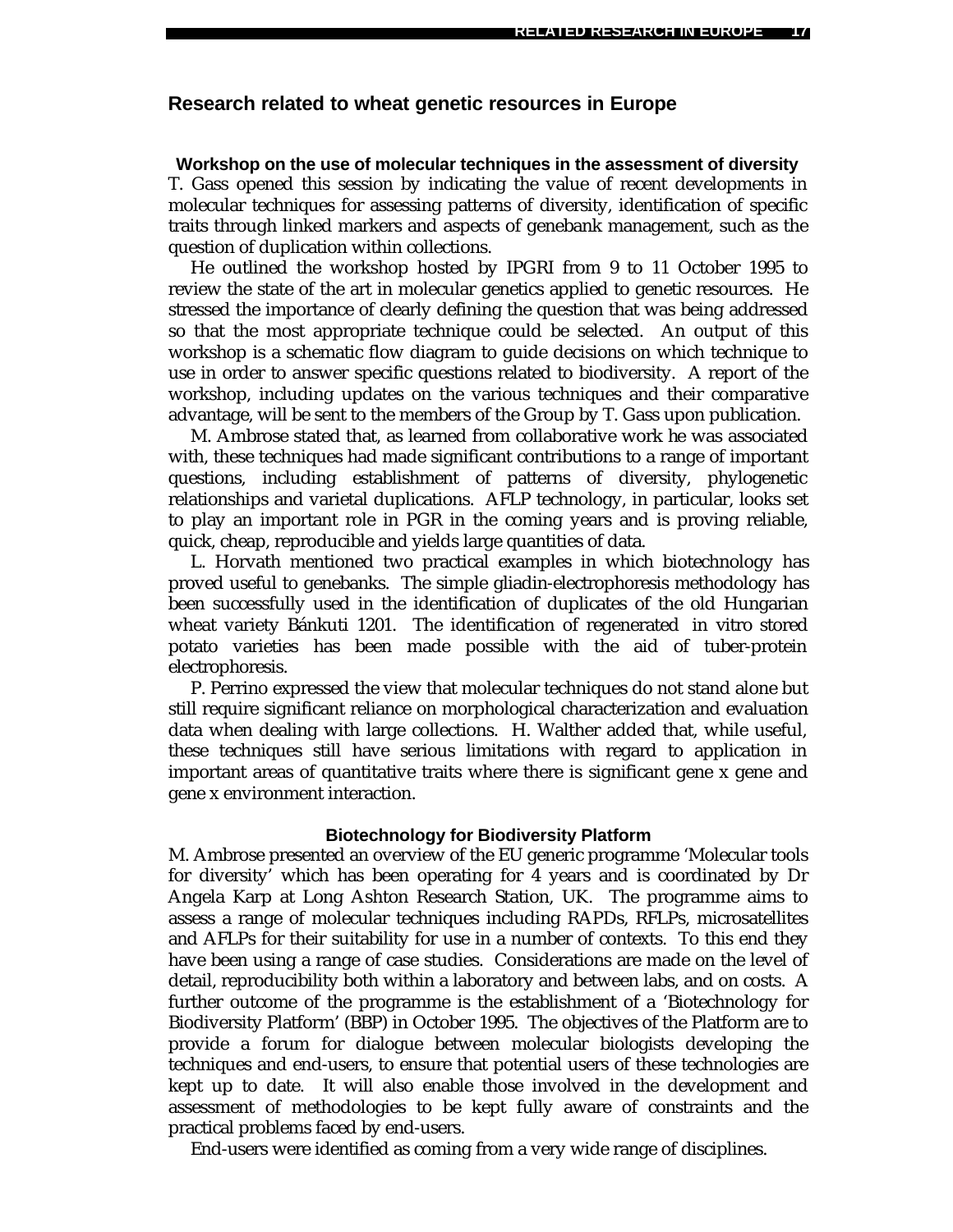Another important function of the Platform relates to training and the transfer of technologies from the developers to the end-users. It is planned to provide a level of 'after care' for end-users who are starting to utilize these techniques to ensure their most efficient use and the correct interpretation of the data. Short training courses will also be organized and advertised through the Platform. The first course (10 days) was held in April.

M. Ambrose is a member of this Platform and the current steering group for the genetic resources community. He agreed to represent the ECP/GR Wheat Working Group on this Platform and to report back to the Group on any developments at yearly intervals or more frequently if necessary. The Group also was made aware that individuals are eligible to join by contacting Dr J. Reeves (National Institute of Agricultural Botany, Huntingdon Road, Cambridge CB3 OLG, UK).

#### **Project proposal on the conservation of specialized genetic stocks**

M. Ambrose then presented the Group with details of a proposal submitted to the EU under regulation 1467/94 relating to the conservation and utilization of precise genetic stocks in bread wheat, durum wheat and rye. The project gained an A rating and was shortlisted but did not receive funding.

The project focuses on establishing a network for the many hundreds of precise genetic stocks which have been developed across Europe over the past 40 years. The project aims to ensure the safety of these valuable resources through regeneration and multiplication followed by division into subsamples, which are to be sent for safety-duplication at the different coordinating centres. A centralized database is to be established to include basic passport data as well as information relating to the cytological and genetic details to define the stocks. A diagramme of the structure of the network and the categories on stocks was presented. This served to underline the distinct nature of the stocks and the fact that they are held and maintained by specialist groups outside ECP/GR. The support from industry was noted, as well as the existence of the European Wheat Aneuploid Cooperative (EWAC), which has been in existence for the past 30 years holding regular meetings and workshops as well as producing an annual newsletter.

It is planned to revise and resubmit this proposal under the forthcoming second call for proposals as well as submitting a modified version under the Framework IV (Biotechnology area 8. Infrastructures).

Concern was expressed as to whether the submission of two separate wheat proposals meant that they were competing with each other. The group was of the opinion that the two projects were clearly separate in their objectives and coverage and should be submitted separately.

#### **Research on wild wheat species in Israel**

S. Abbo presented work done by a large number of institutes in Israel on the evaluation and study of Israel's indigenous wild wheat species.

Ten years ago the Israeli Gene Bank initiated an *in situ* conservation programme on *T. dicoccoides* at Amiad. A comprehensive research effort at the site was evaluated after 5 years of research and published in a special issue of the Israel Journal of Botany<sup>1</sup>. Last year two additional projects were successful in securing funds for an additional 3-year period to continue this work.

 $\overline{a}$ 

<sup>&</sup>lt;sup>1</sup> Israel Journal of Botany, 1991, 40:5-6.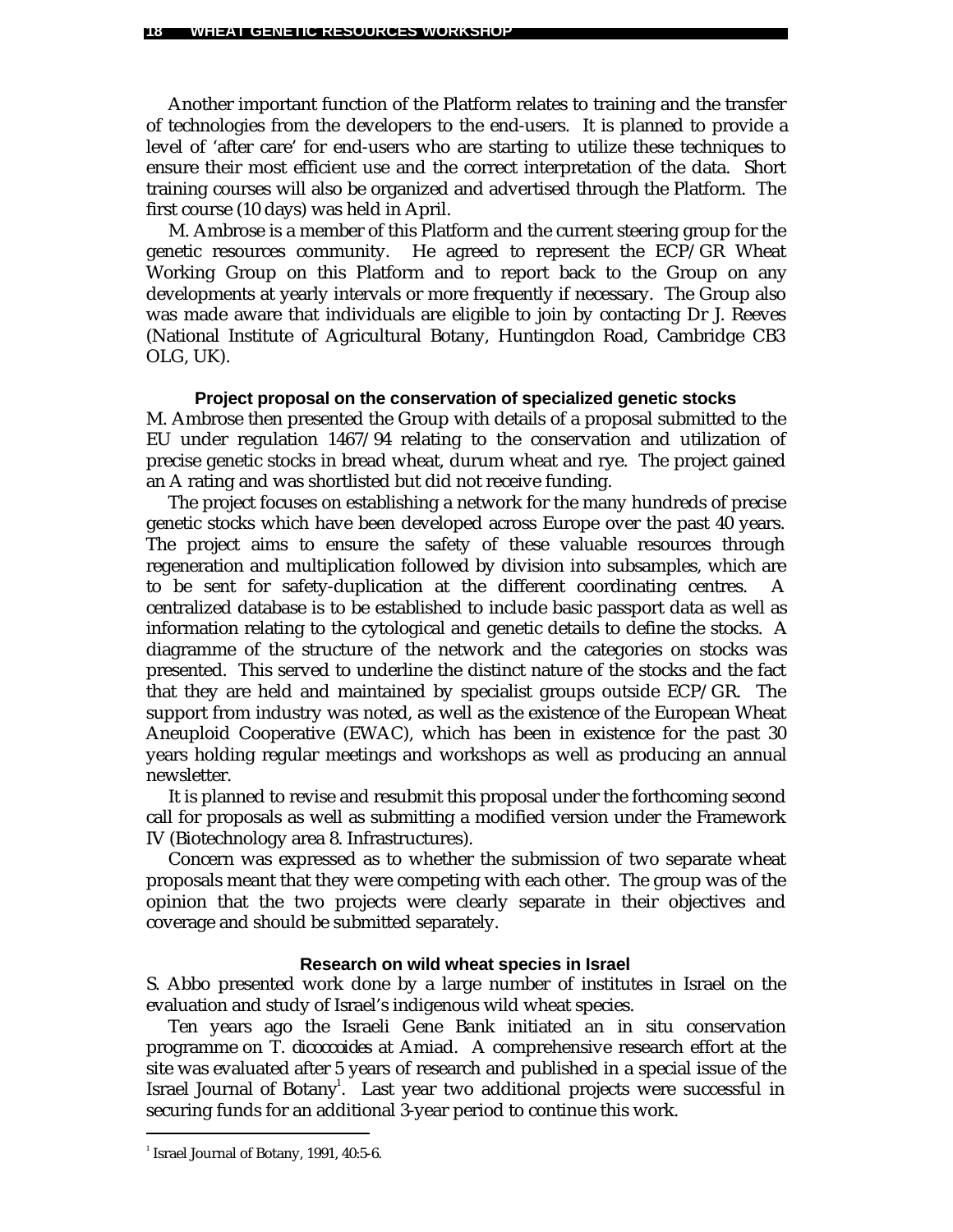S. Abbo went on to suggest that in light of current funding restrictions, this Group should consider becoming active in lobbying at national and international levels for the funding of research to support and promote the use and evaluation of wheat genetic resources.

#### **Consequences for the Group**

The opportunities for development, as a consequence of new technologies, are of great interest to the Group. It is important that information is made available to the Group and members of the Group with experience and contacts in this area were encouraged to share information. The Biotechnology for Biodiversity Platform was recognized as an important forum in this respect. The Group recommended that M. Ambrose be its representative at meetings of the Platform and pass information on any developments back to the Group.

The Group encouraged coordinators of wheat proposals to continue their efforts in seeking funds for collaborative activities and to ensure that the proposed networks include as wide a range of partners (EU and non-EU) as possible. It was also recognized that the Group could play an important role in setting priorities for research which could be communicated to policy and funding bodies.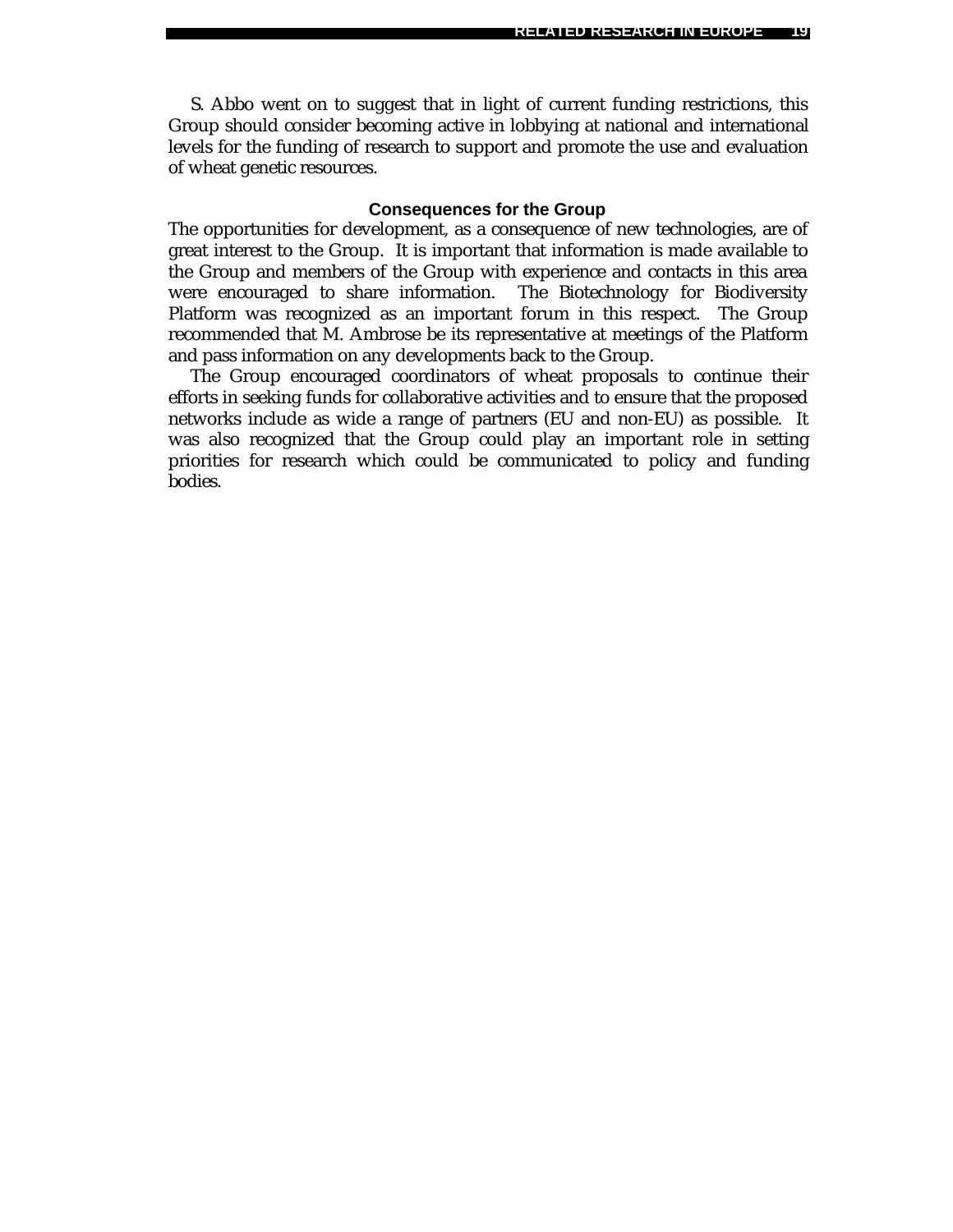### **Project on wheat submitted to the EU programme on genetic resources (EC 1467/94)**

#### **Results of the evaluation**

A. Le Blanc presented the results of the evaluation of the project, which had been submitted to the first call for proposals of the EU programme on genetic resources (EC 1467/94). The objectives of the project, although regarded as interesting and well presented, did not fulfil the perceived priorities of the Programme. In view of the extent of work involved, the Group had decided to focus the activities undertaken within the project to the first three steps outlined in the Programme's workplan. This was criticized by the experts.

From the comments received, it seems clear that the establishment of a network, the development of a database and loading of passport data are not sufficient to retain the interest of the Commission. If the project is resubmitted this work should constitute the initial steps of a more user-oriented version.

It seems likely that the important criteria for the selection of projects include the risk of genetic erosion of the species and the degree of utilization by farmers. The objectives will need to take into account the priorities of the Common Agricultural Policy and to be oriented toward improvement of quality, diversification of products, reduction of inputs and protection of the environment. Characterization and evaluation focusing on these objectives are necessary, and the use of modern but well-developed characterization techniques, including molecular techniques, would probably be an advantage.

#### **Consequences and further actions to be taken**

The Group agreed to resubmit a completely revised version of the project. A. Le Blanc will prepare a new version with the assistance of a drafting group including M. Ambrose, T. Gass, L. van Soest, H. Walther and J. Weibull. The objectives of this new version will be to:

- emphasize interest for the production and transformation industry as well as for the breeders;
- establish the database and network, which will be considered partially implemented and requiring only restricted additional attention;
- emphasize the interest to future generations of access to well-documented collections, which will ensure the safe and continued availability of genetic diversity of wheat;
- commit to the cooperation between relevant partners, giving a strong Community dimension to the project;
- describe and illustrate through diagrams the expertise and tasks of each partner;
- give more attention to harmonizing the presentation of the partners;
- increase the total budget, if necessary.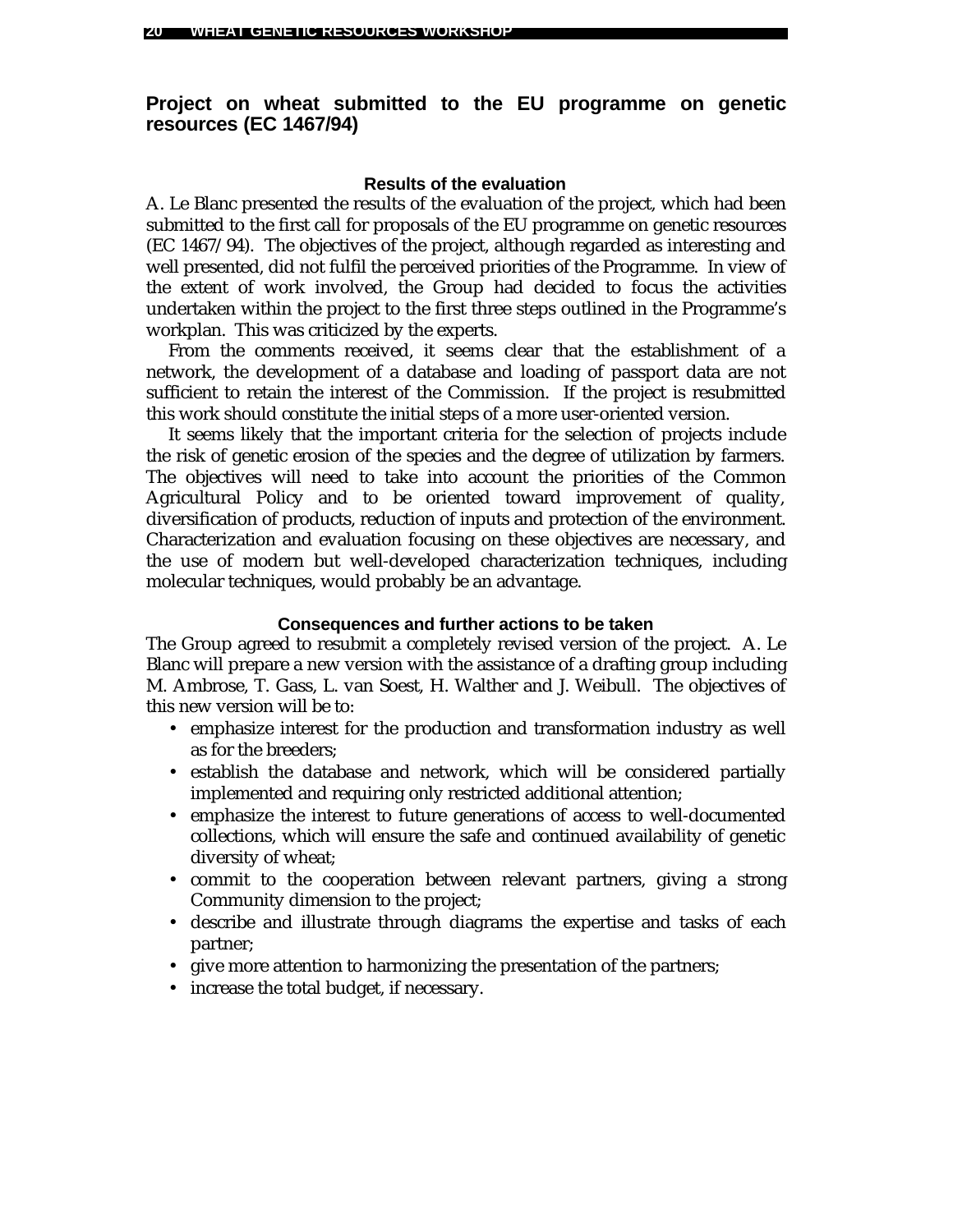## **Conclusion**

The Group adopted the report with the revisions tabled. It also agreed that a subgroup comprising L. Broers, M. Kanbertay, A. Merezhko and H. Walther assist the managers of the database in the preparation of the minimum descriptors.

Election of the Chairperson: there was a unanimous decision to elect Iva Faberová and Annick Le Blanc to jointly chair the Group until its next meeting.

The Bureau des Ressources Génétiques was thanked for its hospitality and the very efficient hosting of the meeting.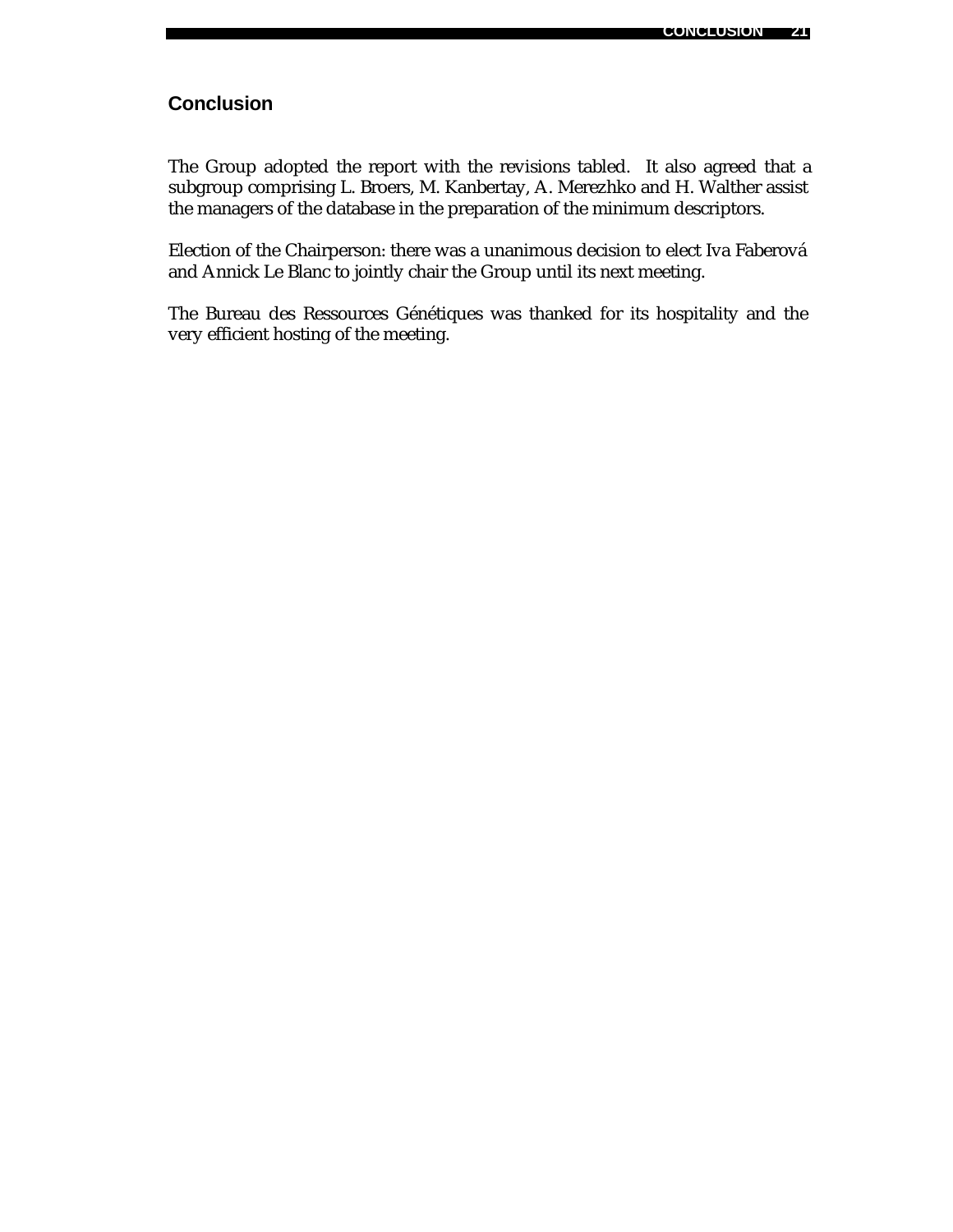## **Part B: Papers Presented**

### **Status of wheat genetic resources in Europe**

### *Iva Faberová<sup>1</sup> and Annick Le Blanc<sup>2</sup>*

1 Research Institute of Crop Production, Prague-Ruzyne, Czech Republic

<sup>2</sup> GEVES, Le Magneraud, Surgères, France

#### **Introduction**

The genetic resources of wheat, one of the most important crops, have been maintained in large collections in all European countries. Of course, many recently or currently registered accessions are included, often simultaneously, in various collections. On the other hand, rare local varieties and primitive cultivars, as sources of valuable genes, are not available for direct utilization in a wide community of wheat breeders owing to a lack of ready information. Several catalogues, or lists, were created to enable better orientation within wheat collections at a regional level. The present situation requires compilation of a reliable list of all accessible wheat materials with a necessary basic description and characterization within the whole of Europe.

The first survey on the state of the wheat collection was made at the beginning of 1995 for the draft project on cereals collection. This survey was first carried out in the EU countries and its results were used for the submission of the project 'Development of a network for the management of wheat genetic resources for Europe and the establishment of an European Catalogue'. Fourteen EU-member countries participated in this project which was coordinated by GEVES, INRA, Clermont-Ferrand (France). RICP, Prague (Czech Republic) was involved as an additional fifteenth partner but was not included in the group of countries which had been financially supported. This institution was ready to share coresponsibility for the gathering of wheat collections data from 21 non-EU member countries, including Turkey and Israel.

#### **Wheat collections in the EU countries**

A questionnaire (see Appendix II) was sent to EU-member countries in the framework of the first EU call for a proposal on 'Conservation, Characterization, Collection and Utilization of Genetic Resources in Agriculture'. Concerning wheat, about 100 000 genetic resources accessions are maintained in genebanks throughout the EU (Table 3). The majority of these accessions relate to *Triticum aestivum* (bread wheat) and *Triticum turgidum* (durum wheat). About 5% are of other species, including wild relatives, maintained for their potential value as sources of resistance to pests and diseases. Up to 40% of these EU accessions are estimated to be duplicates (i.e. also conserved in the country of origin).

In addition to the genetic resources maintained in genebanks or public institutes, approximately 25% of the accessions are maintained in private breeders' collections. In the context of the competition in commercial breeding, breeders have increasing difficulty in investing in long-term conservation of genetic resources and the systematic enlarging of the genetic base of their breeding pools.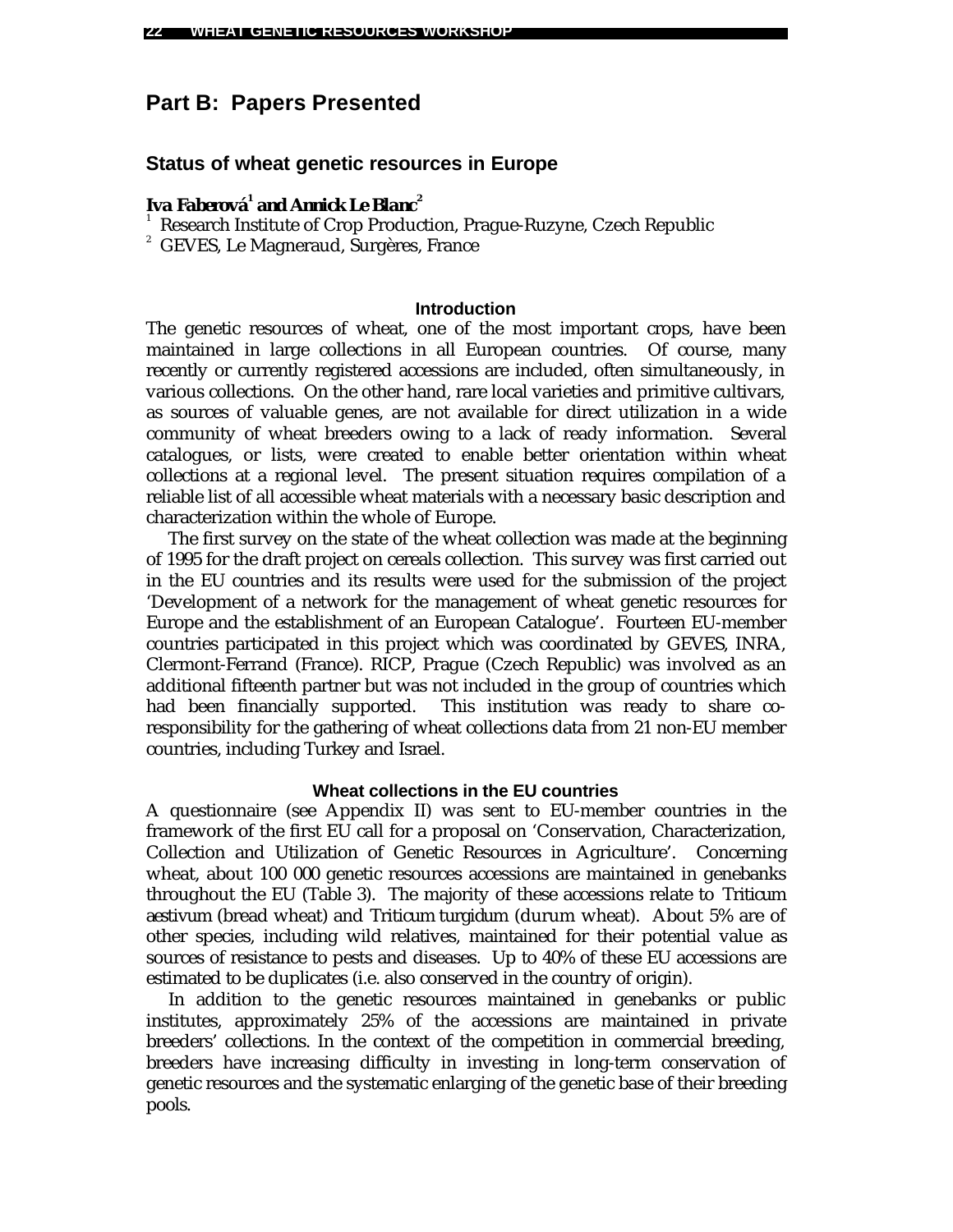|                 |             | <b>Collection content</b> |                  |           |           |          | No. of acc. |
|-----------------|-------------|---------------------------|------------------|-----------|-----------|----------|-------------|
| <b>Partner</b>  | Crop        | Pop./loc.v Varieties      |                  | Res. mat. | Wild rel. | Not def. | (total)     |
| Germany         | Wheat       |                           | <--- 15 500 ---> |           | 700       |          | 16200       |
|                 | Wheat       | 4259                      | 3751             | 7532      | 363       | 203      | 16108       |
| United Kingdom  | Wheat       | 3896                      | 1787             | 1519      |           |          | 7202        |
| France          | Bread wheat | 800                       | 5000             | 300       | 1500      |          | 7600        |
|                 | Durum wheat | 1200                      | 700              | 400       | 307       |          | 2607        |
| The Netherlands | Wheat       | 2469                      | 1488             | 673       | 234       | 396      | 5260        |
| Sweden          | Wheat       | 256                       | 433              | 682       |           |          | 1371        |
| Austria         | Wheat       | 557                       | 949              | 350       | 69        | 120      | 2045        |
| Spain           | Soft wheat  | 1135                      | 348              | 135       | 340       | 249      | 2207        |
|                 | Durum wheat | 859                       | 85               | 4         |           |          | 948         |
| Greece          | Bread wheat | 250                       | 729              | 697       | 70        |          | 1746        |
|                 | Durum wheat | 139                       | 403              | 119       | 48        |          | 709         |
| Italy           | Wheat       | >25000                    | >5000            |           | 1523      |          | >31000      |
| Portugal        | Wheat       | 2371                      | 36               | 812       | 255       | 518      | 3992        |
| Belgium         | T. spelta   | 113                       | 8                | 246       |           |          | 367         |

**Table 3.** Accessions held by country with type of material† .

<sup>†</sup> Pop./loc. v. = Populations, local varieties; Varieties = Varieties; Res. mat. = Research material; Wild rel. = Wild relatives; Not def. = Not defined.

This survey did not permit an overview of the level of computerization. It did not list the descriptors used in the respective databases and the level of loaded data for each descriptor. However it showed that, besides Belgium where computerization for *T. spelta* will soon begin, all major collections are computerized and data are already available, or will be available, in the short term (Table 4).

In all EU countries, seeds are stored under controlled conditions: cold room and, in most cases, long-term storage in freezers (Table 5).

#### **Scope within wheat collection in the non-EU section**

The questionnaire was sent to the partners in non-EU countries at the end of 1995. It gave basic information on wheat collections. Regardless of the restructuring of the EU project wheat catalogue in the first call, 62 questionnaires were sent to 21 countries. The addresses used were according to the 1995 *Directory of European Institutions Holding Crop Genetic Resources Collections* published by IPGRI and FAO. Letters were sent to the national PGR coordinator and directly to the collection curator.

A total of 42 answers were received by the Genebank, RICP Prague. Five were negative, giving no possibility of collaboration. Representatives from all countries answered, except Slovenia. Therefore, 20 countries are included in the wheat network in the non-EU section.

The results were summarized according to number of accessions, type of collection, status and data accessibility, to give the first estimation of the number of wheat accessions. Some results are very precise, some of them are rounded to thousands. Altogether 141 692 wheat accessions are held in the non-EU part of Europe (Table 6). Traditionally, the largest part represents the collection of VIR, St. Petersburg (Russia): above 35 000 accessions.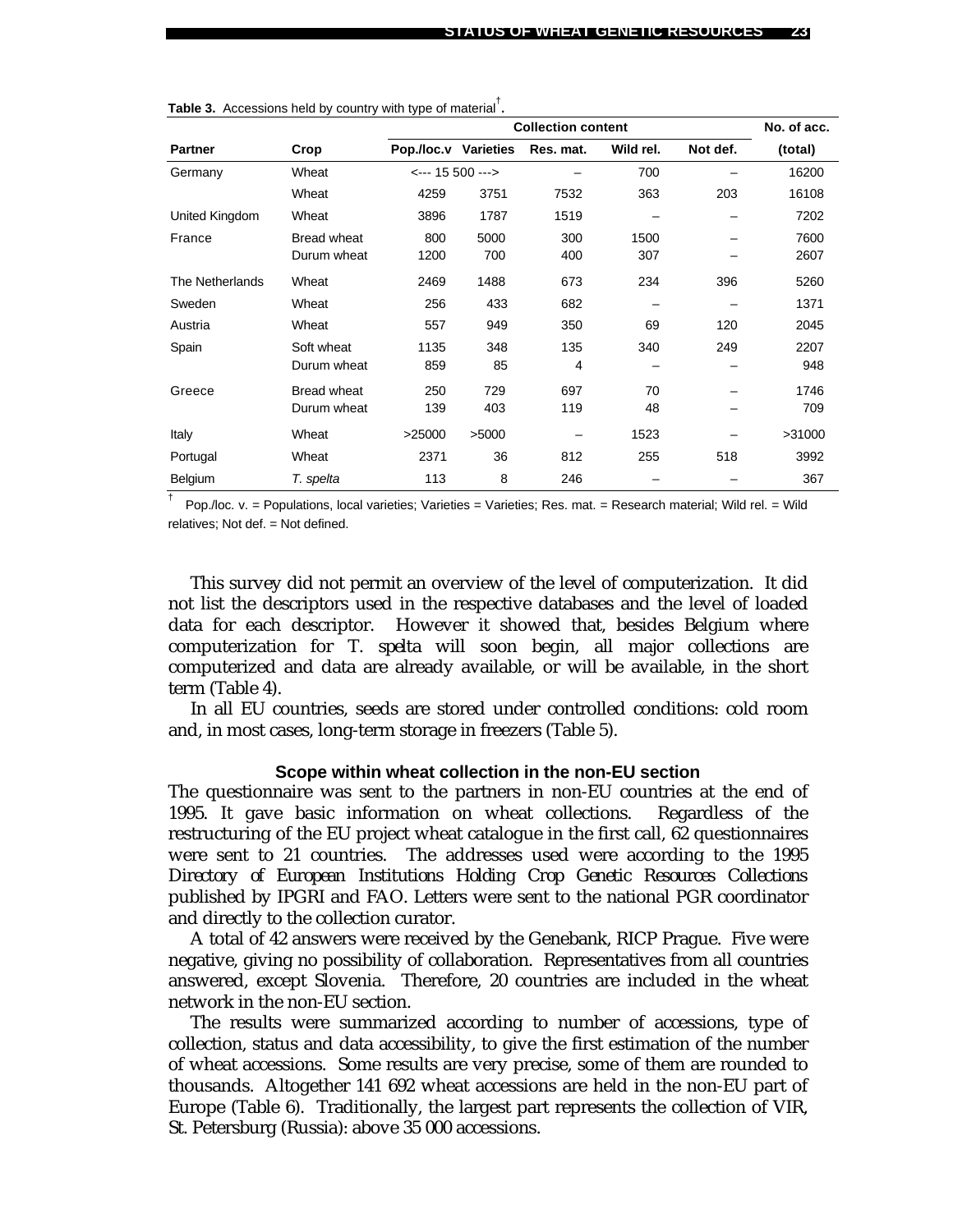|                     |                             |            |                         |                            |                                   |                    | No. of         |                                                                                                  |
|---------------------|-----------------------------|------------|-------------------------|----------------------------|-----------------------------------|--------------------|----------------|--------------------------------------------------------------------------------------------------|
| Country             | Crop                        | Comput.    | <b>Software</b>         | Data supply                | Data exchange                     | Representative     | coll.          | <b>Purpose</b>                                                                                   |
| Germany             | Wheat                       | Yes        | Foxpro                  | September 1996             | Paper/diskette                    | H. Knüpffer        | 1              | Breeding/Research                                                                                |
|                     | Wheat                       | Yes        | Oracle 6.0              |                            |                                   | L. Frese           | $\mathbf{1}$   | Conservation, breeding                                                                           |
| United<br>Kingdom   | Wheat                       | Yes        | dBase 4                 |                            |                                   | M. Ambrose         | 1              | Breeding, research, reference collections                                                        |
| France              | <b>Bread wheat</b>          | Yes        | <b>ACCESS</b><br>(ERGE) | <b>End of 1996</b>         | Paper/diskette                    | J. Koenig          | 3              | Conservation, multiplication, characterization,<br>breeding and research                         |
|                     | Durum wheat                 | Yes        | dBase                   | immediately                | Paper/diskette                    | F. Kaan            | $\overline{2}$ | Study of variability-quality & abiotic stress, breeding                                          |
|                     | Tetrapl. wheat<br>relatives | No         |                         | immediately                | Paper/diskette                    | F. Kaan            |                | Dynamic management, abiotic stress, disease<br>resistance, quality                               |
| The<br>Netherlands  | Wheat                       | Yes        | Oracle<br>(GENIS)       | immediately                | Paper/diskette/Email/<br>Internet | L. van Soest       | 1              | Breeding, research                                                                               |
| Nordic<br>Countries | Wheat                       | Yes        | dBase                   |                            |                                   | M. Hulden          | 3              | Long-term conservation                                                                           |
| Austria             | Wheat                       | Yes        | dBase 4                 |                            |                                   | R. Schachl         | 3              | Breeding, research                                                                               |
| Spain               | Soft wheat<br>Durum wheat   | Yes<br>Yes | dBase 4<br>dBase 4      | immediately<br>immediately | Paper/diskette<br>Paper/diskette  | M. Ruiz<br>M. Ruiz | 1              | Conservation, multiplication, characterization<br>Conservation, multiplication, characterization |
| Greece              | <b>Bread wheat</b>          | Yes        | dBase 4                 | September 1996             | Paper/diskette                    | D. Gogas           | 1              | Breeding, evaluation                                                                             |
|                     | Durum Wheat                 | Yes        | dBase 4                 |                            |                                   | P. Grivakou        | 1              | Breeding, evaluation                                                                             |
| Italy               | Wheat                       | Yes        |                         | April 1996                 | Paper/diskette/Email              | P. Perrino         |                | Conservation, characterization, utilization                                                      |
| Portugal            | Wheat                       | Yes        | dBase 4                 |                            |                                   | B. Maçàs           |                | Conservation, characterization, utilization.<br>Local origin: 90%                                |
| Belgium             | T. spelta                   | No         |                         |                            |                                   | A. Dekeyser        | 1              | <b>Breeding</b>                                                                                  |

**Table 4.** Computerization, availability of data and collection purposes (EU member countries).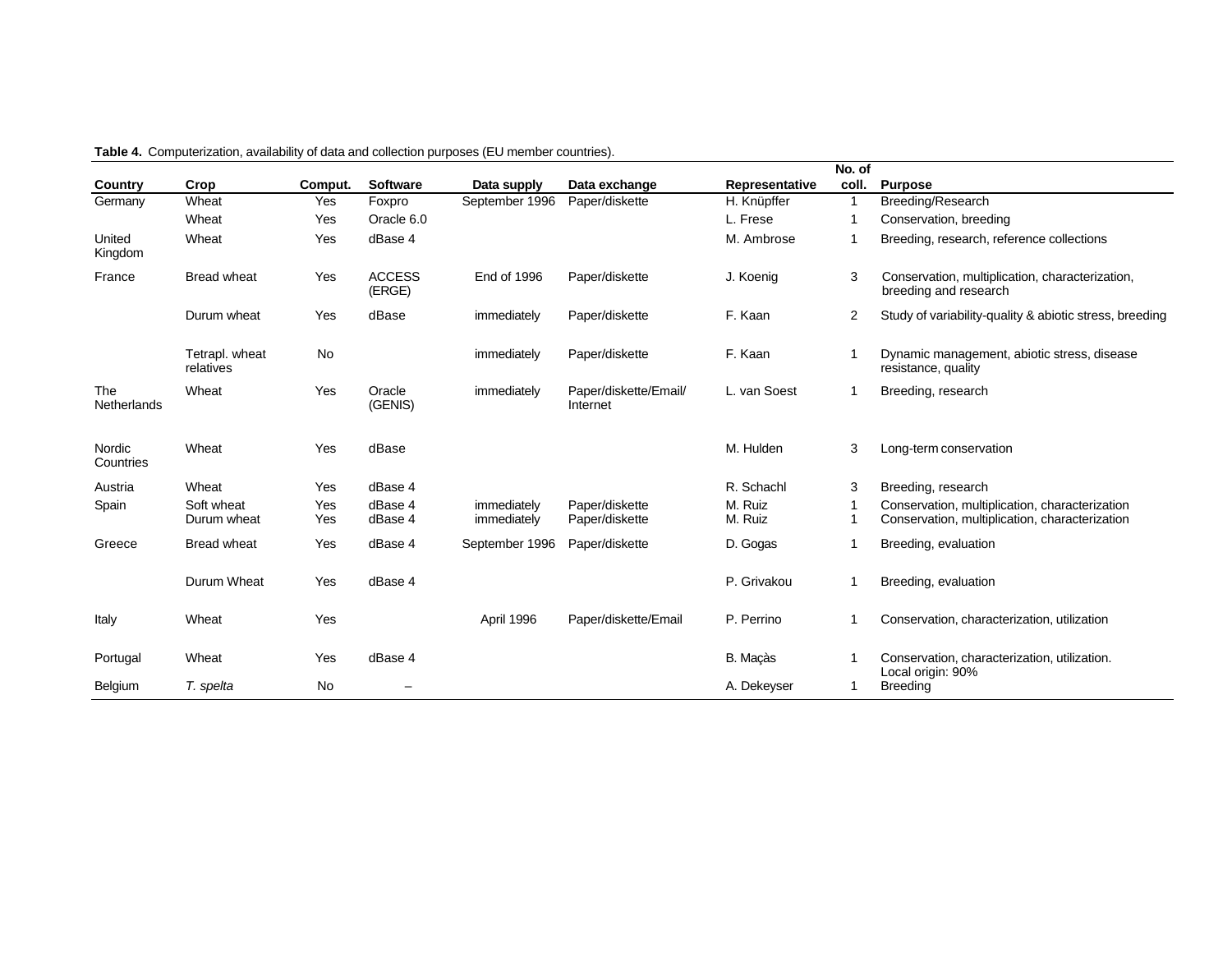| Country                 | Crop                        | Storage method                                                                                                                                                                            |
|-------------------------|-----------------------------|-------------------------------------------------------------------------------------------------------------------------------------------------------------------------------------------|
| Germany                 | Wheat                       | Long term: $-15^{\circ}$ C in glass jars with silica gel                                                                                                                                  |
|                         |                             | Medium term: 0°C in glass jars with silica gel                                                                                                                                            |
|                         | Wheat                       | Dried seeds with 4-6% moisture content stored in common tins at -10°C                                                                                                                     |
| United Kingdom          | Wheat                       | Medium term storage at 4-5°C, 7-10% relative humidity                                                                                                                                     |
| France                  | Wheat                       | Cold room at 4°C, 30% humidity, paper bags, plastic bags with zip strip or<br>plastic tubes with silica gel in the cap - Safety-duplication at -18°C<br>(freezer) in laminated foil bags. |
|                         | Durum wheat                 | Cold room at 5°C - spikes and bulk                                                                                                                                                        |
|                         | Tetrapl. wheat<br>relatives | see above                                                                                                                                                                                 |
| The Netherlands         | Wheat                       | Long term: -20°C, Humidity not controlled, but dried seeds packed in<br>laminated foil bags.                                                                                              |
|                         |                             | Medium term : +15°C under conditions as in long term storage. Notice :<br>Seeds dried to 5-6% moisture content                                                                            |
| <b>Nordic Countries</b> | Wheat                       | Dried and stored at -20°C                                                                                                                                                                 |
| Austria                 | Wheat                       | Long term : -20°C, Humidity not controlled, but dried seeds packed in<br>glass jars or laminated foil bags.                                                                               |
|                         |                             | Medium term: +15°C under relative humidity of 20-25%. Notice: Seeds<br>dried to 6-8% moisture content                                                                                     |
| Spain                   | Wheat                       | -20 $\degree$ C, humidity not controlled - 2 to 4 $\degree$ C                                                                                                                             |
|                         | Soft wheat                  | Base collection : -18°C, Seed humidity content 6%, in metal containers.<br>Active collection : -2°C, Seed humidity content 6%, in glass containers.                                       |
|                         | Durum wheat                 | see above                                                                                                                                                                                 |
| Greece                  | Bread wheat                 | Long term storage : -22°C, air hum. 20%, in sealed packages, cloth bags<br>and sealed cans.                                                                                               |
|                         |                             | Medium term storage : 5 to 8°C, air hum. 40% in cloth or plastic bags and<br>paper envelopes.                                                                                             |
|                         | Durum wheat                 | see above                                                                                                                                                                                 |
| Belgium                 | T. spelta                   | Short term                                                                                                                                                                                |

|  |  |  |  |  | Table 5. Storage methods used in EU countries. |
|--|--|--|--|--|------------------------------------------------|
|--|--|--|--|--|------------------------------------------------|

**Table 6.** Summary of wheat accessions held in non-Eu collections.

| Country         | <b>Total accessions</b> | <b>Local accessions</b> |
|-----------------|-------------------------|-------------------------|
| Albania         | 9650                    | 860                     |
| <b>Bulgaria</b> | 6672                    | 150                     |
| Croatia         | 2319                    | 300                     |
| Cyprus          | 80                      | 80                      |
| Czech Republic  | 9428                    | 684                     |
| Estonia         | 30                      | 6                       |
| Hungary         | 10149                   | 1927                    |
| Israel          | 14592                   | 12128                   |
| Latvia          | 677                     | 21                      |
| Lithuania       | 300                     | 8                       |
| Poland          | 11177                   | 746                     |
| Romania         | 9139                    | 934                     |
| Russia          | 35213                   | 5776                    |
| Slovakia        | 2384                    | 146                     |
| Sweden          | 1400                    | 700                     |
| Switzerland     | 6604                    | 579                     |
| Turkey          | 10365                   | 5307                    |
| Ukraine         | 8100                    | 840                     |
| Yugoslavia      | 3413                    | 925                     |
| Total           | 141692                  | 32117                   |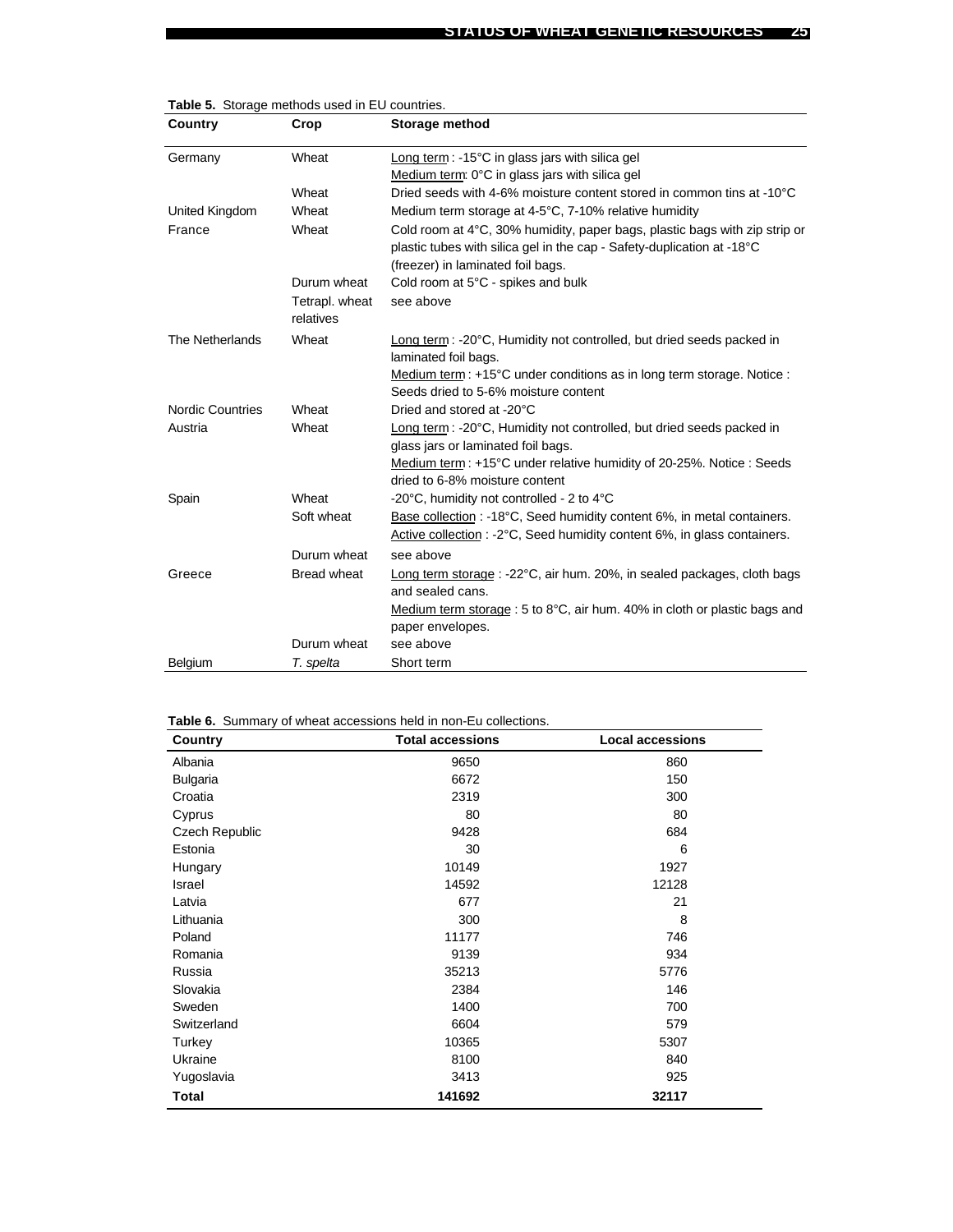The standard size of the wheat collection is about 10 000 accessions. Not only the amount of accessions is important, but also the quality and reliability of accompanying data. Many duplicates and a variable level of accession status are expected among all these collections. A large amount of research or breeder's material occurs in east European collections.

The most valuable part of the collection is represented by the accessions of local origin. A total of 32 117 wild species, landraces and primitive cultivars are included in non-EU collections (Table 7). The amount of indigenous materials increases toward the southeast, where hypothetically developing centres of cereals are located. Most voluminous, in this regard, are the collections of Israel, Russia and Turkey.

Central European countries generally have very poor collections of indigenous material. Few local varieties are involved and wild species are also exceptional. Focus will be particularly set on all material of indigenous origin in an effort to save genetic material for the future. Common collections of wheat, in central and east Europe, include many accessions in the category of research material and cultivars, and only a few in the category of wild and local cultivars, or material with unknown accession status.

#### **Wheat accessions according to collection type**

Table 7 presents the situation from the point of view of collection type. It is sometimes very difficult to assign one type of collection utilization, because the genebank collections often serve as national collections. Most important are a number of accessions stored under climatized conditions in genebanks. About 40% of all the material and 58% of indigenous accessions only are held in longterm or medium-term storage. National collections also represent a significant part of all samples (41 and 23% respectively), but the storage conditions are not specified.

| . .                       |                         |     |                                 |     |  |
|---------------------------|-------------------------|-----|---------------------------------|-----|--|
|                           | <b>Total accessions</b> |     | Accessions of indigenous origin |     |  |
|                           | <b>Number</b>           | %   | <b>Number</b>                   | %   |  |
| Genebanks                 | 58 499                  | 40  | 18712                           | 58  |  |
| National collections      | 55 177                  | 41  | 7 507                           | 23  |  |
| Institutional collections | 26 512                  | 18  | 5 1 1 9                         |     |  |
| Regional collections      | 1 504                   |     | 779                             |     |  |
| Total                     | 141 692                 | 100 | 32 117                          | 100 |  |
|                           |                         |     |                                 |     |  |

**Table 7.** Wheat accessions in non-EU collections, grouped by collection type.

#### **Computerization of passport data**

Table 8 presents the situation in data computerization and availability, which is unsatisfactory. About 26% of the information is represented by nearly 37 000 accessions, which are not computerized or are unavailable. This is probably caused by the later start in computerization and by the lower level of technical equipment in this part of Europe.

**Table 8.** Computerization and availability status of non-EU wheat collections.

|                                   | <b>Total accessions</b> |    | <b>Accessions of indigenous</b><br>origin |    |
|-----------------------------------|-------------------------|----|-------------------------------------------|----|
|                                   | <b>Number</b>           | %  | Number                                    | %  |
| Computerized and available        | 104 849                 | 74 | 19 591                                    | 61 |
| Not computerized or not available | 36 843                  | 26 | 12 5 26                                   | 39 |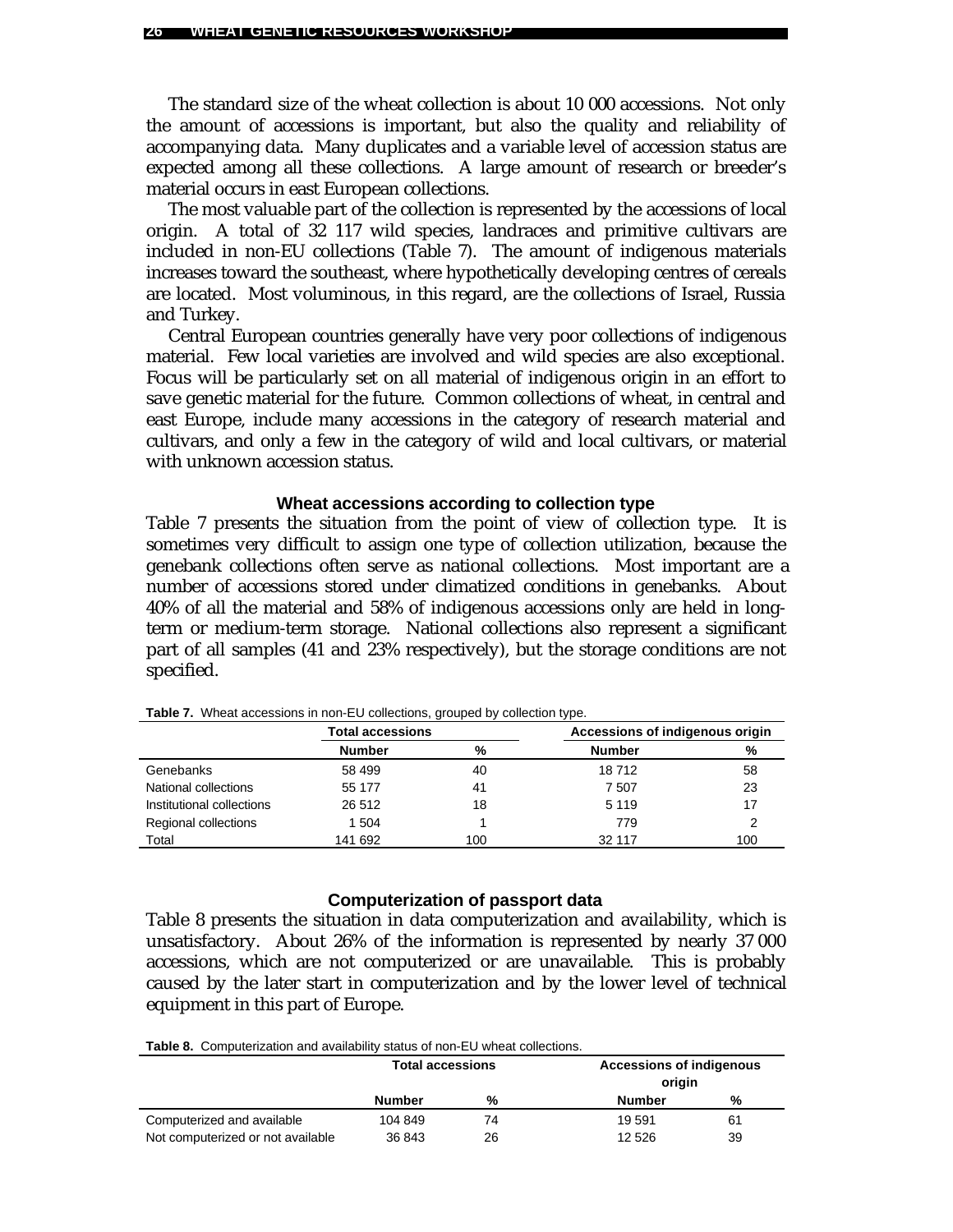| Total | 141 692 | 100 | 32 117 | 100 |
|-------|---------|-----|--------|-----|

**STATUS OF WHEAT GENETIC RESOURCES 27**

The availability of passport data matches their level of computerization, estimated at only 74%. Much work is necessary for the transformation of all computerized data into standardized format and for the search of duplicates within the European wheat catalogue. Solving the problem of non-computerized data will be much more difficult.

#### **Estimated availability of evaluation data**

Completion of characterization and evaluation data is not as high as in the case of passport data (Table 9). It has not yet been examined, because the first step of the survey focused only on passport data. In general, about 30% of characterization and evaluation data are available, but it is not clear in which form. A level of data standardization, which is crucial for synthesis and data comparison concerning evaluation, is inevitable.

|               |         | <b>Total accessions</b> |               | Accessions of indigenous origin |
|---------------|---------|-------------------------|---------------|---------------------------------|
|               | Number  | %                       | <b>Number</b> | %                               |
| Available     | 43 925  | 31                      | 9 3 1 3       | 29                              |
| Not available | 97 767  | 69                      | 22 804        | 71                              |
| Total         | 141 692 | 100                     | 32 117        | 100                             |

**Table 9.** Availability of evaluation data on wheat accessions in non-EU collections.

#### **Summary**

Wheat collections in Europe involve about 220 000 accessions, about 20% of which are of indigenous origin. It is estimated that 17% of the data are not computerized or are unavailable. The first step will be to create the list or catalogue of European wheat collections with the basic passport data. Additional information on a minimal set of characterization and evaluation data will be added. This commonly accepted minimal set of descriptors should preferably consist of highly heritable traits. It will be necessary to ensure sufficient amount of viable seed material of all samples documented in this catalogue and make it accessible to users. The most valuable indigenous material should be stored under long-term conditions as base collections and secured as safety duplicates.

From this point of view, now is the right time to propose a minimal descriptor set and design the standard structure for the evaluation part of further data processing. Characterization and evaluation data are the information most required by users. Many characterization and evaluation data have been stored at specialized institutions on paper and in fieldbooks only, but in such a format it is not feasible to have them summarized at an international level. The importance of wheat data preparation for the European catalogue is that the data can contribute to more intensive transformation into electronic format. Data processing, for both passport and characterization/evaluation, could be carried out simultaneously.

#### *Literature*

Podyma, W. 1992. International Wheat Genetic Resources Database. IHAR Radzikow.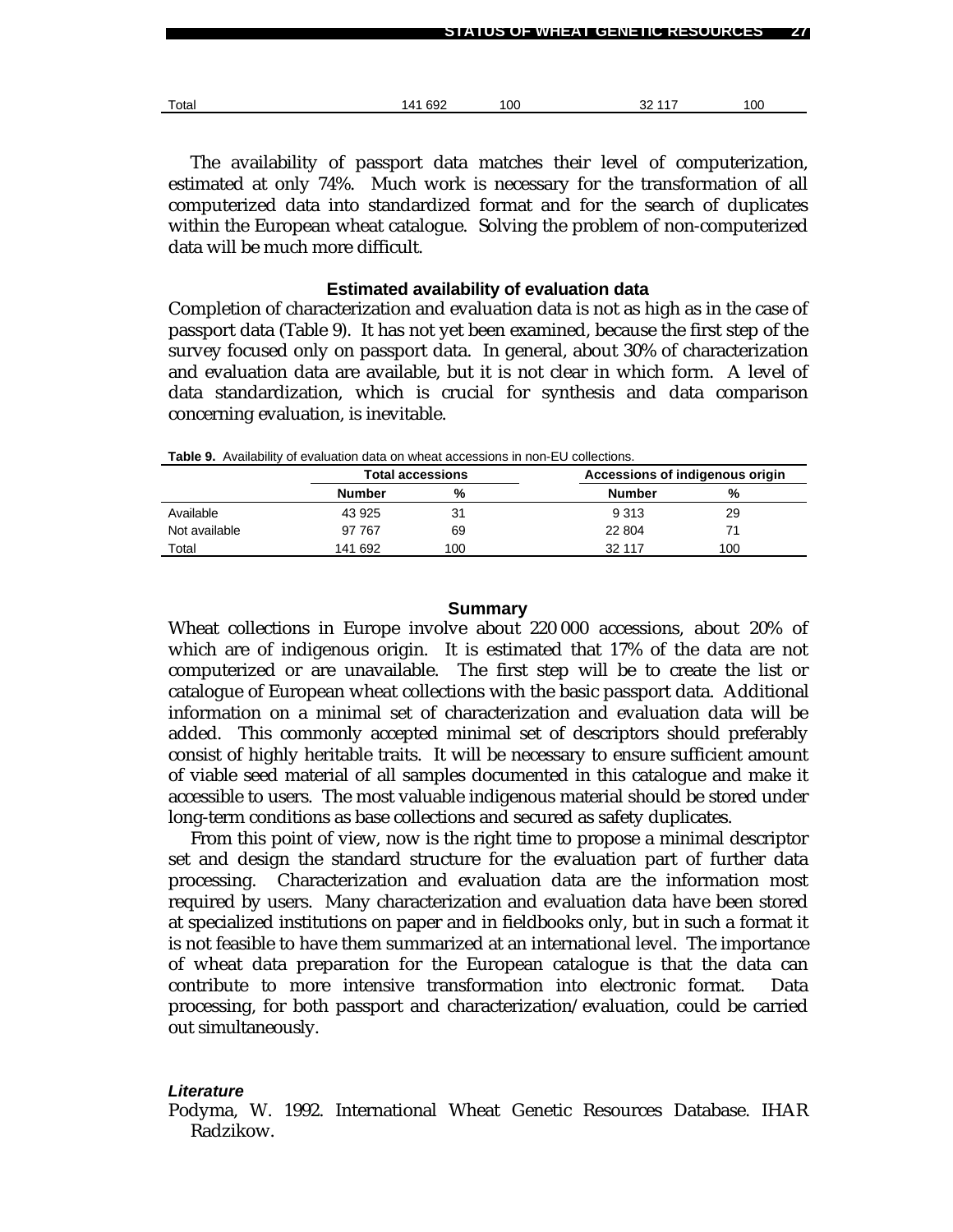PC GRIN for Wheat. 1993. USDA-ARS, Beltsville.

Frison, E.A. and J. Serwinski (editors). 1995. Directory of European Institutions Holding Crop Genetic Resources, fourth edition. Vol. 1 and 2. International Plant Genetic Resources Institute, Rome.

NGB Wheat Database. 1996.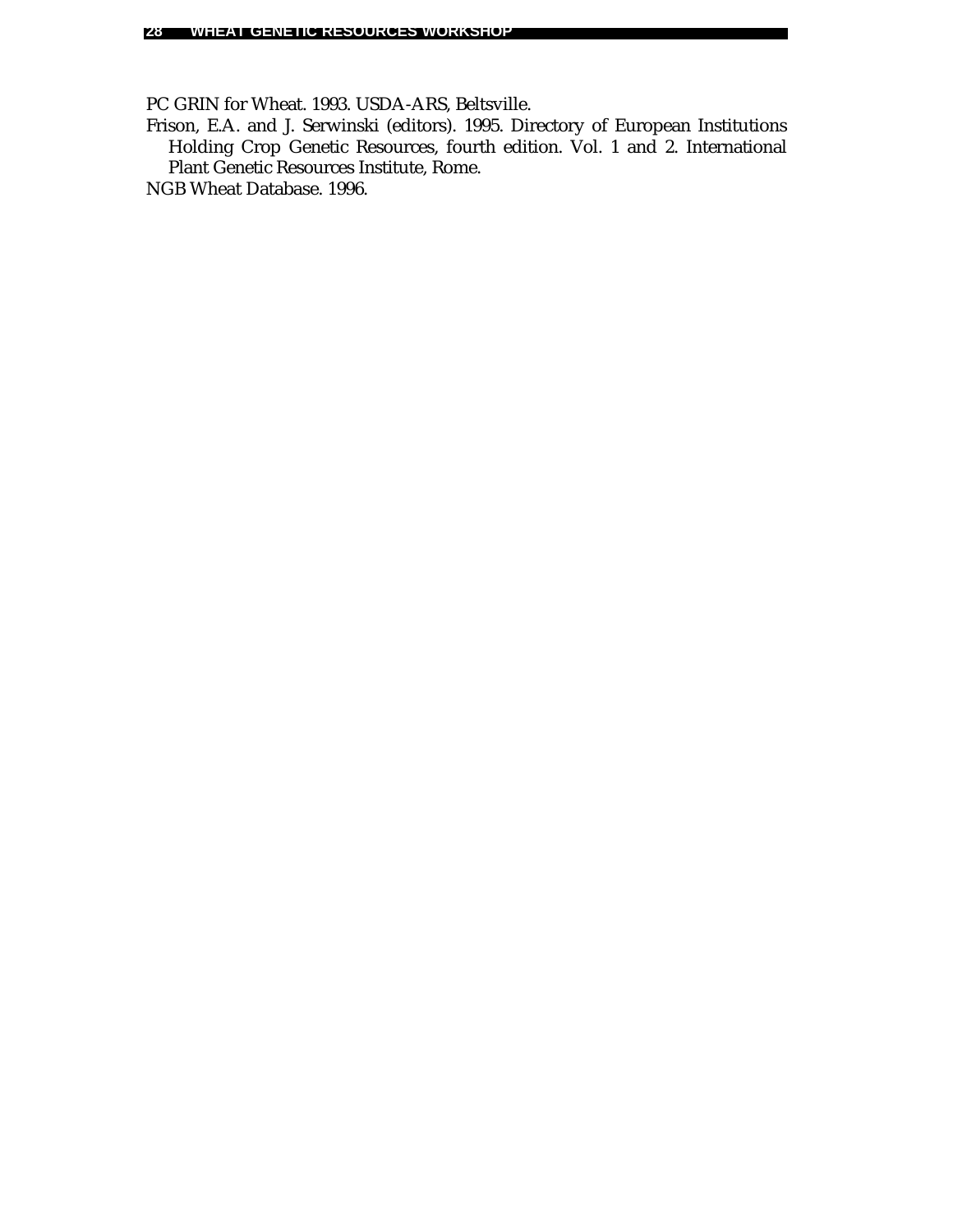### **The European Wheat Database (EWDB): structure and presentation**

### *Annick Le Blanc<sup>1</sup> and Iva Faberová<sup>2</sup>*

- 1 GEVES, Le Magneraud, Surgères, France
- 2 Research Institute of Crop Production, Prague-Ruzyne, Czech Republic

*The structure of the EWDB has evolved further since the ECP/GR Wheat Workshop. The structure presented in this article is the most up-to-date at the time of publishing and takes into account the changes recommended by the Workshop.*

#### **Definitions**

(As given by the International Undertaking on Plant Genetic Resources, 1989, undergoing review).

**Plant genetic resource**: the reproductive or vegetatively propagating material of the following categories of plants:

- wild and weedy species, near relatives of cultivated varieties;
- primitive cultivars (landraces);
- obsolete cultivars:
- cultivated varieties (cultivars) in current use and newly developed varieties;
- special genetic stocks (including elite and current breeders' line and mutants).

**Collection of plant genetic resources**: a collection of seed stock or vegetatively propagating material (ranging from tissue cultures to whole plants) held for long-term security in order to preserve the heritage and genetic variation for scientific purposes and as a basis for plant breeding.

Preserving biodiversity has become an important issue at the international level and genetic resources have become a major concern. Setting up a European collection and database for wheat goes much further than the simple definition of the genetic resource.

Negotiations are underway at an international level on the problems of access to genetic resources, in the framework of the Rio Convention, and will lead to the identification of national collections. National collections must list genetic resources which effectively belong to the country. A status must be found for foreign material, especially for material kept under poor conditions in another country or even missing from other collections.

### **Objectives for EWDB**

The database is structured according to the objectives agreed upon by the Group:

- to provide passport data concerning the wheat genetic resources listed in European countries (exchangeable material);
- to provide minimum descriptors and some evaluations of these genetic resources;
- to direct users toward countries responsible for conservation, distribution and complete description of the requested genetic resource.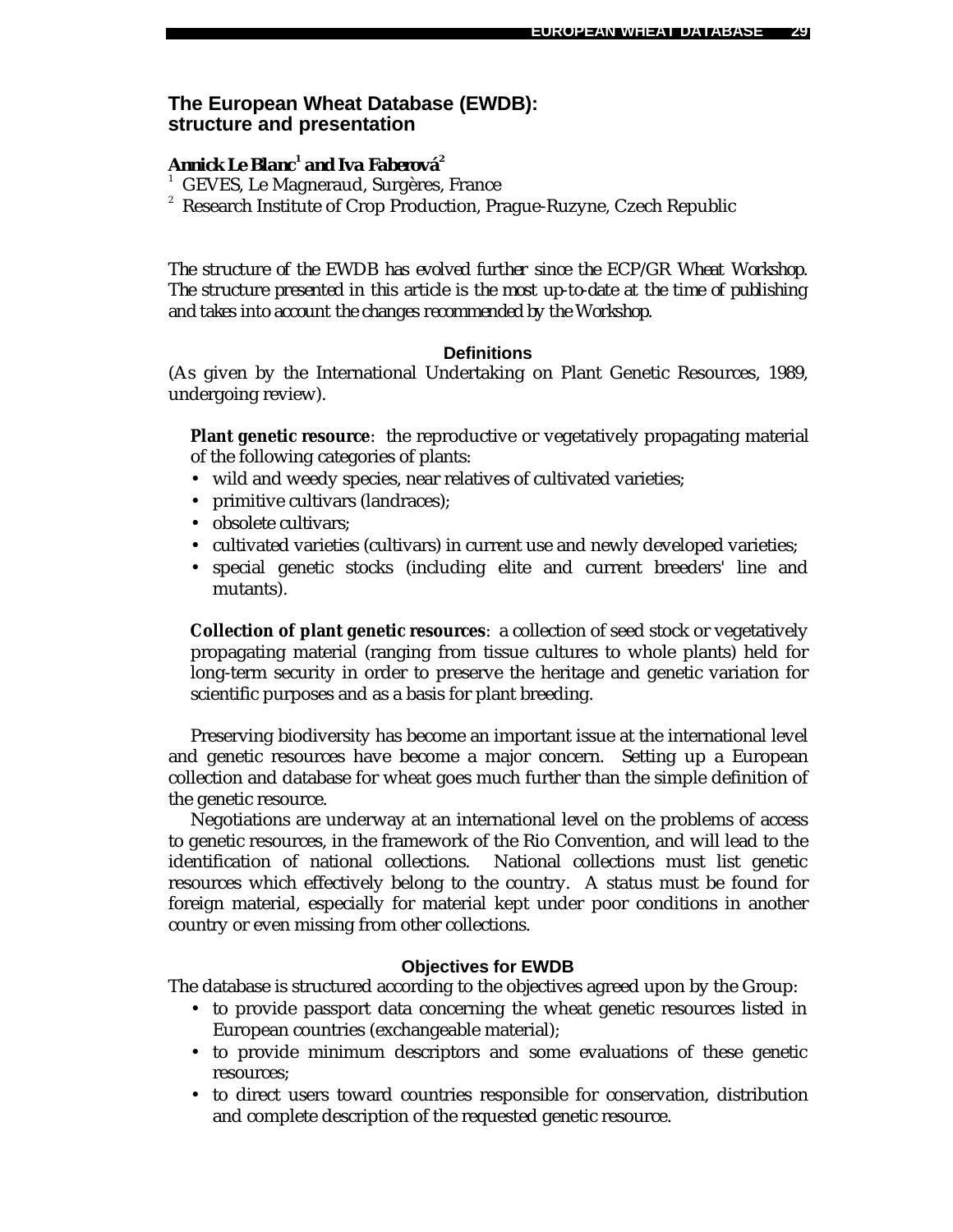### **Provisional structure**

The following description (Fig. 1) is based on the abovementioned objectives. It is proposed to guide the further development of EWDB.

**Fig. 1.** Provisional structure of EWDB. Arrows show respective links between two tables. For example, one genotype from Table 1 could have 0, 1 or several occurrences in Table 11, 12, etc.

#### **Analysis**

The data which will be collected in 1996-1997 by the coordinators (France for EU countries and Czech Republic for non-EU countries) concern distinct accessions or duplicates. These duplicates could be identified or unknown. As the certain identification of duplicates is difficult, it seems preferable not to focus on this problem.

The general rule is to register, as a full accession, any genotype responding to the conditions described in the first paragraph. One or two fields would be sufficient to show a possible duplicate identification.

All the information referring to the database descriptors will be taken out of the original collection database as they are. Data will have to follow the data dictionary (type, format, scales...) given by the database managers. Each partner will have the responsibility of its own national genetic resources and of the reliability of the attached information given to EWDB.

#### *Passport data*

- **Cultivar name** = Cultivar name or designation of cultivated material (new breeding)
- **Scientific name** = Genus, species, subspecies, botanical variety
- **Genebank** = Genebank or informant institution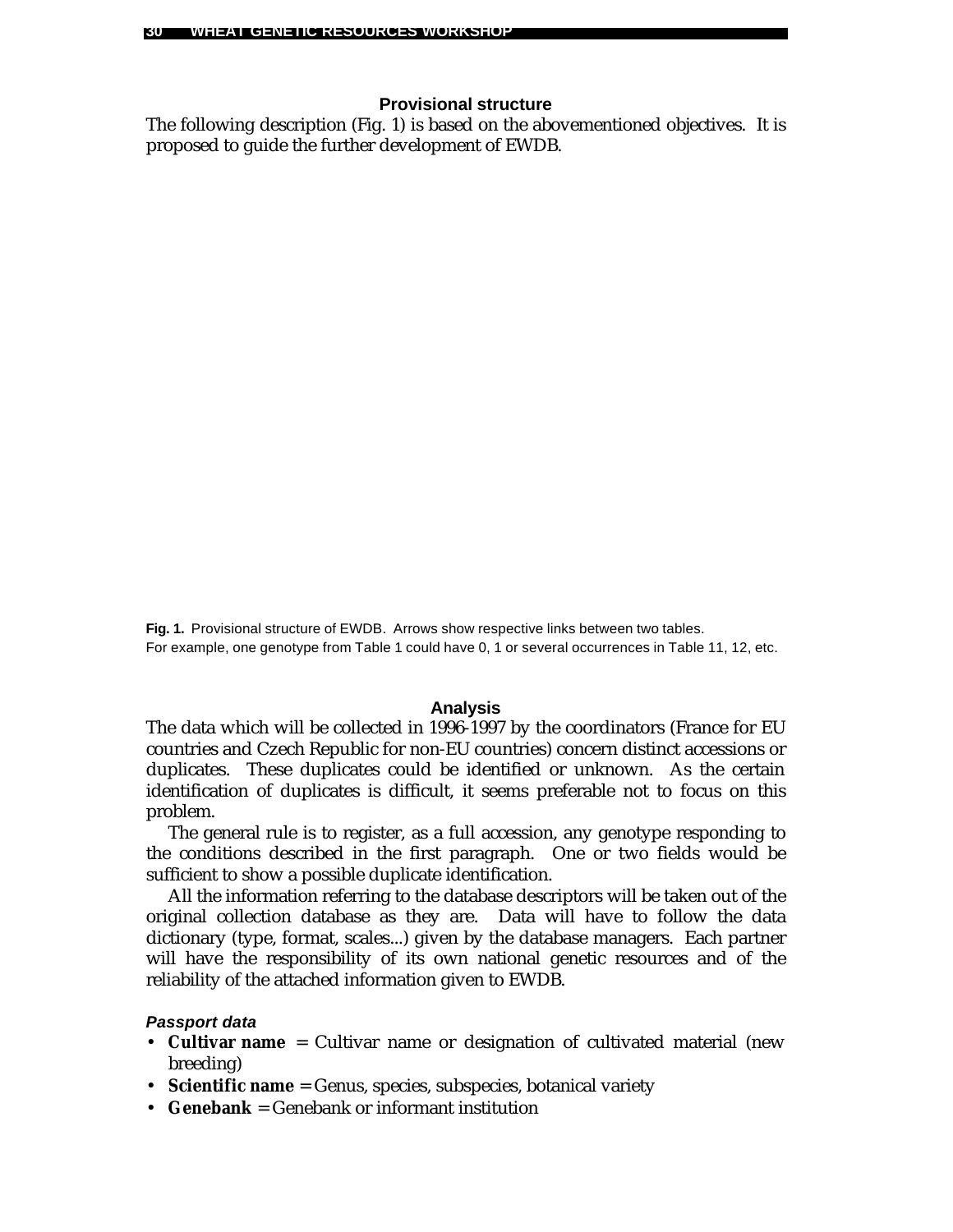- **Genebank accession number** = National identification accession number, genebank or informant accession number - unique number within national collection
- **Year of introduction into genebank** or informant collection
- **Original country of origin**
- **Status**
- **Ploidy**
- **Donor =** Institution donating accession or information on accession to genebank or informant institution
- **Donor accession number** = Accession number in the institution donating accession to the genebank or informant institution
- **Other number** = Number(s) associated with the accession in other collections
- **Synonym** = Synonym(s) or other names associated with the accession
- **Breeder =** Institution or person who bred the accession
- **Year of first registration** in national list of registered cultivars
- **Availability**
- **Herbarium =** Presence or absence of herbarium or spike
- **Pedigree**

• **Safety-duplication site** = Institution holding safety-duplication of the accession

- **Duplicate =** Probable duplicate of other EWDB accession(s)
- **Remark** = Comments or supplements related to the passport descriptors.

(for collected material only)

- **Name of expedition**
- **Collecting institution** = Institute or person collecting/sponsoring the original sample
- **Collecting number** = Unique collector's number of accession within expedition
- **Collecting date of original sample**
- Location description = Distance and direction of the nearest town or village
- **Site description =** Topographic description of site
- **Collecting source**
- **Longitude** = Geographic coordinates for longitude
- **Latitude =** Geographic coordinates for latitude
- **Altitude** = Elevation above sea level.

### *Description data*

Concerning these descriptors, their respective lists could be unrestricted in the future. However, for better understanding, a minimum list of descriptors to be documented as a priority was initially established. Descriptor lists published by IPGRI use the following definitions for genetic resources data management:

**Characterization descriptors:** enable an easy and quick discrimination between phenotypes. They are generally highly heritable, can be easily seen by the eye and are equally expressed in all environments. In addition, they may include a limited number of additional traits thought desirable by a consensus of users of the particular crop.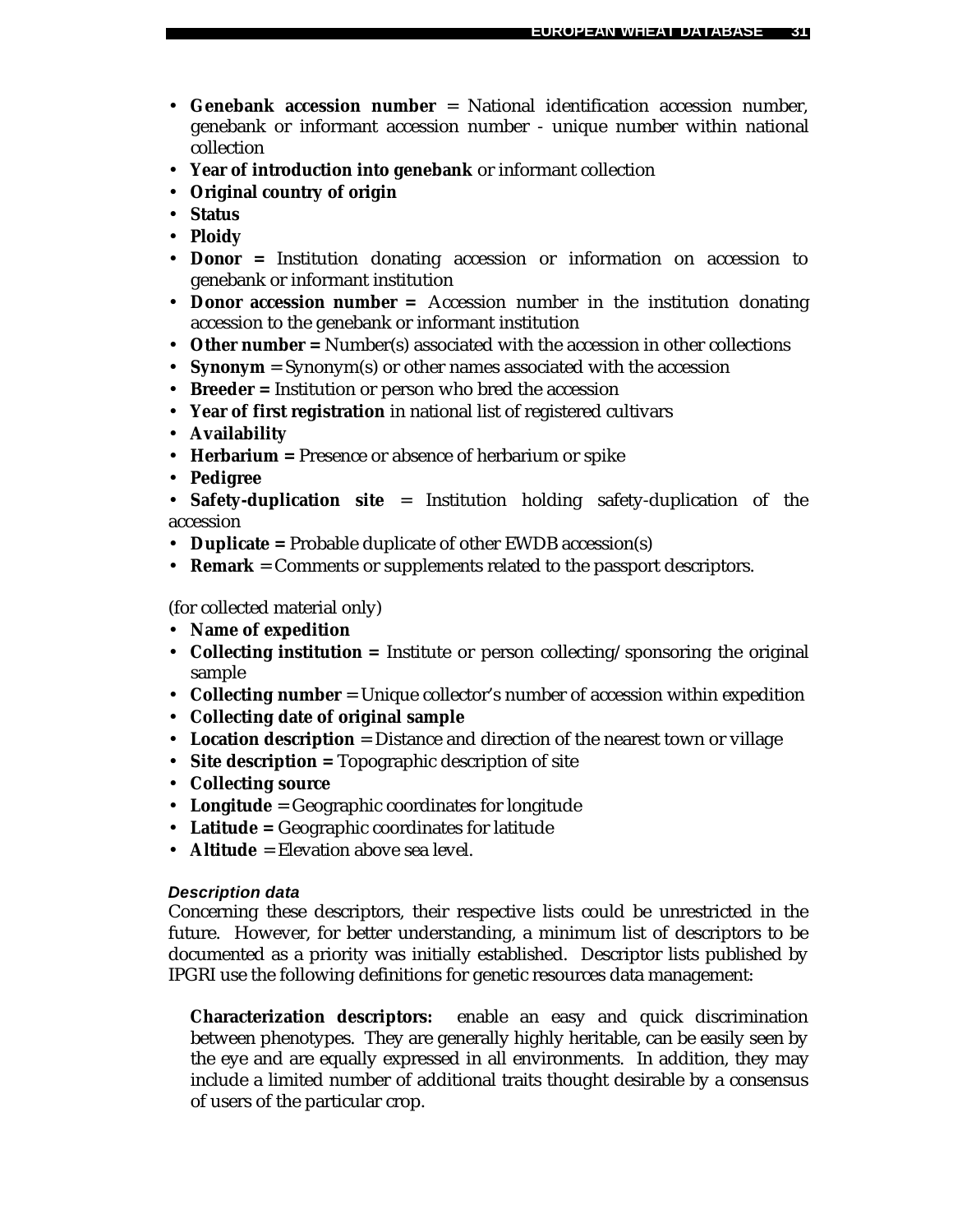**Evaluation descriptors**: many descriptors in this category are susceptible to environmental differences, but are generally useful in crop improvement. In addition, others may involve biochemical or molecular characterization. They include yield, agronomic performance, stress susceptibility and biochemical and cytological traits.

For the purposes of EWDB data management, it was decided to use **a joint category for characterization and evaluation.** The minimal list of descriptors will be established according to their low level of interaction with the environment or the importance of information for users:

- **Growth habit** = Growth class (seasonality) in the country of genebank / informant
- **Principal attribute** = The most useful characteristics of the accession or principal interests and uses of the accession. It could be the reason why the accession is referenced in the collection, or the principal characteristics which best describe the accession (briefly formulated)
- **Principal utilization** = Way of main utilization
- **Morphological descriptors** = Awnedness, pericarp colour, glume colour, glume pubescence, spike density
- **Cytological characteristics and identified genes**
- **Gel electrophoretic patterns =** Gliadins, glutenins
- **Plant height**
- **Protein content**
- **1000-kernel weight**
- **Yield level**
- **Lodging**
- **Cold susceptibility**
- **Biotic stress susceptibility** = Susceptibility to main diseases in Europe.

These last five types of descriptors, which are more susceptible to the environment, should be evaluated in reduced scoring classes (3-point or 5-point scale). This information should be based on long-term experimental results and evaluated in comparison with reference cultivars commonly used in each country. It must be the best representative value of the accession in the informant country. For diseases, it is advised to input the worst score obtained in the country of the genebank/informant, specifying in the corresponding "comment" field, if necessary, the location, scoring period, mean, minimum and maximum.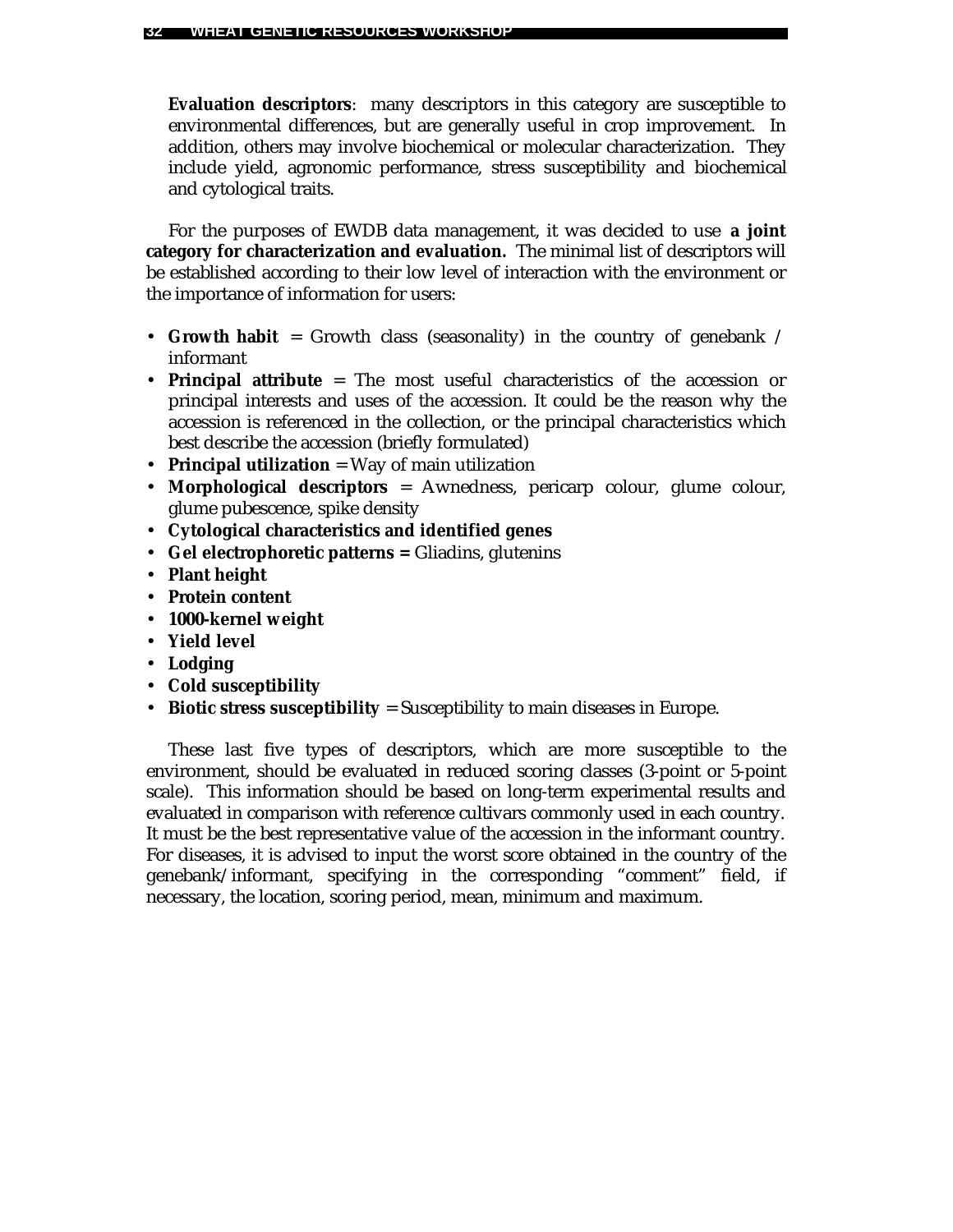| <b>Table 10.</b> EVVDB descriptors list.<br>Field name | Format           |                                                       | Linked table |
|--------------------------------------------------------|------------------|-------------------------------------------------------|--------------|
|                                                        |                  | <b>Description</b>                                    |              |
| 1 - Genotypes                                          |                  |                                                       |              |
| ge_c_ge                                                | key              | <b>EWDB</b> identification number                     |              |
| ge_c_tax                                               | num *            | Scientific name code                                  | Table 2      |
| ge_n_ge                                                | txt 30           | Cultivar name                                         |              |
| ge_c_statu                                             | num *            | Status code                                           | Table 3      |
| ge_p_orig                                              | txt $3*$         | Original country of origin code                       | Table 4      |
| ge_ploidy                                              | num *            | Ploidy                                                | Table 5      |
| ge_growth                                              | txt 1            | Growth class in the country of the genebank/informant |              |
| ge_c_gb                                                | num *            | Genebank code                                         | Table 6      |
| ge_ref_maint                                           | txt 15           | Genebank accession number                             |              |
| ge_c_donn                                              | num *            | Donor code                                            | Table 6      |
| ge_ref_donn                                            | txt 15           | Donor accession number                                |              |
| ge_y_introgb                                           | txt 4            | Year of introduction into genebank                    |              |
| ge_c_breed                                             | num <sup>*</sup> | Breeder code                                          | Table 6      |
| ge_y_regis                                             | txt 4            | Year of first registration                            |              |
| ge_avail                                               | txt 1 $*$        | Availability                                          | Table 7      |
| ge_c_sd                                                | num *            | Safety duplication code                               | Table 6      |
| ge_c_hc                                                | txt 1 $*$        | Herbarium code                                        | Table 8      |
| 1a - Collected material                                |                  |                                                       |              |
| cm_c_cm                                                | key              | key                                                   |              |
| cm_c_ge                                                | num *            | <b>EWDB</b> identification number                     | Table 1      |
| cm_n_exp                                               | num *            | <b>Expedition code</b>                                | Table 9      |
| cm_c_addr                                              | num <sup>*</sup> | Collecting institution code                           | Table 6      |
| $cm_{c_c}$ cs                                          | num *            | Collecting source                                     | Table 10     |
| cm_acc_num                                             | txt 10           | Collecting number                                     |              |
| cm_dat coll                                            | txt 10           | Date of collecting                                    |              |
| cm_locat                                               | txt 180          | Location                                              |              |
| cm_sit_descrip                                         | txt 180          | Site description                                      |              |
| cm_long                                                | txt 7            | Longitude                                             |              |
| cm_lat                                                 | txt 7            | Latitude                                              |              |
| cm_alt                                                 | txt 4            | Altitude                                              |              |
|                                                        |                  |                                                       |              |
| 2 - Scientific name                                    |                  |                                                       |              |
| tax c tax                                              | key              | Scientific name code                                  |              |
| tax_gen                                                | txt 20           | Genus                                                 |              |
| tax_spe                                                | txt 20           | Species                                               |              |
| tax_spe_auth                                           | txt 40           | Species authors                                       |              |
| tax_ssp                                                | txt 20           | Subspecies                                            |              |
| tax_ssp_auth                                           | txt 40           | Subpecies authors                                     |              |
| tax_var                                                | txt 20           | Varietas                                              |              |
| tax_var_auth                                           | txt 40           | Varietas authors                                      |              |
| tax_validity                                           | logical          | EWDB validity of the taxon                            |              |
| 3 - Status                                             |                  |                                                       |              |
| st_c_statu                                             | key              | Status code                                           |              |
| st_explan                                              | txt 30           | Status                                                |              |
| 4 - Country                                            |                  |                                                       |              |
| $cc$ _ $c$ _ $c$                                       |                  | txt 3 - key ISO code                                  |              |
| cc_country                                             | txt 35           | International name                                    |              |

|  |  | <b>Table 10.</b> EWDB descriptors list. |
|--|--|-----------------------------------------|
|--|--|-----------------------------------------|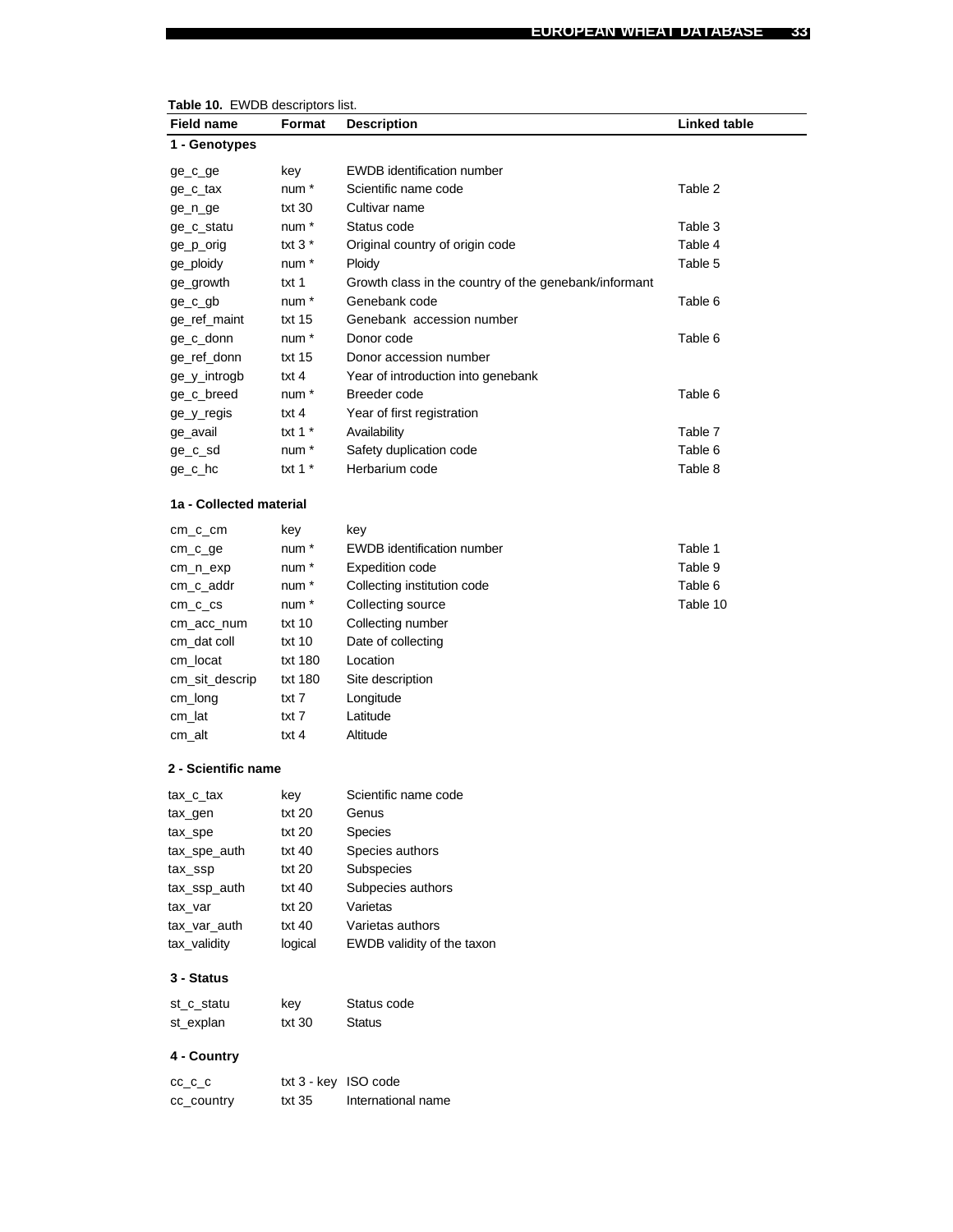#### **34 WHEAT GENETIC RESOURCES WORKSHOP**

on\_other txt 30 Other number

| <b>Field name</b>      | Format   | <b>Description</b>                | <b>Linked table</b> |
|------------------------|----------|-----------------------------------|---------------------|
| 5 - Ploidy             |          |                                   |                     |
| pl_c_pl                | key      | ploidy code                       |                     |
| pl_ploidy              | txt 20   | ploidy description                |                     |
|                        |          |                                   |                     |
| 6 - Addresses          |          |                                   |                     |
| addr_c_addr            | key      | Address code                      |                     |
| addr_instc             | txt 6    | Institute code (IPGRI)            |                     |
| addr_acron             | txt 15   | Acronym                           |                     |
| addr_n_inst            | txt 60   | Name of institute/firm            |                     |
| addr_address           | txt 100  | Address                           |                     |
| addr_post_cod          | txt 15   | Post code                         |                     |
| addr_town              | txt 30   | Town                              |                     |
| addr_country           | txt $3*$ | Country                           | Table 4             |
| addr_tel               | txt 20   | Tel number                        |                     |
| addr_fax               | txt 20   | Fax number                        |                     |
| addr_email             | txt 30   | E.mail                            |                     |
| addr_comment           | memo     | Comment - Information             |                     |
| 6a - Correspondents    |          |                                   |                     |
| cor_c_cor              | key      | key                               |                     |
| cor_c_addr             | num *    | Address code                      | Table 6             |
| cor_name               | txt 40   | Name of correspondent             |                     |
| cor_pos                | txt 30   | Position                          |                     |
| 7 - Availability       |          |                                   |                     |
|                        |          |                                   |                     |
| av_c_av                |          | key - txt 1 Availability code     |                     |
| av_expl                | txt 20   | Explanation                       |                     |
| 8 - Herbarium          |          |                                   |                     |
| herb_c_herb            | key      | Herbarium code                    |                     |
| herb_expl              | txt 10   | Explanation                       |                     |
| 9 - Expeditions        |          |                                   |                     |
| exp_c_exp              | key      | <b>Expedition code</b>            |                     |
| exp_acron              | txt 15   | Expedition acronym                |                     |
| exp_name               | txt 50   | Expedition name                   |                     |
| exp_memb               | txt 150  | Members                           |                     |
| 10 - Collecting source |          |                                   |                     |
| $cs_c_c$               | key      | Collecting source code            |                     |
| cs_expla               | txt 15   | Explanation                       |                     |
| 11 - Other names       |          |                                   |                     |
|                        |          |                                   |                     |
| $S_C_S$                | key      | key                               |                     |
| s_c_ge                 | num *    | <b>EWDB</b> identification number | Table 1             |
| $s_i$                  | txt 30   | Synonym / other name              |                     |
| 12 - Other numbers     |          |                                   |                     |
| on_c_oc                | key      | key                               |                     |
| on_c_ge                | num *    | EWDB identification number        | Table 1             |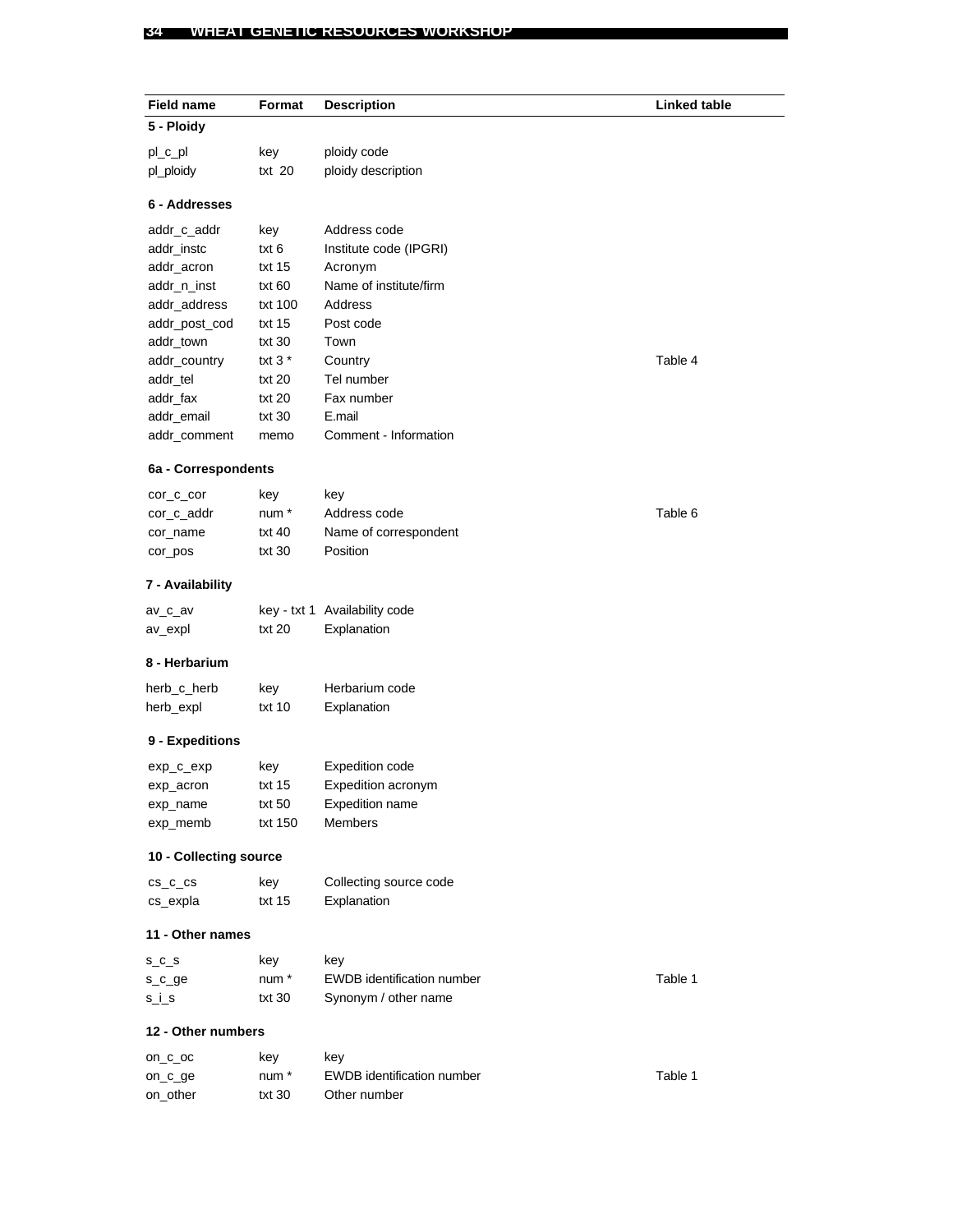| <b>Field name</b>        | Format    | <b>Description</b>                      | <b>Linked table</b> |
|--------------------------|-----------|-----------------------------------------|---------------------|
| 13 - Duplicates          |           |                                         |                     |
| du_c_du                  | key       | key                                     |                     |
| du_c_ge                  | num *     | <b>EWDB</b> identification number       | Table 1             |
| du_dupl                  | num 6     | EWDB identification number of duplicate |                     |
|                          |           |                                         |                     |
| 14 - Pedigree            |           |                                         |                     |
| ped_c_genea              | key       | key                                     |                     |
| ped_c_ge                 | num *     | <b>EWDB</b> identification number       | Table 1             |
| ped_genea                | txt 200   | Pedigree                                |                     |
| ped_c_ps                 | txt 1 $*$ | Code of pedigree source                 | Table 15            |
| ped_c_lit                | num*      | Code of literature                      | Table 16            |
| 15 - Pedigree source     |           |                                         |                     |
| $ps_c ps$                | txt 1-key | key                                     |                     |
| ps_source                | text 25   | Pedigree source                         |                     |
|                          |           |                                         |                     |
| 16 - Literature          |           |                                         |                     |
| lit_c_lit                | txt 1-key | key                                     |                     |
| lit_literature           | txt 250   | Literature reference                    |                     |
| 17 - Comments            |           |                                         |                     |
| $CO_C$ $CO$              | key       | key                                     |                     |
| co_c_ge                  | num *     | <b>EWDB</b> identification number       | Table 1             |
| co_type                  | txt $3*$  | Type of comment                         | Table 18            |
| co_comment               | txt 250   | Comment                                 |                     |
| 18 - Types of comments   |           |                                         |                     |
| $tc_c$ $tc$              | txt 3-key | key                                     |                     |
| tc_explan                | txt 25    | Explanation                             |                     |
| 19 - Description         |           |                                         |                     |
| des_c_desc               | key       | Key                                     |                     |
| des_c_ge                 | num *     | <b>EWDB</b> identification number       | Table 1             |
| des_c_sc                 | num *     | Score                                   | Table 20            |
| des_info                 | memo      | Information or comment                  |                     |
| 20 - Scoring scales      |           |                                         |                     |
| $ss\_c\_sc$              | key       | key                                     |                     |
| ss_c_desc                | num *     | Descriptor code for Description         | Table 21            |
| ss_c_score               | num 1     | Score                                   |                     |
| ss_explan                | txt 30    | Explanation                             |                     |
| 21 - Descriptor list     |           |                                         |                     |
| ldes_c_desc              | key       | Descriptor code for Description         |                     |
| Ides_explan              | txt 50    | Explanation of descriptor               |                     |
| 22 - Principal attribute |           |                                         |                     |
|                          | key       | key                                     |                     |
| pa_c_pa<br>pa_c_ge       | num *     | <b>EWDB</b> identification number       | Table 1             |
| pa_type                  | num *     | Type of attribute                       | Table 23            |
| pa_attribute             | txt 50    | Attribute                               |                     |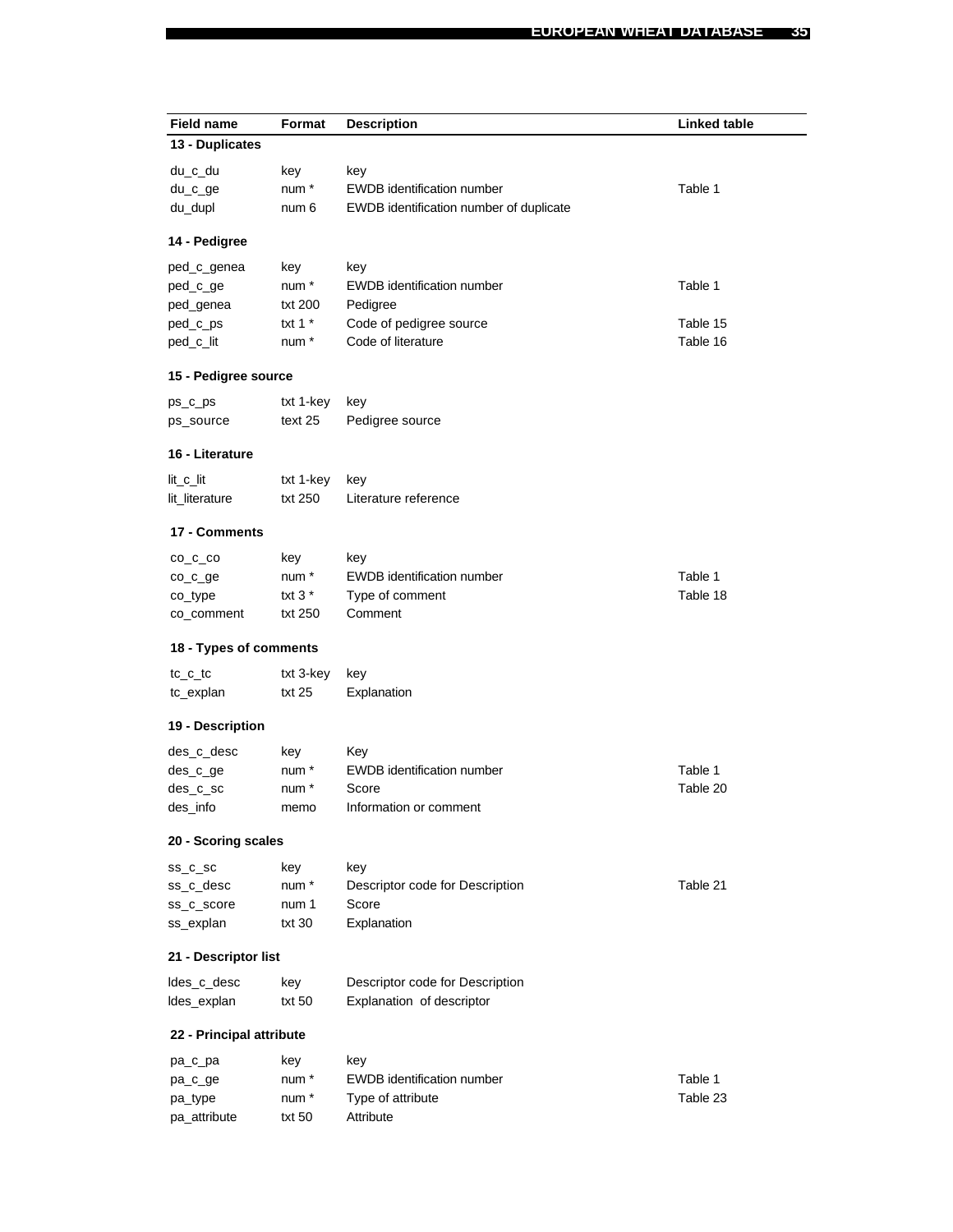| <b>Field name</b>      | Format           | <b>Description</b>                 | Linked table |
|------------------------|------------------|------------------------------------|--------------|
| 23 - Type of attribute |                  |                                    |              |
| ta_c_ta                | key              | key                                |              |
| ta_abbrev              | txt 10           | Abbreviation for type of attribute |              |
| ta_explan              | txt25            | Explanation                        |              |
| 24 - Genes             |                  |                                    |              |
| gen_c_gen              | key              | key                                |              |
| gen_c_ge               | num <sup>*</sup> | <b>EWDB</b> identification number  | Table 1      |
| gen_c_gene             | num <sup>*</sup> | Gene code                          | Table 25     |
| gen_allele             | txt $10$         | Allele                             |              |
| 25 - Gene list         |                  |                                    |              |
| lgen_c_lgen            | key              | Gene code                          |              |
| lgen_n_gene            | txt 8            | Gene name (abbreviation)           |              |
| lgen_explan            | txt 25           | Explanation                        |              |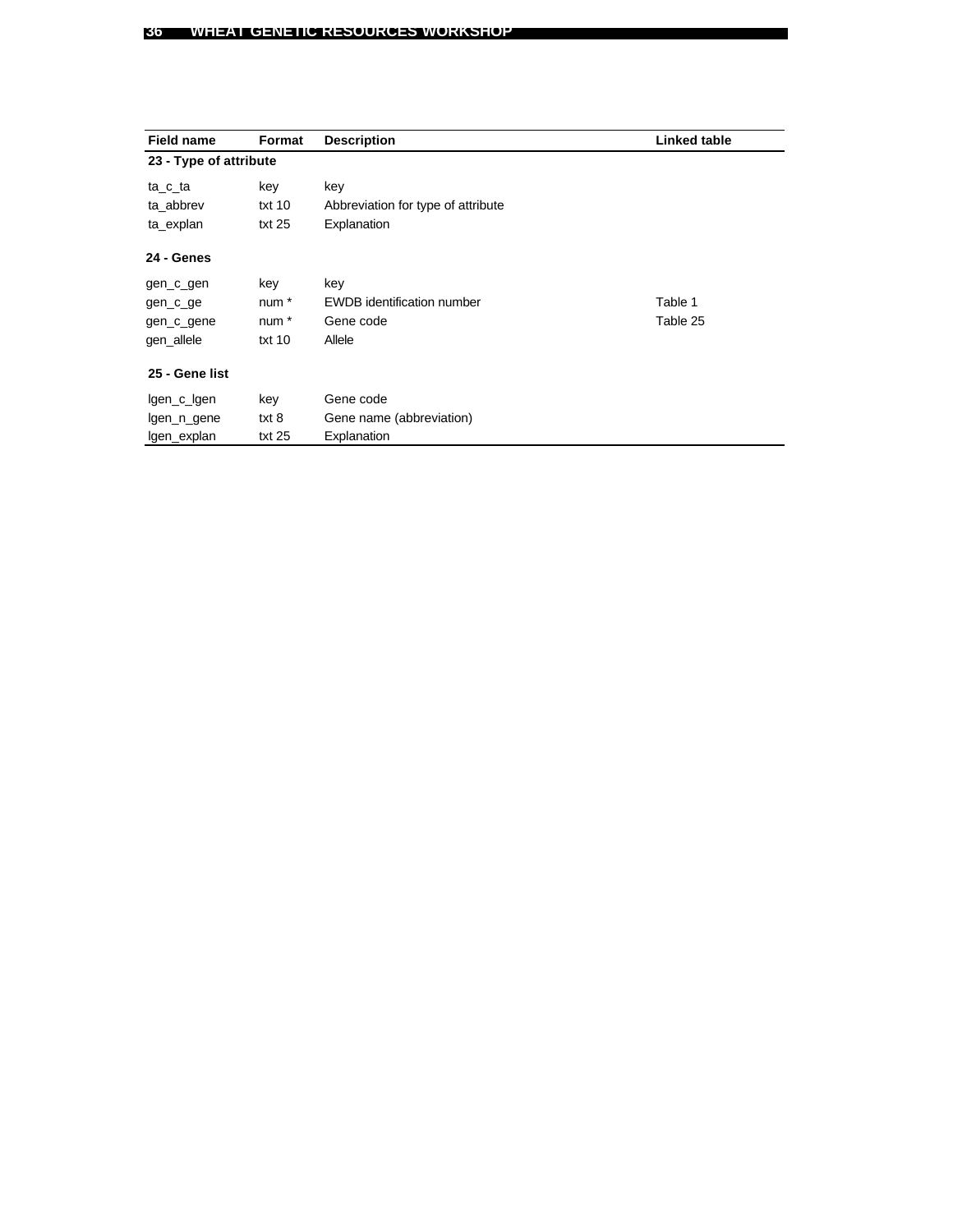**Examples of national coordination structures which promote the use of wheat genetic resources**

**Collaboration in plant genetic resources activities between state and privatized institutions in the Czech Republic**

#### *Iva Faberová and Ladislav Dotlacil*

Research Institute of Crop Production, Genebank Department, Praha 6, Ruzyne, Czech Republic

#### **Introduction**

The Czech Republic has a long tradition of plant breeding and work associated with crop collections in general. In the second half of this century, there were many changes in ownership related to the political situation after the Second World War. Until 1948, the situation in the country was similar to other European countries. Many private breeders and breeding stations were active in former Czechoslovakia. However, all private undertakings were nationalized after 1948.

In the 1950s, a network of newly founded or nationalized state-owned institutions was established: research institutes, breeding stations and sections of the Central Institute for Testing and Control in Agriculture. Most research institutes specialized in specific crops and maintained large crop collections. During this period there were no private institutions.

In the early 1990s, many state-owned institutions were privatized, and there were many budget cuts in connection with this change, both in private institutions and in the remaining state-owned institutions. Some institutions were closed, such as the Research Institute of Vegetables in Olomouc, or sold (Research Institute of Beet at Semcice, presently owned by the breeding company Hilleshog). Therefore, the status of PGR collections became very unstable and some collections were endangered.

#### **Position of the RICP Prague-Ruzyne in national activities on PGR**

The Research Institute of Crop Production in Prague held the central position in the network of genetic resources research institutions, because it mediated an introduction of foreign material used for research purposes into Czechoslovakia during 1970-1992. All requests from collaborating crop-specific institutes were gathered in the department of genetic resources at RICP Prague, and plant material was imported via the foreign trade company Koospol.

Distribution of the material received also was carried out by RICP Prague, according to requests from collection curators. Until 1989 this activity was financed by the Ministry of Agriculture. Strong links were established between RICP Prague and the other 29 crop-specific institutes. Collaboration in plant genetic resources was managed by the Board on Plant Genetic Resources directed by the national PGR coordinator. All activities related to plant genetic resources were carried out in close collaboration with breeders. The meetings of Board members were organized regularly twice a year.

In 1976 the computerization of PGR data started in the department of genetic resources at RICP Prague. At first, only data on imported materials were computerized. Later the documentation of all crop collections was developed. A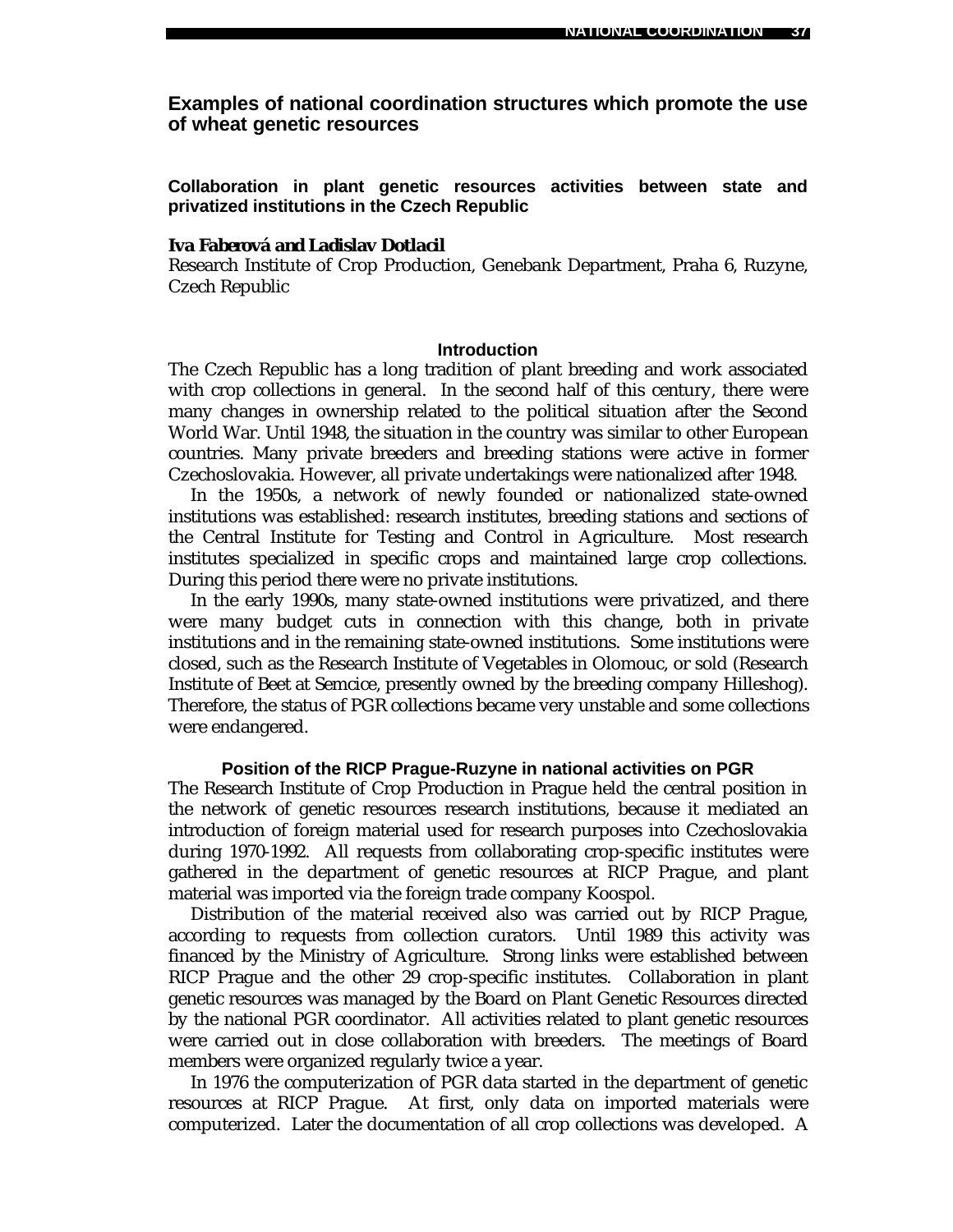special computer programme was developed for the central data processing of all crop collections in Czechoslovakia.

The Genebank at RICP Prague was established in 1989. Large collections of wheat, winter barley and smaller collections of *Triticale*, sunflower, buckwheat, other alternative crops and special vegetables research material, held at RICP Prague, were transferred, as the first acquisitions, into the genebank. The supply of seed material from other collaborating institutions was not very intensive at the beginning. This was due to the absence of legal support or a convention concerning the transfer of seeds into long-term climatized storage at the genebank.

#### **The recent situation**

Since the splitting of Czechoslovakia in 1992, ten institutions holding PGR collections have been collaborating in the now Czech Republic. At present, besides RICP Prague-Ruzyne which is managed by the Ministry of Agriculture and includes the Station of Viticulture in Karlstejn and the working station at Olomouc, only three are state-owned: the Institute for Ornamental Gardening in Pruhonice, near Prague, managed by the Ministry of Environment; the Faculty of Horticulture in Lednice and the Mendel´s University of Agriculture, in Brno, managed by the Ministry of Education.

All other former crop-specific institutes have been privatized; most  $f$  them have been reduced in size and expanded to present a broader spectrum of activities. During this stage the existence and safety of many PGR crop collections were severely endangered.

The establishment of the National Programme on Plant Genetic Resources Conservation and Utilization, and its adoption by the Ministry of Agriculture in 1993, was the main goal of these intensive activities of the Czech Board on PGR. Since 1993, the ten abovementioned PGR institutions have all participated in the National Programme covering all basic activities of the work on PGR: increasing collections (including collecting missions); their documentation, basic evaluation, conservation and service to users within the country and abroad.

The National Programme of Plant Genetic Resources Conservation and Utilization is fully financed by the Ministry of Agriculture of the Czech Republic and it has recently been adopted as a long-term project of a non-competitive character. Private crop institutions, which are involved in the National Programme, take part in the work on PGR conservation along with their own activities which are, among others, breeding and advisory services in agriculture.

The establishment of contracts between RICP Prague and these private crop institutions ensures a regular supply of seed material to genebanks and the maintenance of vegetatively propagated materials in field collections. State financial support is provided for activities closely related to PGR; although not high, it is very much appreciated by the newly privatized institutions as a welcome supplement to their budgets.

| <b>Institution</b>        | Total no. of<br>accessions in<br>collections | Crop                                     | No. of vegetatively<br>propagated accessions |
|---------------------------|----------------------------------------------|------------------------------------------|----------------------------------------------|
| RICP Prague-Ruzyne +      | 21692                                        | wheat, w. barley, Triticale, alternative | 1066                                         |
| Olomouc+ Karlstein        |                                              | crops, vegetables, grapevine             |                                              |
| Res. Inst. for Ornamental | 1600                                         | ornamental plants                        | 1400                                         |
| Gardening, Pruhonice      |                                              |                                          |                                              |

**Table 11.** Survey of plant genetic resources collections in the state sector.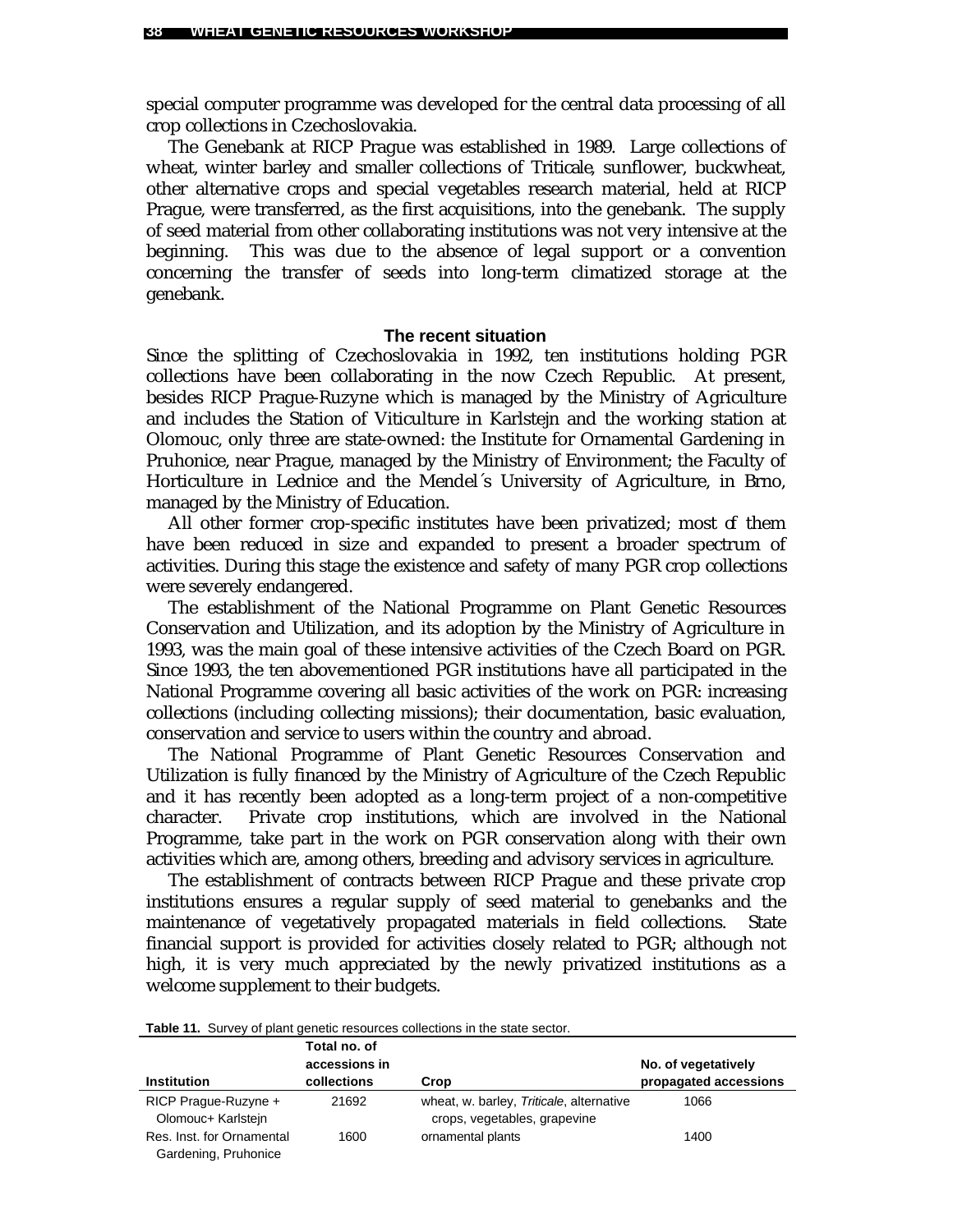| Mendels' Univ., Faculty of  | 1950  | perennial vegetables, fruit trees, | 1870  |
|-----------------------------|-------|------------------------------------|-------|
| Horticult., Lednice n. Mor. |       | grapevine                          |       |
| State sector total          | 25232 |                                    | 4336  |
| Total accessions (100%)     | 42576 |                                    | 8571  |
| State sector (%)            | 59.3% |                                    | 50.6% |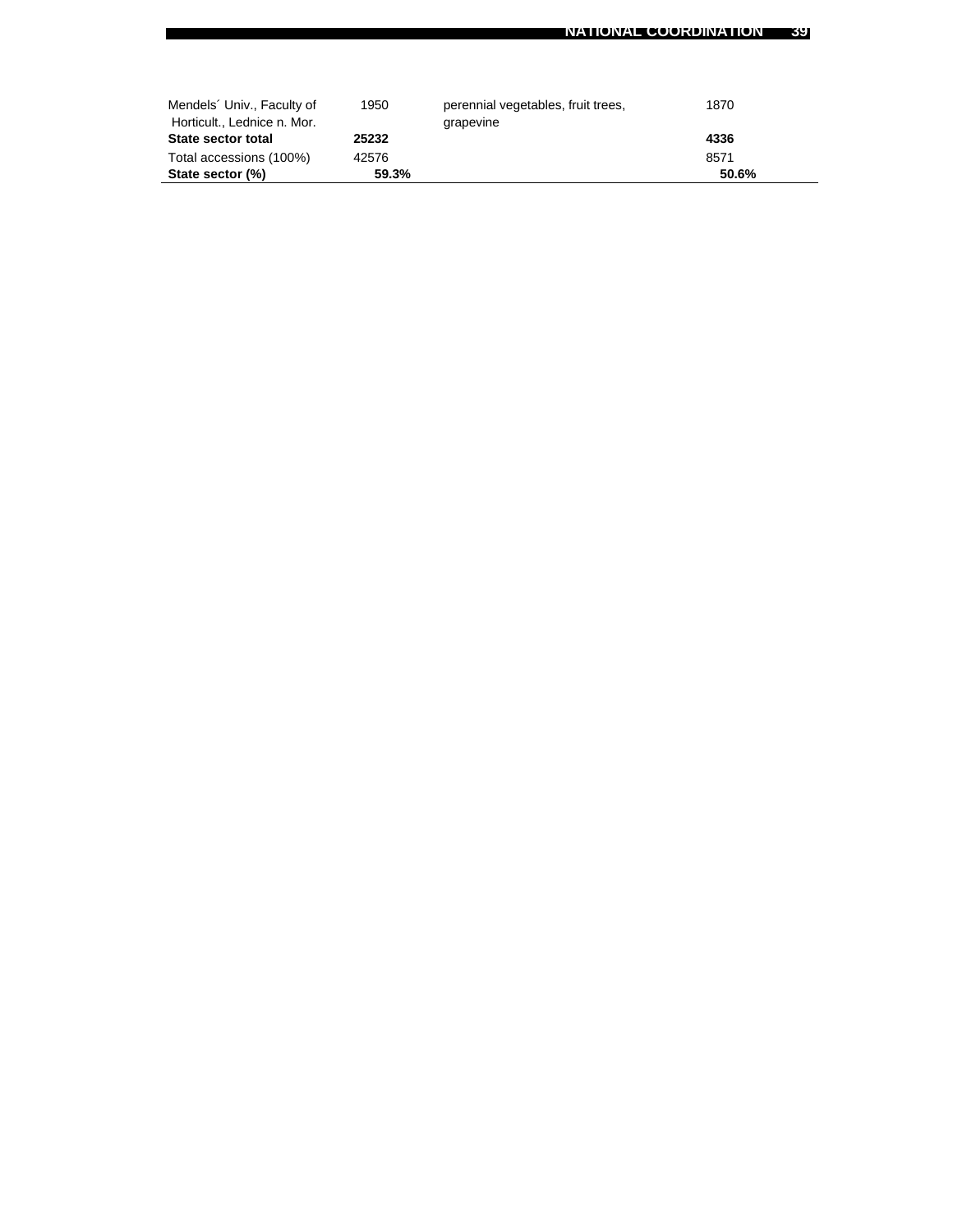|                                                           | Total no. of                 |                               | No. of                     |
|-----------------------------------------------------------|------------------------------|-------------------------------|----------------------------|
| <b>Institution</b>                                        | accessions in<br>collections | Crop                          | vegetatively<br>propagated |
|                                                           |                              |                               | accessions                 |
| Agric. Res. Institute Ltd., Kromeriz                      | 4886                         | spring barley, oats, rye      |                            |
| <b>AGRITEC Ltd., Sumperk</b>                              | 3884                         | grain legumes, fibre crops    |                            |
| Research Institute of Potatoes Ltd.,<br>Havlickuv Brod    | 1771                         | potatoes                      | 1771                       |
| Res. Inst. for Fodder Crops, Troubsko                     | 1807                         | fodder legumes, fodder plants |                            |
| OSEVA PRO Ltd., Grassland Research<br>Inst., Zubri        | 1747                         | grasses                       | 235                        |
| OSEVA PRO Ltd., Research Inst.for<br>Oilseed Crops, Opava | 1020                         | oilseed crops                 |                            |
| SEMPRA a.s., Research. Inst. for Fruit                    | 1969                         | fruit trees                   | 1969                       |
| Trees Growing and Breeding,                               |                              |                               |                            |
| Holovousy                                                 |                              |                               |                            |
| Hop Institute Ltd., Zatec                                 | 260                          | hop                           | 260                        |
| <b>Private sector total</b>                               | 17344                        |                               | 4235                       |
| Total accessions (100 %)                                  | 42576                        |                               | 8571                       |
| Private sector (%)                                        | 40.7%                        |                               | 49.4%                      |

**Table 12.** Survey of plant genetic resources collections in the private sector.

As Tables 11 and 12 show, nearly 41% of seed-propagated crops and 49% of vegetatively propagated crops are held by private institutions. This situation does not provide sufficient security, in the case of long-term conservation of crop collections, because of the lack of legal instruments which should guarantee ownership, availability and access to PGR.

The existence of field collections could especially be threatened by the privatization of orchards and lands with experimental fields. The National Programme has obtained visible results during its relatively short existence: rescue of field collections of fruit trees at the Research Institute for Fruit Trees Growing and Breeding in Holovousy, East Bohemia, and of vegetatively propagated collections of vegetables in Olomouc, which is at present part of the department of the Genebank, Prague.

#### **Conclusions**

The establishment of the National Programme on PGR Conservation and Utilization has reached the goals planned for its first stage. Further support of PGR selections having a long-term guarantee to avoid losses of valuable germplasm is necessary. The Ministry of Agriculture should provide the longterm guarantee for covering expenses on conservation and utilization of plant genetic resources of all institutions involved in the National Programme.

All institutions should accept long-term responsibility to maintain and utilize collections, to make collections available for users with respect to international regulations.

It is necessary to guarantee clear and long-term legal security of lands for field collections and *in situ* conservation.

All seed-propagated collections have to be transferred to genebank storage as soon as possible and the genebank should guarantee their availability and maintenance. Collections of vegetatively propagated species (institutions holding these collections) should obtain a genebank status.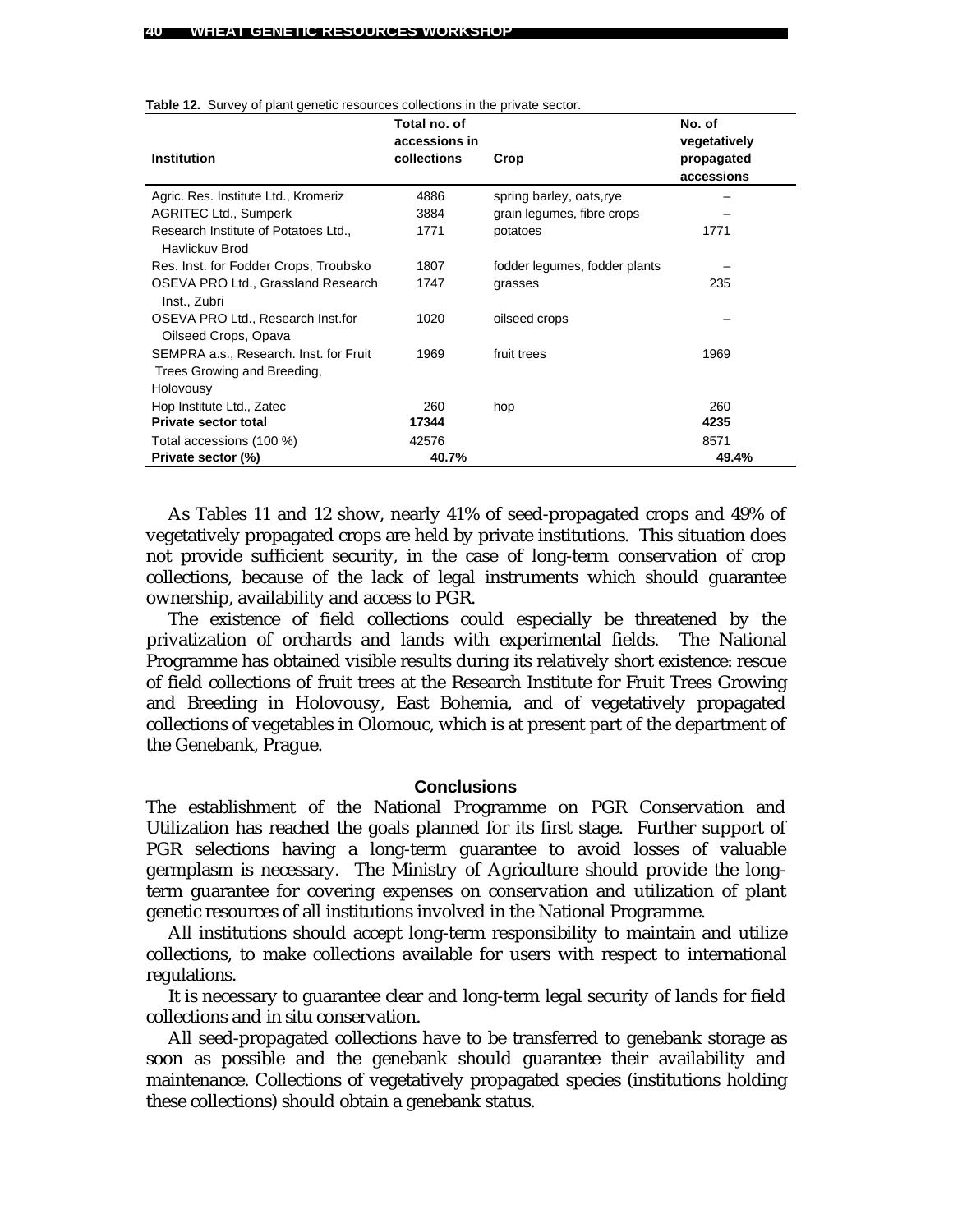Legal acts on genetic resources and biodiversity protection should be adopted in the near future to guarantee state interest in plant genetic resources, maintenance, availability and utilization.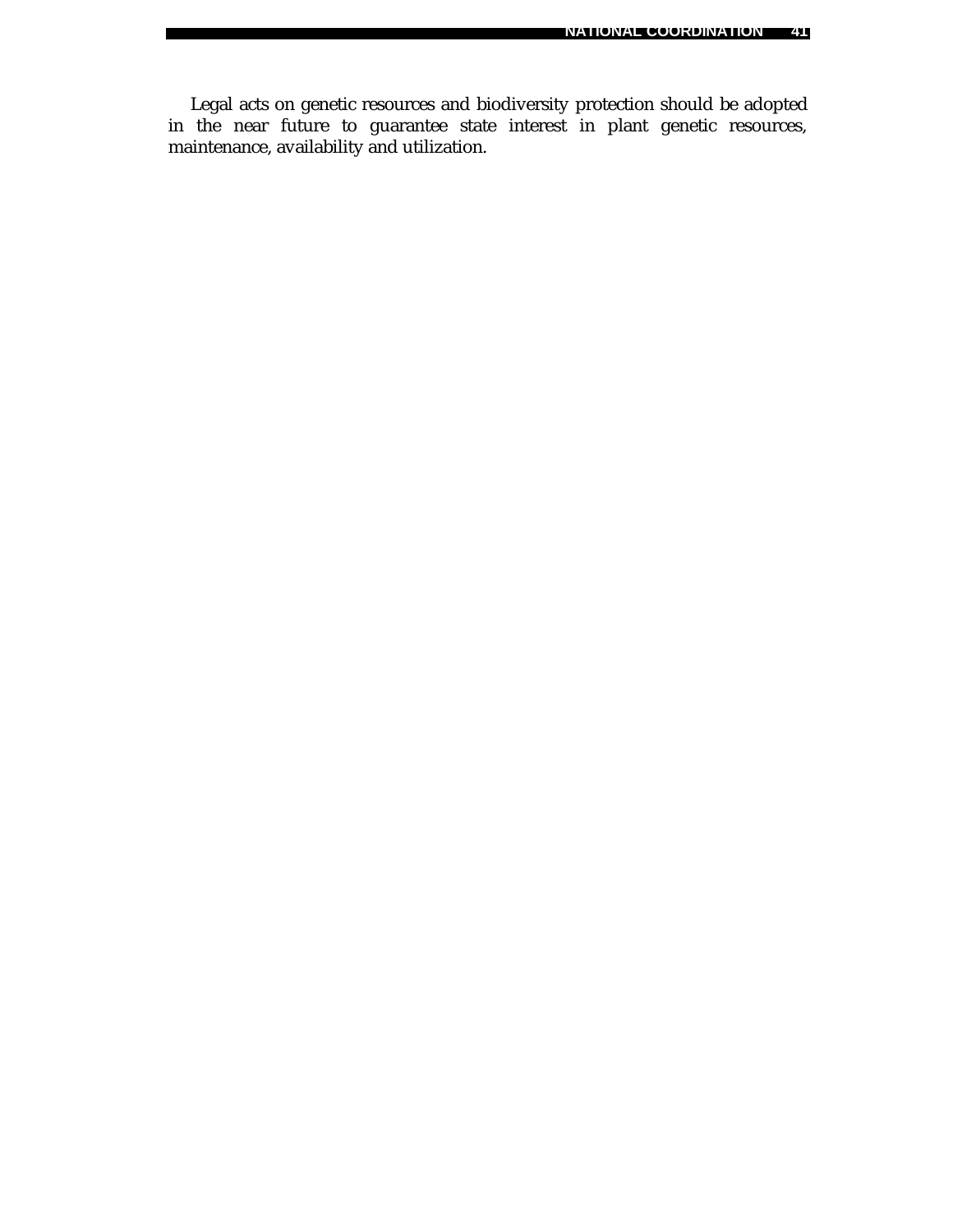### *Literature*

- Dotlacil, L., Z. Stehno, I. Faberová and V. Skaloud. 1995. Rámcová metodika Národního programu konzervace a vyuzití genofondu rostlin. (General methodology of the National Programme of PGR Conservation and Utilization.) Prague.
- Dotlacil, L. and K. Vancura. 1995. Report on Plant and Forest Genetic Resources in the Czech Republic. RICP Prague.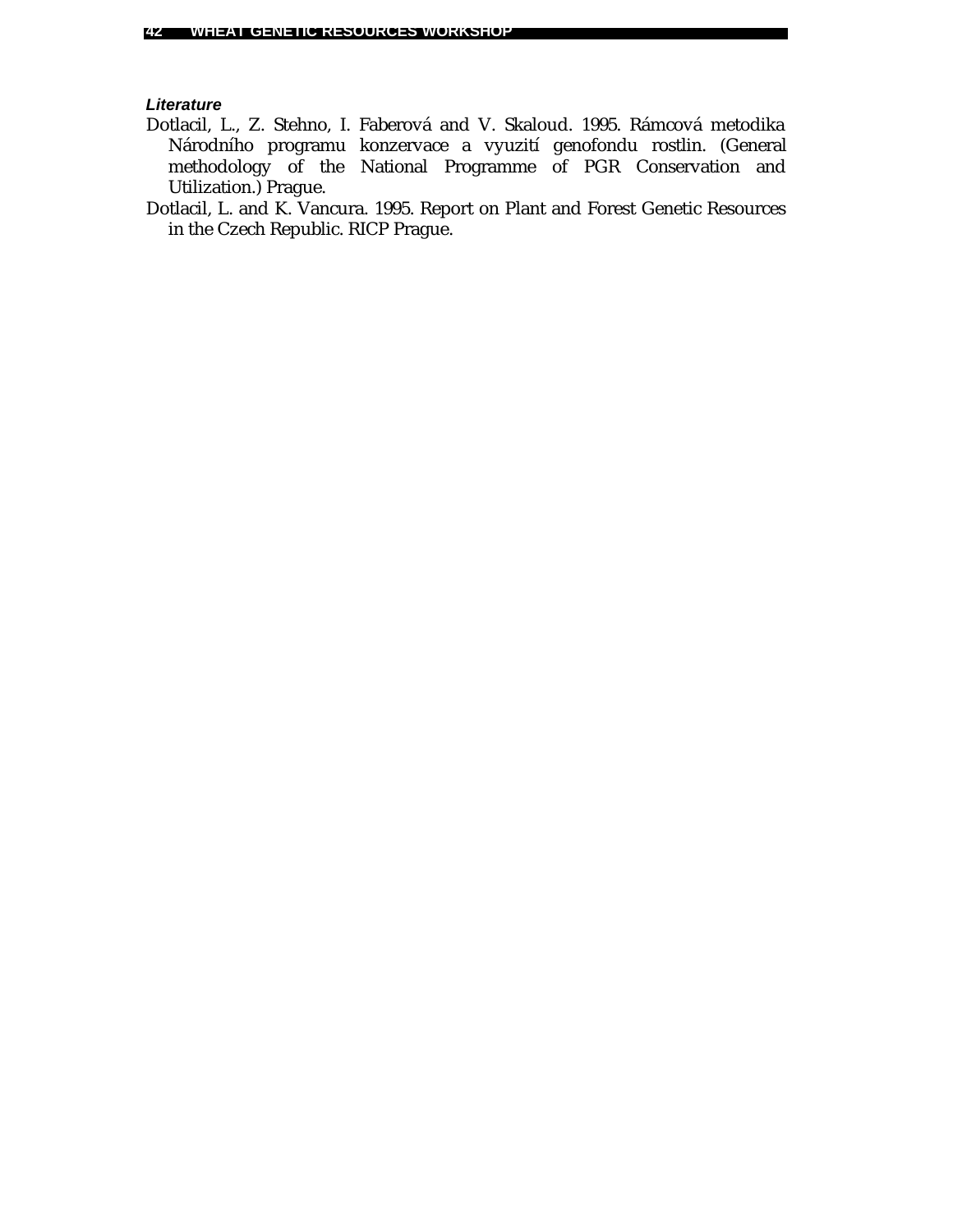#### **National coordination of wheat genetic resources activities in France**

#### *Annick Le Blanc*

French Coordinator for Cereals, GEVES, Domaine du Magneraud, Surgères, France

### **Introduction**

France has major genetic resources owing to the range of its soil and climate and a long tradition in breeding agricultural and horticultural species. The BRG (Board of Genetic Resources) was established in 1983 to deal with questions raised by maintaining genetic resources. During the past 10 years, the BRG made the scientific community and government departments aware of the need to conserve and maintain this wealth.

Genetic resources are mainly conserved by public or private institutes who use them in breeding programmes. The pragmatic side of this situation inevitably leads to a loss of material due to the concentration of readily utilizable resources in the short term. Moreover, part of these collections, made up of non-strategic resources, is widely duplicated. The National collection, as well as any concern for the immediate use of stored material, must ensure that the national heritage is preserved and must maintain a genetic and varied stock to meet the future needs of agriculture.

One of the priorities of the BRG is to trigger specific programmes in training, research, collecting or conservation, to bring together the various existing national initiatives, to rationalize the collections and thus create a national cooperative programme. The BRG is currently working on the elaboration of a national charter for the conservation of genetic resources in France. The example of the cereal network ilustrates this cooperation.

For several years, this network has linked private and public partners. The participants are curators (presently essentially breeders) and a coordination unit (one coordinator). The network is controlled by a steering committee and the roles and work are defined in a charter with internal regulations. This network is detailed below.

### **Who conserves cereal genetic resources in France?**

INRA (National Institute for Agronomic Research) holds very large collections: about 8000 genotypes of bread wheat (about 5700 without duplicates), 1000 of durum wheat, 3500 of barley, 600 of oat, 25 of rye and 500 of *Triticale*. Five INRA laboratories are involved in the programme: Clermont-Ferrand, Dijon, Montpellier, Rennes and Versailles-Mons.

- GEVES (Variety and seed study and control group) holds a reference collection for all varieties ever registered in the French Catalogue, even after they have been removed.
- Private breeders also support collections in relation to their breeding programmes. These collections are quite important and are often not open to exchanges. The breeders have, however, participated in the national inventory and their contribution to the national wheat and barley collections is significant.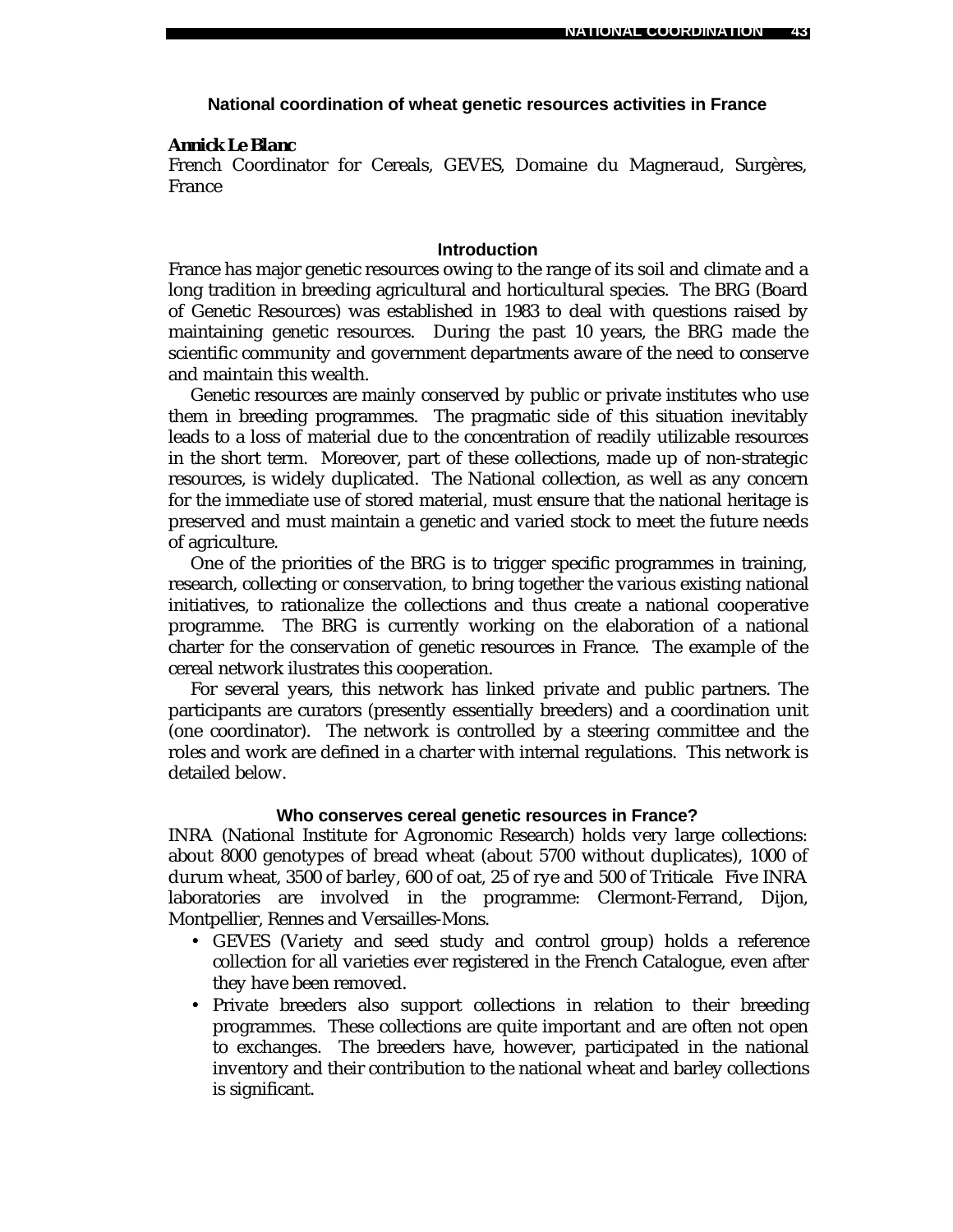• Other partners could be included in the programme, for example, agricultural schools, botanical gardens and museums, with respect to their possibilities in terms of conservation, multiplication and facilities.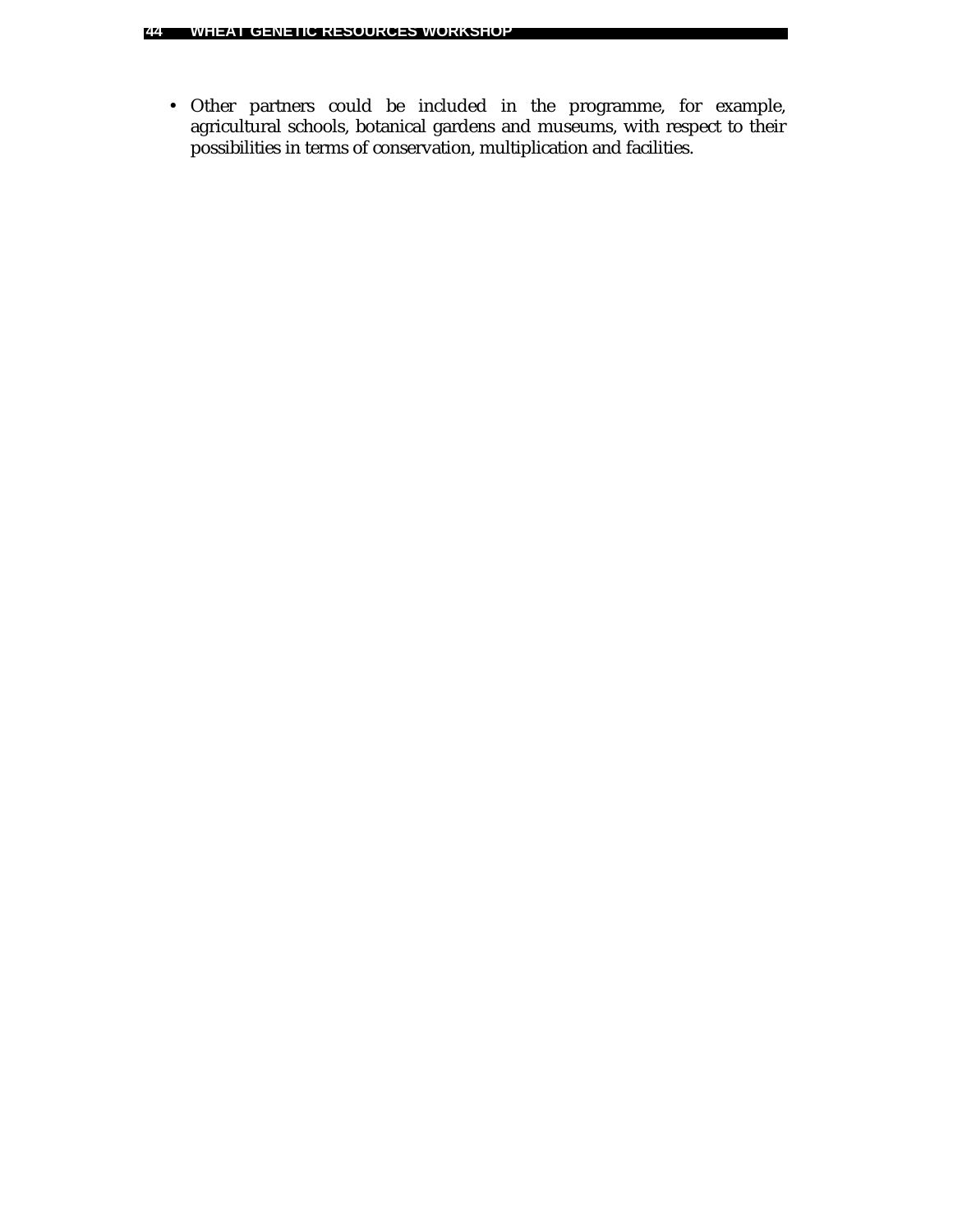### **Description of the small grain cereal network**

The main idea behind this network is to preserve and maintain a certain genetic diversity in a collection that is managed in a cooperative and rational way by the group of people concerned with this work, i.e. curators, researchers, breeders, teachers. The different steps are listed below:

- identification of partners;
- inventory of genetic resources available in existing collections;
- creation of a coordination unit;
- identification of the tasks to be accomplished (conservation, multiplication, evaluation);
- drawing up of a charter and internal regulations;
- setting up a management and evaluation network for genetic resources, with the sharing of roles and responsibilities;
- definition of the network's collection;
- creation of a database
- definition of a national collection compatible with the basic principle of free access (UPOV<sup>2</sup> Convention, International Undertaking on Plant Genetic Resources).

From a practical point of view, the running of the network hinges on certain important points:

- annual meeting of the steering committee;
- introduction of new material in test nurseries;
- pre-evaluation of material prior to evaluation in the network;
- evaluation, in individual nurseries managed by the partners, of about 60 genotypes that are candidates for the network's collection;
- synthesis of evaluation data;
- shortlist of new accessions for the network's collection.

### *The participants*

The cooperative network includes:

- a coordination unit,
- curators: public institutes or private firms, and
- a steering committee responsible for running the network.

### *The coordination unit*

 $\overline{a}$ 

This has been run since 1991 by a GEVES graduate engineer. Funds from the Ministry of Agriculture, BRG and ONIC (National interprofessional cereal office) covering the coordinator's salary, travelling expenses and a small budget for administrative costs, occasional labour, etc. are managed by GEVES. The coordination unit is located in a GEVES unit. Its principal function is to manage and give its partners access to a collection of small grain cereal genetic resources.

### **Roles of the coordination unit:**

- organize and manage evaluation and conservation of the network's collection;
- organize the sharing of the network's collection among the partners;

 $2^2$  UPOV = International union for protection of new varieties and plants.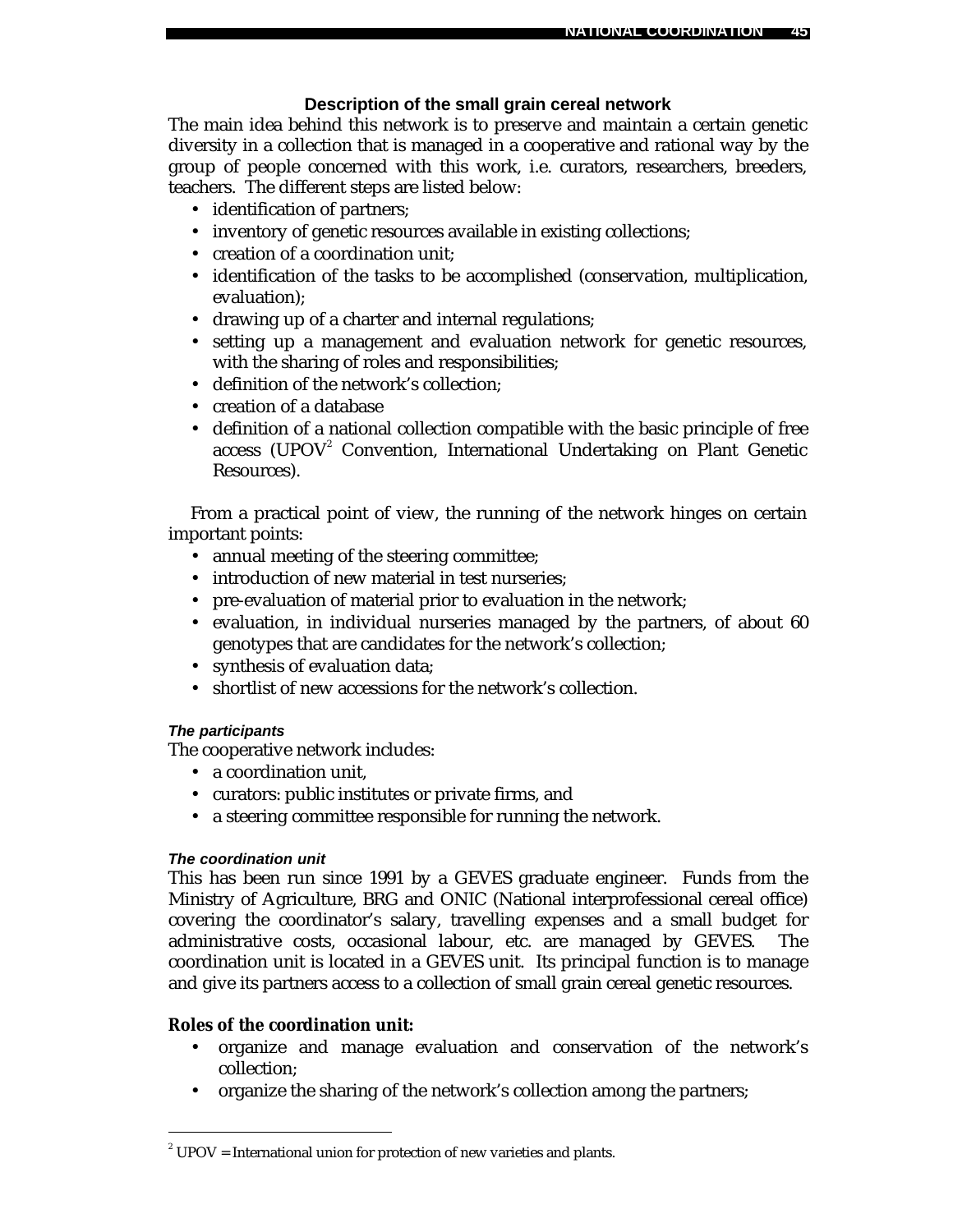- introduce new material to be pre-screened by INRA;
- manage the safety-duplication of the network's collection;
- centralize requests for seed samples from the network's collection and organize or distribute corresponding material;
- manage the database;
- edit and publish catalogues;
- carry out research on variability management methodology and diversity valuation;
- represent the network at a European and international level.

### *The curators*

The curators are INRA plant breeding laboratories, private breeding firms, GEVES and, as a general rule, any organization, public or private, accepted by the steering committee and adhering to the present charter.

### **Roles of the curators:**

- participate in the programme's planning and the constitution of the network's collection;
- collect and screen new accessions:
- conserve and regenerate part of the network's collection, according to the responsibilities established in agreement with the coordination unit;
- distribute seed samples in relation to the coordination unit;
- evaluate material according to the guidelines of the evaluation networks.

### *The steering committee*

The steering committee is composed as follows (number of representatives in parentheses):

- The Ministry of Agriculture (1)
- The coordinator
- $\bullet$  GEVES (1)
- $\bullet$  BRG  $(1)$
- $\bullet$  ONIC (1)
- INRA Department of Plant breeding (1)
- SPSS (Selected seed producers association) (1)
- GNIS (National interprofessional seed group)(1)
- CTPS Secretariat of small seed cereal section (1)
- Private breeders (6)
- Public breeders (6)
- and some occasional experts.

### **Roles of the steering committee:**

- settle the general policy of the network;
- establish internal regulations with the methods of management (introduction, withdrawal, conservation, maintenance) and access to genetic resources;
- make proposals concerning the coordination unit programmes, the organization of the network and its legal evolution;
- follow-up with partners and coordinate the unit's activities;
- examine opening up of the network to new French and foreign partners;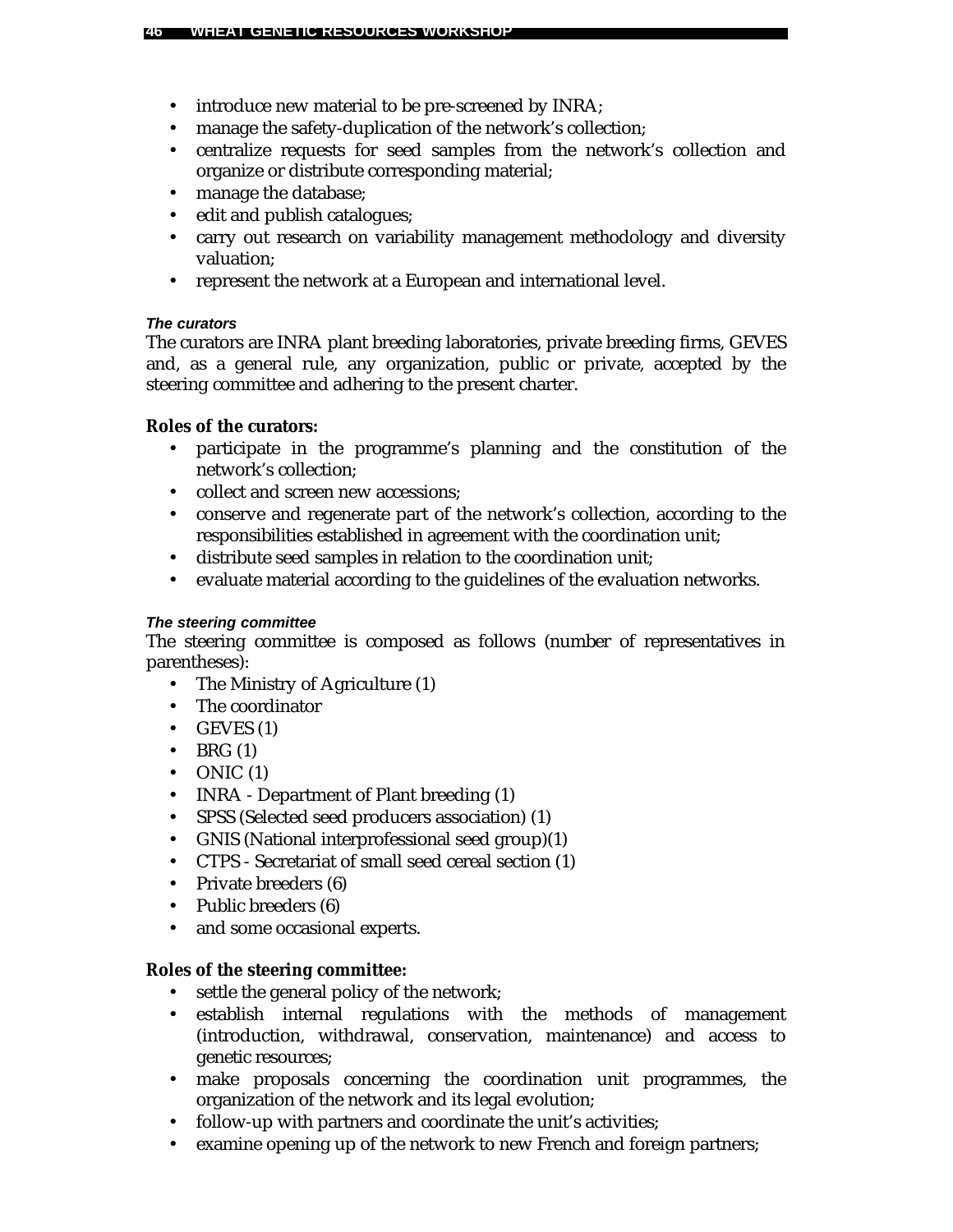- find the means necessary to run the network;
- ratify the annual report prepared by the coordinator.

The steering committee meets at least once a year, at the beginning of December. The meetings are chaired by the representative of the Ministry of Agriculture, and conducted by the coordinator.

#### **Network and National Collections**

The difference between these two collections rests on the question of responsibility to their respective partners.

In the case of the **network's collection**, partners are only French breeders or curators (public and private), who have decided to combine their efforts while managing cooperatively their own sources of diversity for breeding. The notion of exchangeability could therefore be quite different from the one defined at an international level.

The **national collection** will be that part of the network's collection which is compatible with the basic principle of free access developed by the international authorities. As a general rule, it will concern genetic resources which belong effectively to France (cultivars, breeding lines, old varieties, landraces). Some other foreign material, with the authorization of countries concerned, will be included along with collected material which could be missing from other countries and resources whose safe conservation could be doubtful.

The programme participants agreed that the network's collection would not be a list of all the partner collections placed end to end. Criteria have been defined to choose genotypes which are to be conserved as a priority in the network. Each introduction in the network's collection is a spontaneous act: the reason why a genetic resource becomes a new accession on the network's list must be noted when entering the description of this new accession in the database. It is a way of specifying the interest of new material at the moment it is introduced into the collection.

This information refers to the list of criteria defined by the network as follows:

- French cultivars when they are removed from the French catalogue. The registered cultivars (French official list) are also available but under the responsibility of the respective breeders;
- French landraces or local populations;
- French or foreign genitors, especially those which gave, by breeding in their descendants, registered varieties;
- plant material from prospecting in diversification zones;
- plant material well known for the presence of identified genes or specific characteristics (controls);
- plant material not very well known or described but acknowledged as a genetic resource and whose supply or collection remains difficult;
- accessions with unusual characters;
- translocation genotypes;
- foreign landraces or populations if supply remains difficult;
- botanical varieties (including monosomic series, addition or substitution lines).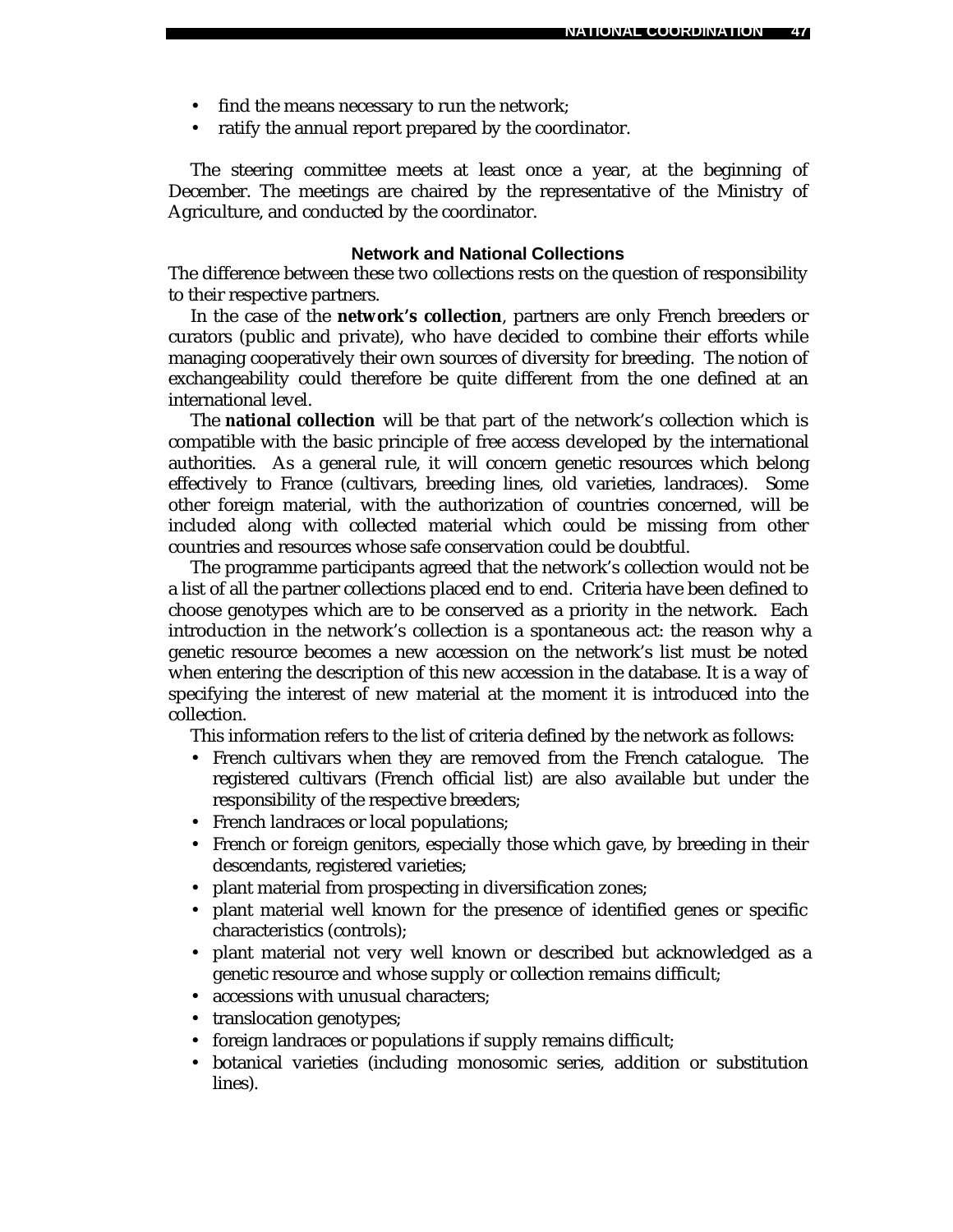#### *The test nurseries*

The participation of the private sector in such an organization is possible only if the firms concerned take a direct interest as part of their breeding programmes.

The management of a network's collection therefore covers two aspects:

- conservation of the national heritage and genetic resources not directly usable in breeding programmes;
- introduction and characterization of new genetic resources usable as genitors by breeders.

### **Conservation of the national heritage and genetic resources not directly usable in breeding programmes**

Most of the work is carried out by the public sector. Some evaluation or further descriptions could be realized in the framework of regeneration, particular research, mapping or identification of gene programmes, genetic variability studies and diverse characterization programmes.

This material, which is generally considered not to be adapted to the current cultivation conditions, is however acknowledged to be a potential reservoir of genes, in addition to the cultural aspect.

### **Introduction and characterization of new genetic resources usable as genitors by breeders**

Every year, public or private breeders introduce a number of genotypes for tests which come from exchanges with foreign institutes, other breeders or international nurseries in the framework of collaboration programmes. Evaluations are generally carried out to decide if this new material will be used as genitors or not.

As INRA participates in several of these exchange networks, the French cereal network has mandated screening, at its own nurseries and collections, of the material which could be introduced to the network for further characterization and evaluation, and possible use as genitors. Private breeders also have the possibility of introducing material from their own collections and nurseries into this evaluation network, but everybody understands the difficulty they find in preserving the confidentiality of their breeding programmes, and at the same time cooperating with the network. Therefore, their contribution in providing new genotypes to the network remains limited.

Every year the INRA coordination unit draws up a list of about 50 to 100 genotypes, including controls, to be observed in the partners' nurseries in reference to INRA the abovementioned pre-screening. The partners are provided with a primary description joined to the seed samples (about 150 grains per sample, to be sown in 2 or 3 lines or in seed holes). This description includes some passport data, the evaluations carried out in the framework of the pre-screening and the principal attributes or characteristics of the material (resistance to disease to be confirmed, interest in technology, genetic diversification, behaviour concerning abiotic, botanical or morphological traits).

Most of these genotypes represent adapted material, directly usable by the partners in their respective breeding programmes. However, a small part of the proposed genotypes may not be well adapted, but are interesting for the presence of a particular gene or character, or for being different. The Wheat and Barley Working Groups are concerned with these evaluations and about 30 partners participate.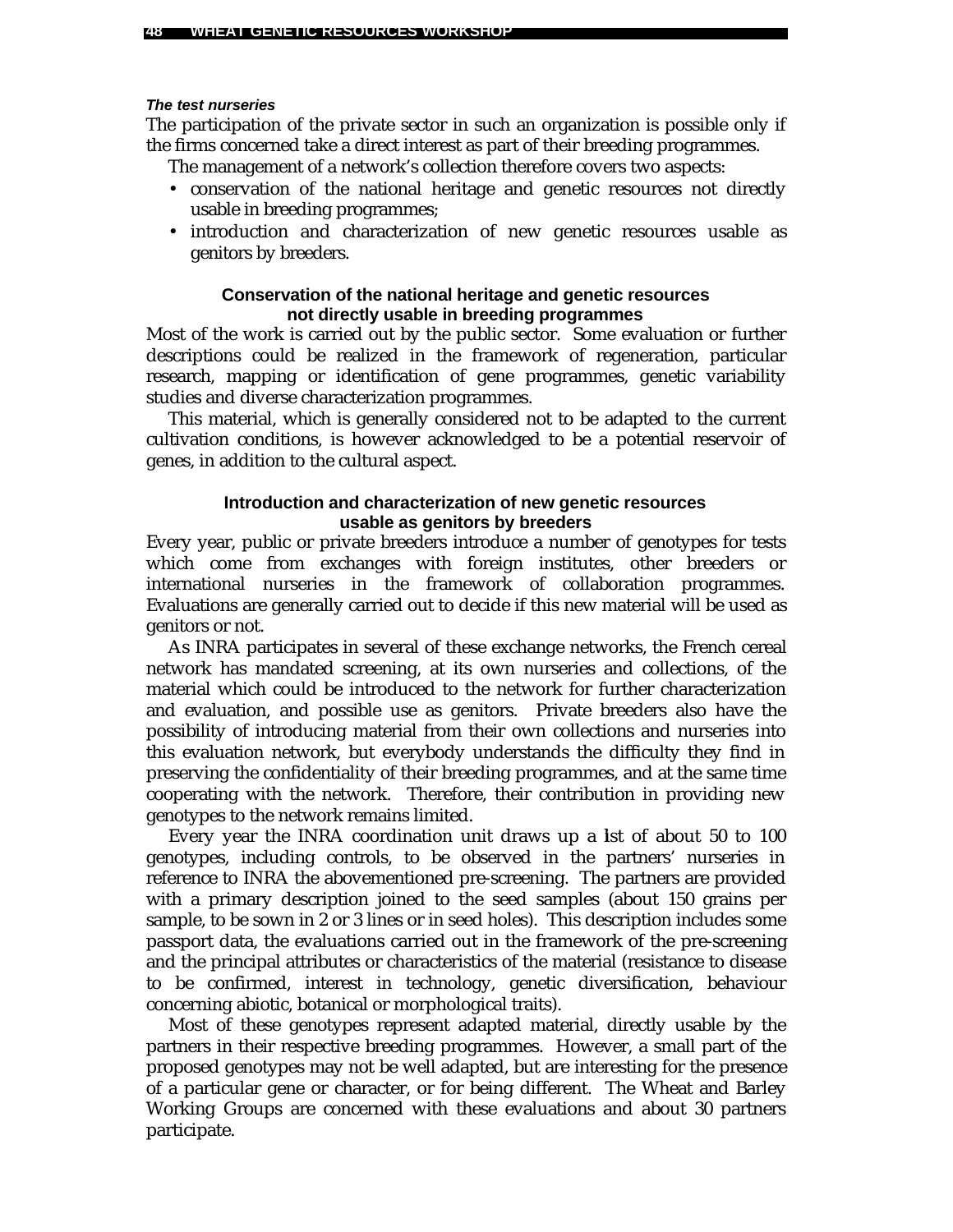**NATIONAL COORDINATION 49**

A minimum of two reliable observations, excluding heading date and plant height, is requested from the partners. The coordination unit returns a synthesis of all these observations, giving the original scores and some statistical data, such as mean, minimum, maximum and standard deviation.

After 1-2 years of evaluation, the partners decide which genotypes are to be introduced to the network's collection and who will be responsible for conserving and regenerating the new accessions. Corresponding data are then loaded in the database.

### **Conclusion**

The principal objectives of this cooperative work are the following:

- the collection remains in touch with the users and their concerns:
- partners have a new source of diversification for their breeding programmes at their disposal;
- some of the best breeding lines from INRA are rapidly made available to the partners;
- the introduction of new material in crossbreeding is stimulated;
- the sharing of responsibilities means that the partners share the work, resulting in an economical onset for the national conservation programme.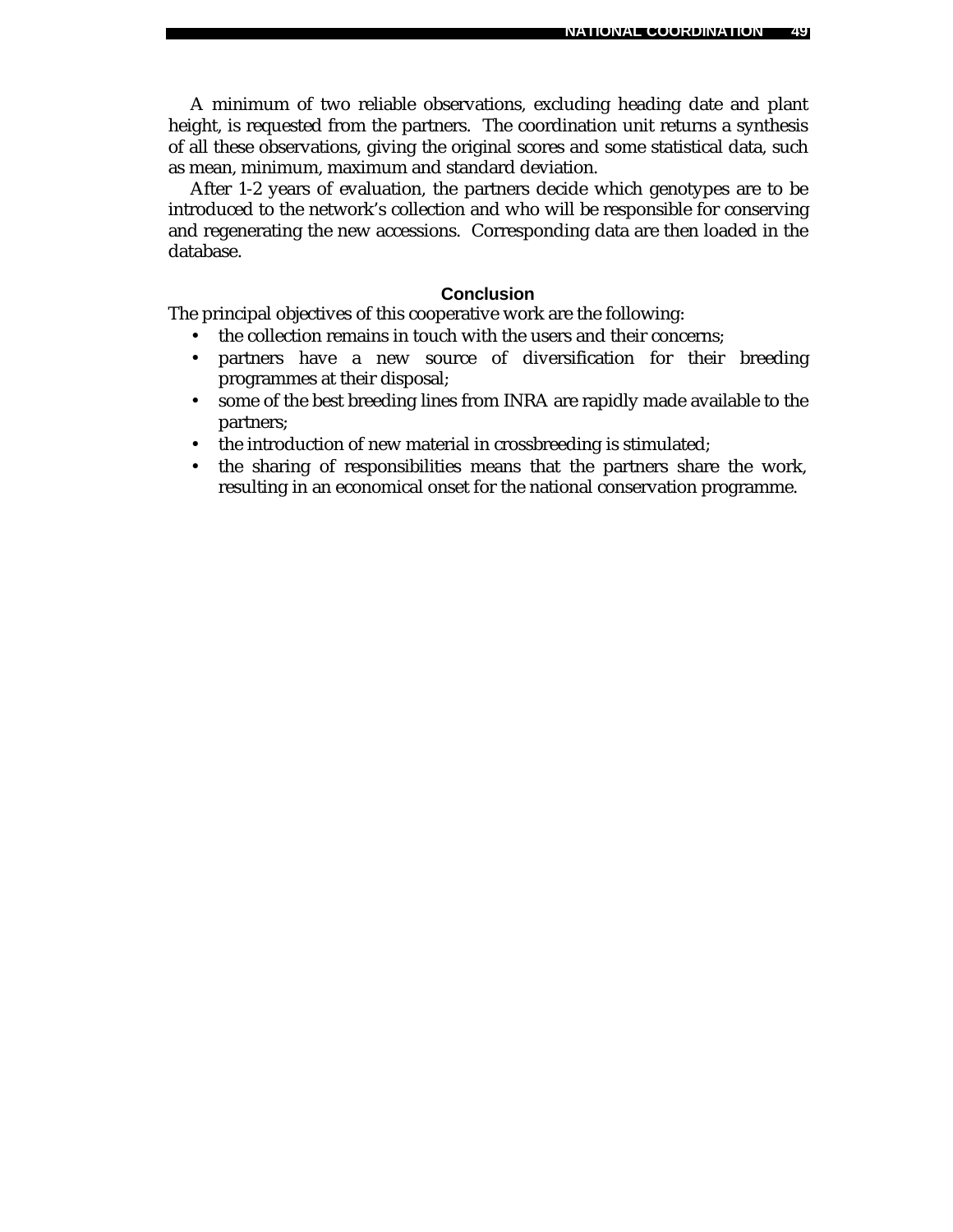## **Appendix I. List of Participants**

Mr Wolfgang Kainz Bundesamt für Agrarbiologie Wieningerstrasse 8 4020 Linz **Austria** Tel: +43-732 81 261/260 Fax: +43-732 385 482 Email: genbank@agrobio.gv.at

Mr Zdravko Matinic-Jercic Dept. for Plant Breeding, Genetics and Biometrics Faculty of Agriculture Svetosimunska 25 10000 Zagreb **Croatia** Tel: +385-1 23 35 777 Fax: +385-1 21 53 00

Mr Constantinos Josephides Agricultural Research Institute (ARI) PO Box 2016 1516 Nicosia **Cyprus** Tel: +357-2 30 5101 Fax: +357-2 31 6770

Ms Iva Faberová Genebank Department RICP Research Inst. for Crop Production Drnovska 507 161 06 Praha 6 - Ruzyne **Czech Republic** Tel: +42-2 360 851 Fax: +42-2 365 228 Email: Faberová@genbank.vurv.cz

Ms Annick Le Blanc Collection Nationale Céréales à Paille Unité Expérimentale du Magneraud GEVES Saint-Pierre d'Amilly - BP 52 17700 Surgères **France** Tel: +33-5 46683093 Fax: +33-5 46683024 Email: joelle@calvanet.calvacom.fr

Mr Hansjörg Walther Institut für Resistengenetik BAZ Graf-Seinsheim Str. 23 85461 Grünbach **Germany** Tel: +49-8122 975714 Fax: +49-8122 975797

Mr Demetrius Gogas Cereal Institute **NAGREF** 570 01 Thermi-Thessaloniki **Greece** Tel: +31-471544/110 Fax: +31-471209

Mr Lajos Horváth Institute for Agrobotany Külsö mezö 15 2766 Tapiószele **Hungary** Tel: +36-53 380070 Fax: +36-53 380072 Email: hollyl@mars.iif.hu

Mr Gerard Lohan Dept. of Agriculture, Food and Forestry Backweston, Leixleip Co. Kildare **Ireland** Tel: +353-1 6280608 Fax: +353-1 6280634

Mr Shahal Abbo Dept. of Field Crops, Vegetable and Genetics Faculty of Agriculture Hebrew University of Jerusalem PO Box 12 76100 Rehovot **Israel** Tel: +972-8 948 1943 Fax: +972-8 946 8265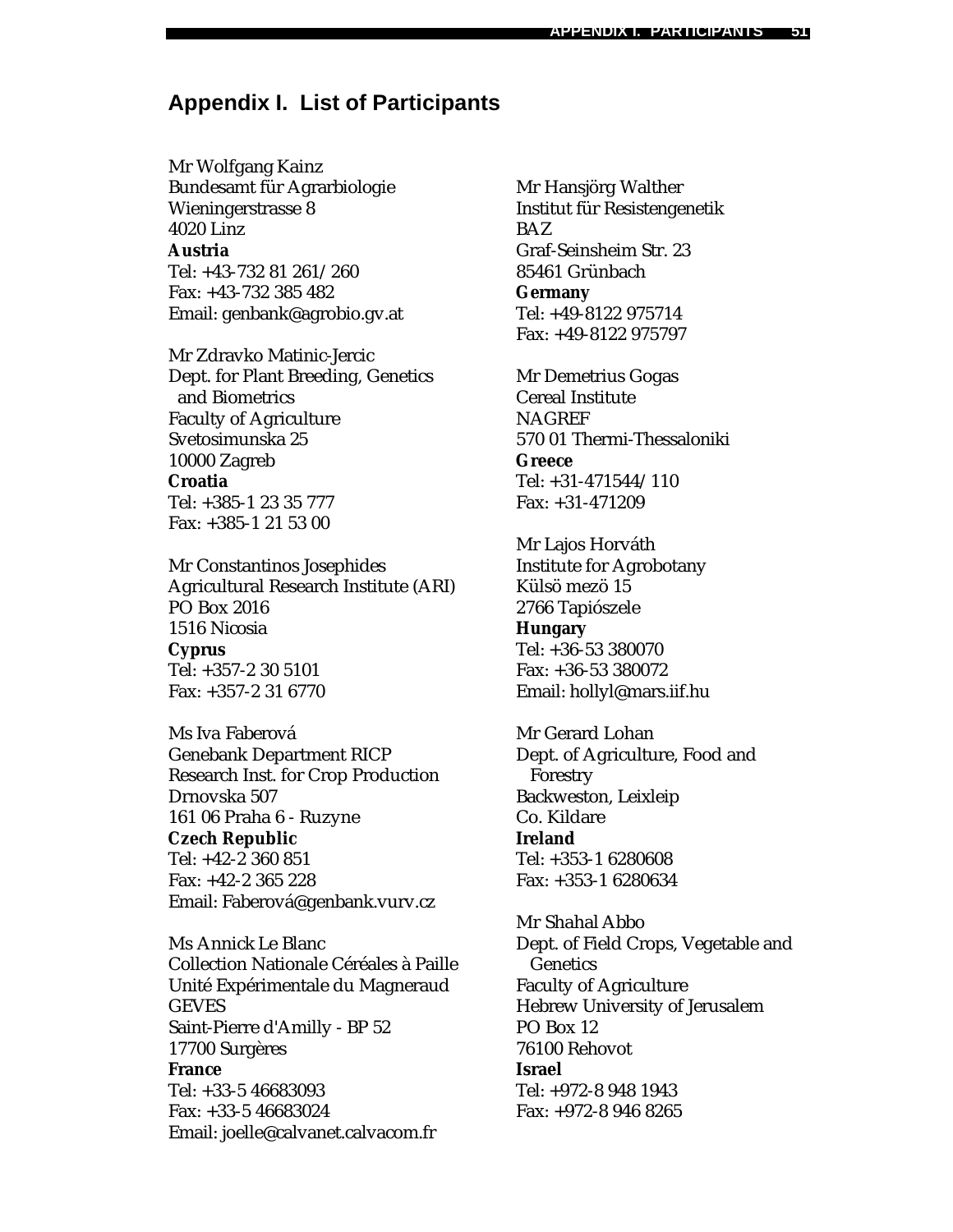Mr Pietro Perrino Istituto del Germoplasma Consiglio Nazionale delle Ricerche Via G. Amendola 165/A 70126 Bari **Italy** Tel: +39-80 558 36 08 Fax: +39-80 558 75 66 Email: germpp044@area.ba.cnr.it

Ms Algé Leistrumaité Lithuanian Institute of Agriculture Dotnuva-Akademija 5051 Kedainiai district **Lithuania** Tel: +370-57 37398 Fax: +370-57 56996

Mr Loek J.M. van Soest Centre for Genetic Resources, The Netherlands (CGN, CPRO-DLO) PO Box 16 6700 AA Wageningen **The Netherlands** Tel: +31 317 477011 Fax: +31 317 418094 Email: cgn@cpro.agro.nl

Mr Jon Arne Dieseth Department of Crop Sciences PO Box 5022 1432 Ås **Norway** Tel: +47-64 94 78 00 Fax: +47-64 94 78 02

Mr Wieslaw Podyma Plant Breeding and Acclimatization Institute (IHAR) 05 870 Blonie Radzikow near Warsaw **Poland** Tel: +48-22 7252611 Fax: +48-22 7254714 Email: w.podyma@ihar.edu.pl

Mr Benvindo Maçàs Estaçao Nacional Melhoramento Plantas Apdo. 6 7351 Elvas Codex **Portugal** Tel: +351-68 622 849 Fax: +351-68 629 295

Mr Marcel Avramiuc *(unable to attend)* Suceava Genebank Bulevardul 1 Decembrie 1918 nr.17 5800 Suceava **Romania** Tel: +40-30 227087 Fax: +40-30 227087

Mr Anatoly F. Merezhko N.I. Vavilov Research Institute of Plant Industry (VIR) Bolshaya Morskaya Street 42-44 190000 St Petersburg **Russia** Tel: +7-812 314 4848 Fax: +7-812 311 8762 Email: vir@glas.apc.org

Ms Viera Tisová Research Institute of Plant Production Bratislavska cesta 122 92168 Piestany **Slovakia** Tel: +42-838 722330/311 Fax: +42-838 726306/723769

Ms Magdalena Ruíz Valcárcel Centro de Recursos Fitogeneticos Apdo. 1045 28800 Alcala de Henares, Madrid **Spain** Tel: +34-1 881 92 61/86 Fax: +34-1 881 92 87

Mr Jens Weibull **Nordic Gene Bank** PO Box 41 23053 Alnarp Sweden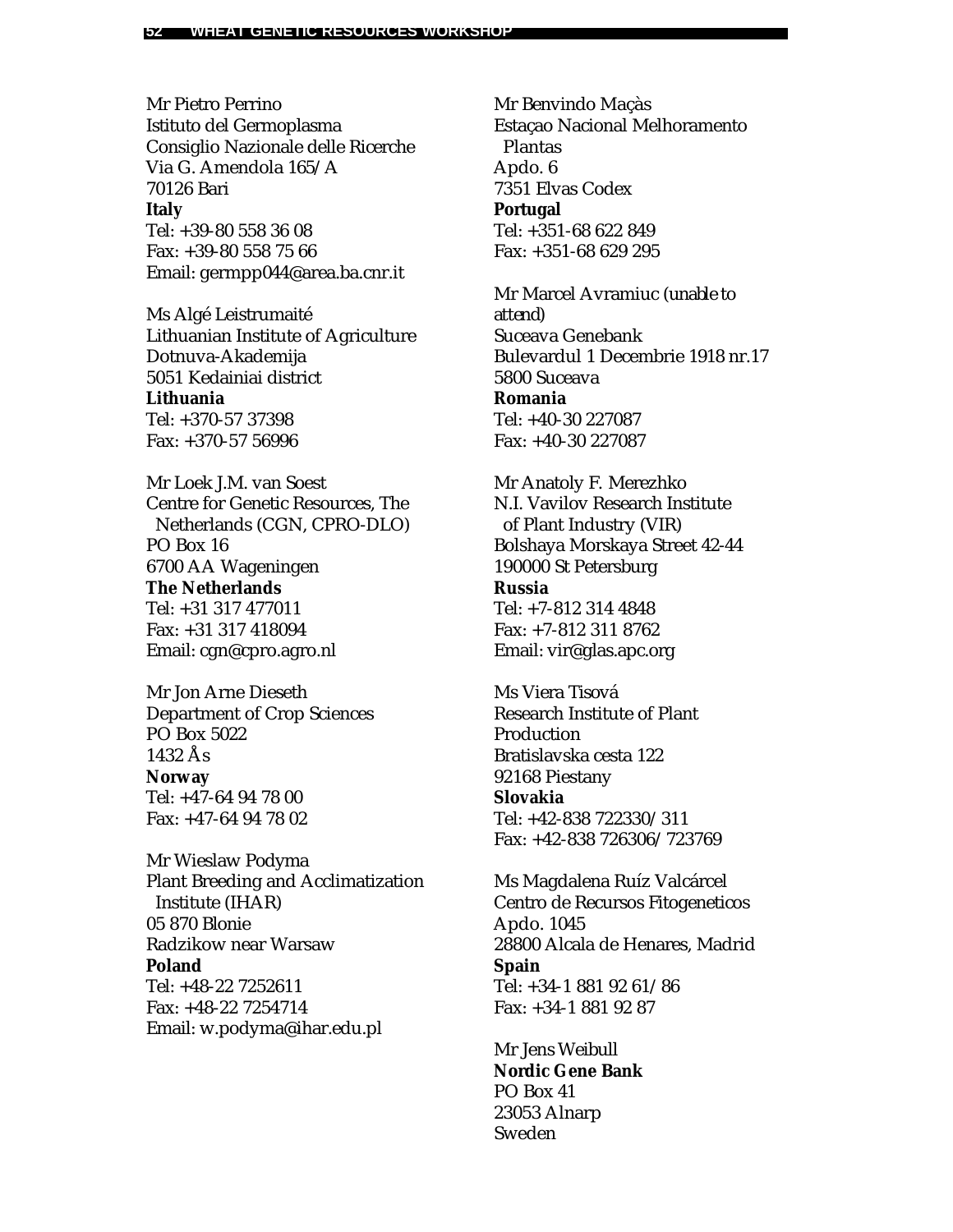Tel: +46-40 461 790 Fax: +46-40 462 188

Mr Gert Kleijer Station fédérale de recherches en production végétale de Changins Route de Duillier - BP 254 1260 Nyon **Switzerland** Tel: +41-22 363 4722

Fax: +41-22 361 5469

Mr Mesut Kanbertay Aegean Agricultural Research Inst. (AARI) PO Box 9, Menemen 35661 Izmir **Turkey** Tel: +90-232 8461331 pbx Fax: +90-232 8461107

Mr Mike J. Ambrose Department of Applied Genetics John Innes Institute Norwich Research Park, Colney Lane Norwich NR4 7UH **United Kingdom** Tel: +44-1603 452571 Fax: +44-1603 456844 Email: michael.ambrose@bbsrc.ac.uk

Mr Srbislav Dencic Institute of Field and Vegetable Crops Maksima Gorkog 30 21000 Novi Sad **F.R. Yugoslavia** Tel: +381-21 614 933 Fax: +381-21 621 212

#### **ASSINSEL**

Mr Leon Broers Lochow-Petkus France EURL RN 154 28150 Allounes France Tel: +33-2 37 99 31 09 Fax: +33-2 37 99 33 80

### **BRG**

Ms Marianne Lefort Mr Michel Chauvet Bureau des Ressources Génétiques (BRG) 57 rue Cuvier 75231 Paris cedex 05 France Tel: +33-1 44088310 Fax: +33-1 45357015

### **INRA**

Mr Jean Koenig Station d'Amélioration des Plantes GEVES - INRA Domaine de Crouelle 63039 Clermont-Ferrand cedex 2 France Tel: +33-4 73624327 Fax: +33-4 73624453 Email: koenig@clermont.inra.fr

### **IPGRI**

Mr Thomas Gass IPGRI Regional Office for Europe Via delle Sette Chiese 142 00145 Rome Italy Tel: +39-6-51 89 22 21 Fax: +39-6-575 03 09 Email: t.gass@cgnet.com